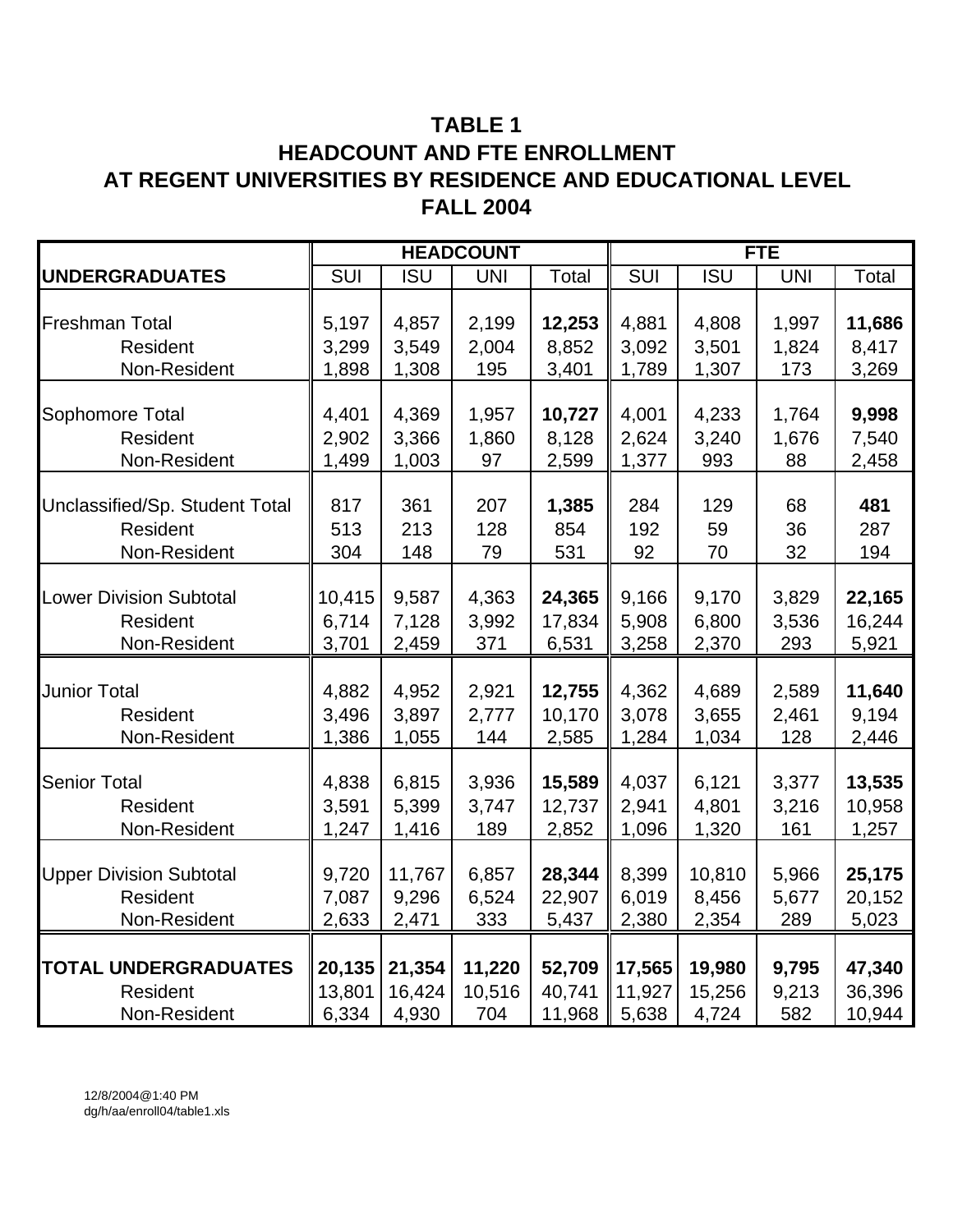# **TABLE 1 HEADCOUNT AND FTE ENROLLMENT AT REGENT UNIVERSITIES BY RESIDENCE AND EDUCATIONAL LEVEL FALL 2004**

|                           |            |            | <b>HEADCOUNT</b> |        |            |            | <b>FTE</b> |        |
|---------------------------|------------|------------|------------------|--------|------------|------------|------------|--------|
|                           | <b>SUI</b> | <b>ISU</b> | <b>UNI</b>       | Total  | <b>SUI</b> | <b>ISU</b> | <b>UNI</b> | Total  |
|                           |            |            |                  |        |            |            |            |        |
| <b>TOTAL PROFESSIONAL</b> | 4,164      | 408        | <b>NA</b>        | 4,572  | 3,951      | 408        | <b>NA</b>  | 4,359  |
| Resident                  | 3,081      | 261        |                  | 3,342  | 2,855      | 261        |            | 3,116  |
| Non-Resident              | 1,083      | 147        |                  | 1,230  | 1,096      | 147        |            | 1243   |
|                           |            |            |                  |        |            |            |            |        |
| <b>TOTAL GRADUATES</b>    | 5,446      | 4,618      | 1,604            | 11,668 | 4,596      | 4,119      | 1,211      | 9,926  |
| Resident                  | 2.114      | 2,037      | 1,277            | 5,428  | 1,774      | 1,543      | 891        | 4,208  |
| Non-Resident              | 3,332      | 2,581      | 327              | 6,240  | 2,822      | 2,576      | 320        | 5,718  |
|                           |            |            |                  |        |            |            |            |        |
| <b>GRAND TOTAL</b>        | 29,745     | 26,380     | 12,824           | 68,949 | 26,112     | 24,507     | 11,006     | 61,625 |
| Resident                  | 18,996     | 18,722     | 11,793           | 49,511 | 16,556     | 17,060     | 10,104     | 43,720 |
| Non-Resident              | 10,749     | 7,658      | 1,031            | 19,438 | 9,556      | 7,447      | 902        | 17,905 |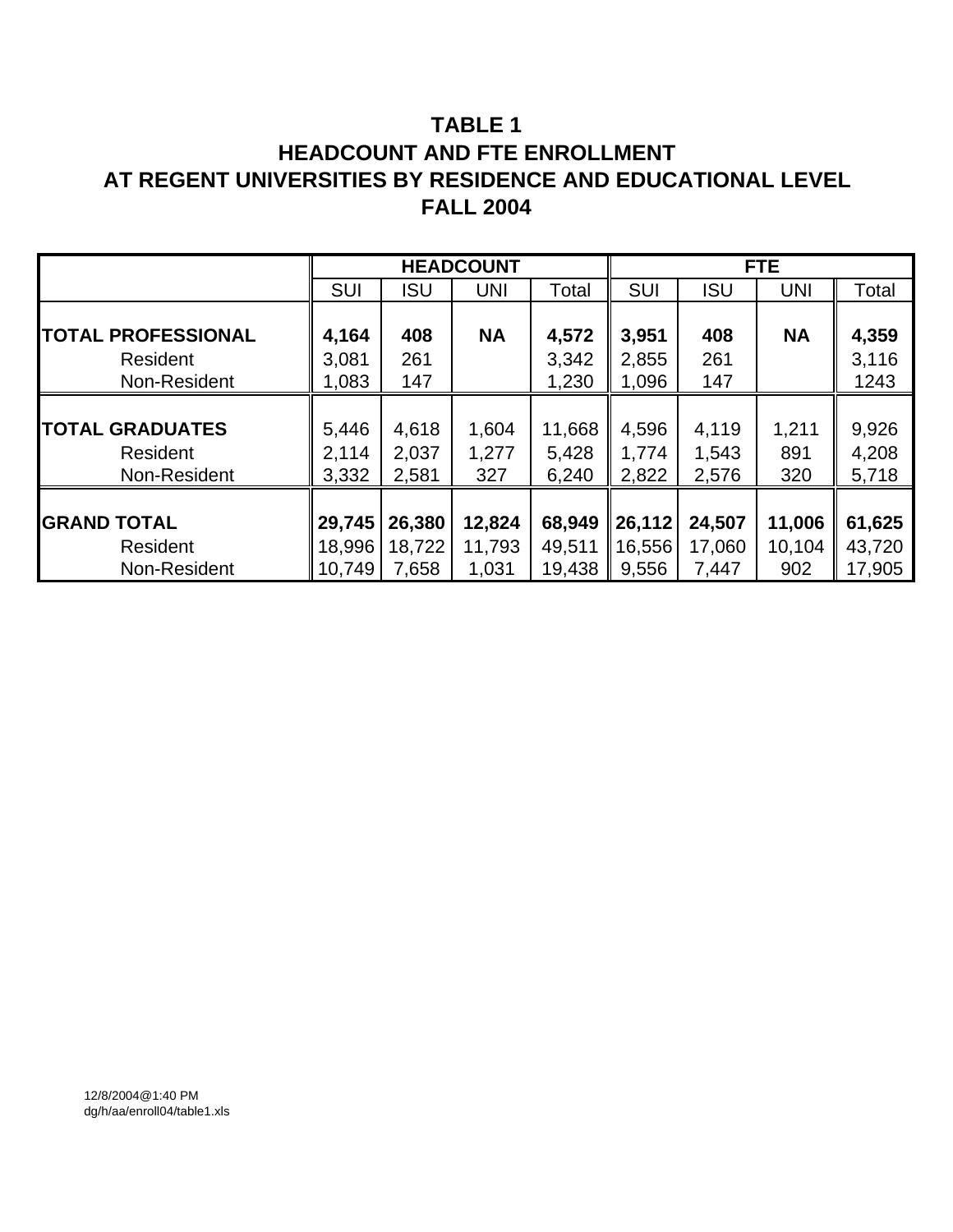# **TABLE 2FULL-TIME/PART-TIME STUDENT HEADCOUNT ENROLLMENTAT REGENT UNIVERSITIES BY EDUCATIONAL LEVEL AND GENDER FALL 2004**

|              |              |           |                          | <b>SUI</b> |           |                 |              |           | <b>ISU</b>                         |         |           |       |                |           | <b>UNI</b>  |           |           |           | Regent       |
|--------------|--------------|-----------|--------------------------|------------|-----------|-----------------|--------------|-----------|------------------------------------|---------|-----------|-------|----------------|-----------|-------------|-----------|-----------|-----------|--------------|
|              |              | Full-Time |                          |            | Part-Time |                 |              | Full-Time |                                    |         | Part-Time |       |                | Full-Time |             |           | Part-Time |           | Total &      |
|              | Male         | Female    | Total                    | Male       | Female    | Total           | Male         | Female    | Total                              | Male    | Female    | Total | Male           | Female    | Total       | Male      | Female    | Total     | Percent      |
|              |              |           |                          |            |           |                 |              |           |                                    |         |           |       |                |           |             |           |           |           |              |
| New          | ,756         | 2,226     | 3,982                    | 12         | 23        | 35              | 2,052        | 1,597     | 3,649                              | 45      | 35        | 80    | 659            | 1,002     | 1,661       |           | 37        | 39        | 9,446        |
| Freshmen     | 43.7%        |           | 55.4%   99.1%            | 0.3%       | 0.6%      | 0.9%            | 55.0%        | 42.8%     | 97.9%                              | $1.2\%$ | 0.9%      | 2.1%  | $38.8\%$       | 58.9%     | 97.7% ll    | 0.1%      | 2.2%      | 2.3%      | 17.9%        |
|              |              |           |                          |            |           |                 |              |           |                                    |         |           |       |                |           |             |           |           |           |              |
| Undergrad.   | 8,201        | 9,678     | 17,879 1,035             |            | 1,221     |                 | 2,256 11,236 | 8,768     | 20,004                             | 747     | 603       | 1,350 | 4,264          | 5,723     | 9,987       | 573       | 660       | ∥ 233. ا  | 52,709       |
|              | 40.7%        |           | 48.1% 88.8%              | 5.1%       | 6.1%      |                 | 11.2% 52.6%  | 41.1%     | 93.7%                              | 3.5%    | 2.8%      | 6.3%  | 38.0%          | 51.0%     | 89.0% l     | 5.1%      | 5.9%      | 11.0% I   | 76.4%        |
|              |              |           |                          |            |           |                 |              |           |                                    |         |           |       |                |           |             |           |           |           |              |
| Prof.        | 793. ا       | 1,453     | 3,246                    | 596        | 322       | 918             | 108          | 299       | 407                                |         |           |       | <b>NA</b>      | <b>NA</b> | <b>NA</b>   | <b>NA</b> | <b>NA</b> | <b>NA</b> | 4,572        |
|              | 43.1%        |           | 34.9%   78.0%            | 14.3%      | 7.7%      |                 | 22.0% 26.5%  | 73.3%     | 99.8%                              | 0.2%    | $0.0\%$   | 0.2%  |                |           |             |           |           |           | $6.6\%$      |
|              |              |           |                          |            |           |                 |              |           |                                    |         |           |       |                |           |             |           |           |           |              |
| Graduate     | ,304         | 1,644     | 2,948                    | 1,051      | 1,447     | $2,498$   1,609 |              | 1074      | 2,683                              | 1,099   | 836       | 1,935 | 238            | 440       | 678         | 292       | 634       | 926       | 11,668       |
|              | 23.9%        | $30.2\%$  | 54.1% II                 | 19.3%      | $26.6\%$  | 45.9% 34.8%     |              | 23.3%     | 58.1%                              | 23.8%   | 18.1%     |       | 41.9% 14.8%    | 27.4%     | 42.3%       | 18.2%     | 39.5%     | 57.7%     | 16.9%        |
|              |              |           |                          |            |           |                 |              |           |                                    |         |           |       |                |           |             |           |           |           |              |
| <b>TOTAL</b> |              |           | 11,298   12,775   24,073 | 2,682      | 2,990     |                 |              |           | $5,672$   12,953   10,141   23,094 | 1,847   | 1,439     | 3,286 | 4,502          | 6,163     | 10,665      | 865       | 1,294     |           | 2,159 68,949 |
|              | <b>38.0%</b> |           | 42.9% 80.9% DASH         | $9.9\%$    |           |                 |              |           | $10.1\%$ 19.1% 49.1% 38.4% 87.5%   | 7.0%    | 5.5%      |       | $12.5\%$ 35.1% |           | 48.1% 83.2% | 6.7%      | $10.1\%$  |           | 16.8% 100.0% |

12/8/2004@1:40 PM dg/h/aa/enroll04/table2.xls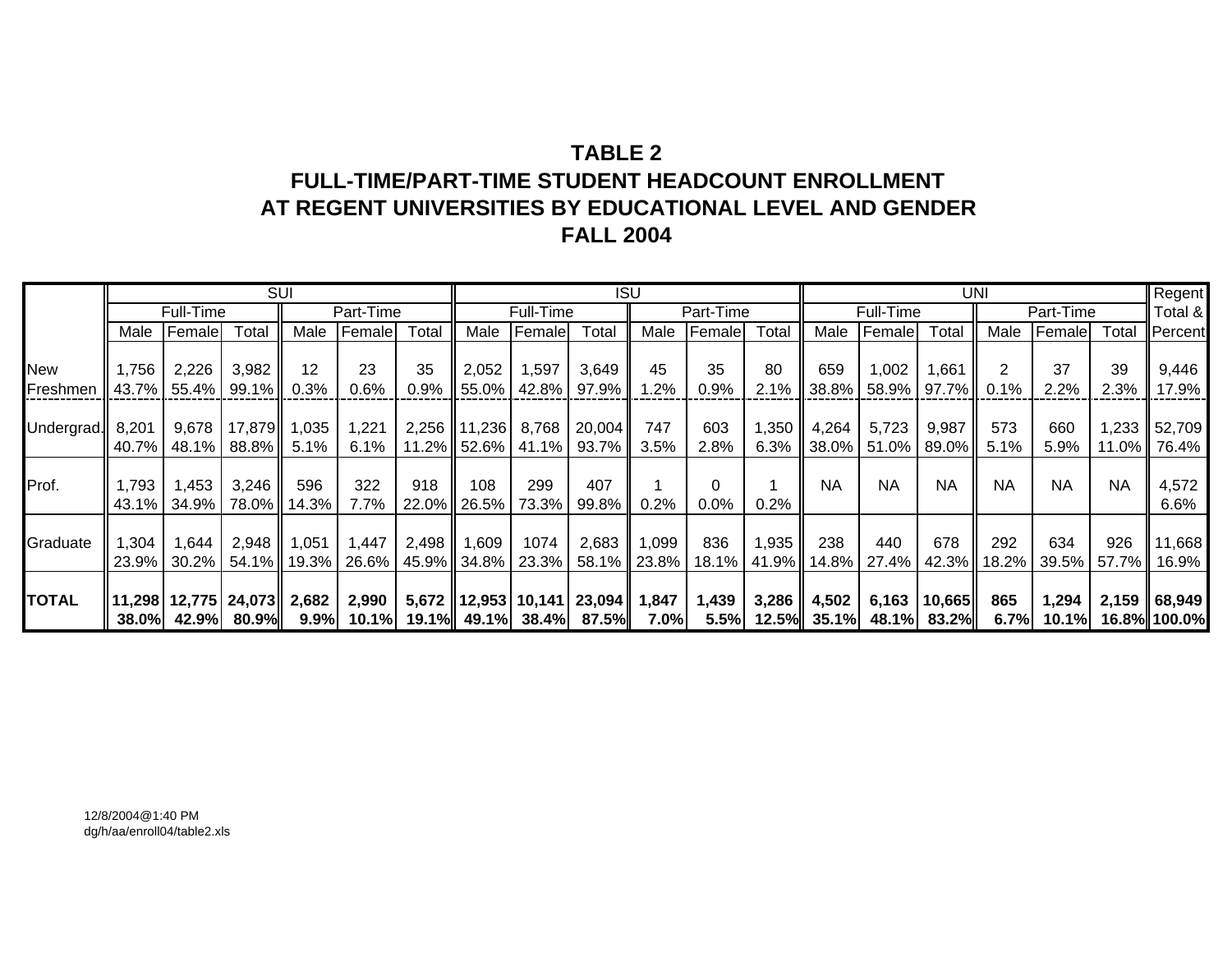## **TABLE 5HEADCOUNT ENROLLMENT BY RESIDENCE AT REGENT UNIVERSITIESFALL 1994 to FALL 2004**

|                               |             |             |             |             |             |             |             |             |             |             |             | Change  | Change   |
|-------------------------------|-------------|-------------|-------------|-------------|-------------|-------------|-------------|-------------|-------------|-------------|-------------|---------|----------|
|                               | <b>FALL</b> | <b>FALL</b> | <b>FALL</b> | <b>FALL</b> | <b>FALL</b> | <b>FALL</b> | <b>FALL</b> | <b>FALL</b> | <b>FALL</b> | <b>FALL</b> | <b>FALL</b> | 2003 to | 1994 to  |
|                               | 1994        | 1995        | 1996        | 1997        | 1998        | 1999        | 2000        | 2001        | 2002        | 2003        | 2004        | 2004    | 2004     |
|                               |             |             |             |             |             |             |             |             |             |             |             |         |          |
| **SUI**                       |             |             |             | Note 1      |             |             |             |             | Note 2      |             |             |         |          |
| Residents                     | 18,237      | 18,126      | 18,476      | 18,599      | 19,409      | 19,313      | 18,483      | 18,482      | 18,774      | 18,887      | 18,996      | $+0.6%$ | $+4.2%$  |
| Nonresidents                  | 7,688       | 7,798       | 7,776       | 7,660       | 7,694       | 7,836       | 8,036       | 8,506       | 8,781       | 8,719       | 8,576       | $-1.6%$ | $+11.6%$ |
| <b>International Students</b> | 1,741       | 1,673       | 1,669       | 1,612       | 1,602       | 1,697       | 1,792       | 1,780       | 2,142       | 2,139       | 2,173       | $+1.6%$ | $+24.8%$ |
| <b>Total</b>                  | 27,666      | 27,597      | 27,921      | 27,871      | 28,705      | 28,846      | 28,311      | 28,768      | 29,697      | 29,745      | 29,745      | $+0.0%$ | $+7.5%$  |
| % Resident                    | 65.9%       | 65.7%       | 66.2%       | 66.7%       | 67.6%       | 67.0%       | 65.3%       | 64.2%       | 63.2%       | 63.5%       | 63.9%       |         |          |
| % Nonresident                 | 34.1%       | 34.3%       | 33.8%       | 33.3%       | 32.4%       | 33.0%       | 34.7%       | 35.8%       | 36.8%       | 36.5%       | 36.1%       |         |          |
|                               |             |             |             |             |             |             |             |             |             |             |             |         |          |
| **ISU**                       |             |             |             |             |             |             |             |             |             |             |             |         |          |
| Residents                     | 17,810      | 17,701      | 17,871      | 18,395      | 18,629      | 19,085      | 19,493      | 20,024      | 19,926      | 19,488      | 18,722      | $-3.9%$ | $+5.1%$  |
| Nonresidents                  | 4,663       | 4,450       | 4,462       | 4,425       | 4,497       | 4,583       | 4,836       | 5,227       | 5,392       | 5,420       | 5,363       | $-1.1%$ | $+15.0%$ |
| <b>International Students</b> | 2,517       | 2,522       | 2,566       | 2,564       | 2,459       | 2,442       | 2,516       | 2,572       | 2,580       | 2,472       | 2,295       | $-7.2%$ | $-8.8%$  |
| <b>Total</b>                  | 24,990      | 24,673      | 24,899      | 25,384      | 25,585      | 26,110      | 26,845      | 27,823      | 27,898      | 27,380      | 26,380      | $-3.7%$ | $+5.6%$  |
| % Resident                    | 71.3%       | 71.7%       | 71.8%       | 72.5%       | 72.8%       | 73.1%       | 72.6%       | 72.0%       | 71.4%       | 71.2%       | 71.0%       |         |          |
| % Nonresident                 | 28.7%       | 28.3%       | 28.2%       | 27.5%       | 27.2%       | 26.9%       | 27.4%       | 28.0%       | 28.6%       | 28.8%       | 29.0%       |         |          |
|                               |             |             |             |             |             |             |             |             |             |             |             |         |          |
| **UNI**                       |             |             |             |             |             |             |             |             |             |             |             |         |          |
| Residents                     | 11,853      | 12,086      | 12,117      | 12,209      | 12,404      | 12,630      | 12,790      | 13,010      | 12,781      | 12,356      | 11,793      | $-4.6%$ | $-0.5%$  |
| Nonresidents                  | 580         | 569         | 562         | 605         | 606         | 614         | 645         | 705         | 779         | 701         | 680         | $-3.0%$ | $+17.2%$ |
| <b>International Students</b> | 228         | 231         | 278         | 294         | 319         | 309         | 339         | 355         | 366         | 384         | 351         | $-8.6%$ | +53.9%   |
| <b>Total</b>                  | 12,661      | 12,886      | 12,957      | 13,108      | 13,329      | 13,553      | 13,774      | 14,070      | 13,926      | 13,441      | 12,824      | $-4.6%$ | $+1.3%$  |
| % Resident                    | 93.6%       | 93.8%       | 93.5%       | 93.1%       | 93.1%       | 93.2%       | 92.9%       | 92.5%       | 91.8%       | 91.9%       | 92.0%       |         |          |
| % Nonresident                 | 6.4%        | 6.2%        | 6.5%        | 6.9%        | 6.9%        | 6.8%        | 7.1%        | 7.5%        | 8.2%        | 8.1%        | 8.0%        |         |          |
|                               |             |             |             |             |             |             |             |             |             |             |             |         |          |
| **TOTAL**                     |             |             |             |             |             |             |             |             |             |             |             |         |          |
| <b>Residents</b>              | 47,900      | 47,913      | 48,464      | 49,203      | 50,442      | 51,028      | 50,766      | 51,516      | 51,481      | 50,731      | 49,511      | $-2.4%$ | $+3.4%$  |
| Nonresidents                  | 12,931      | 12,817      | 12,800      | 12,690      | 12,797      | 13,033      | 13,517      | 14,438      | 14,952      | 14,840      | 14,619      | $-1.5%$ | $+13.1%$ |
| <b>International Students</b> | 4,486       | 4,426       | 4,513       | 4,470       | 4,380       | 4,448       | 4,647       | 4,707       | 5,088       | 4,995       | 4,819       | $-3.5%$ | $+7.4%$  |
| <b>Total</b>                  | 65,317      | 65,156      | 65,777      | 66,363      | 67,619      | 68,509      | 68,930      | 70,661      | 71,521      | 70,566      | 68,949      | $-2.3%$ | $+5.6%$  |
| % Resident                    | 73.3%       | 73.5%       | 73.7%       | 74.1%       | 74.6%       | 74.5%       | 73.6%       | 72.9%       | 72.0%       | 71.9%       | 71.8%       |         |          |
| % Nonresident                 | 26.7%       | 26.5%       | 26.3%       | 25.9%       | 25.4%       | 25.5%       | 26.4%       | 27.1%       | 28.0%       | 28.1%       | 28.2%       |         |          |

Note 1 - Beginning in Fall 1997, residents of U.S. Territories are no longer included in the international student count.

Note 2 - Beginning in Fall 2002, medical residents, medical fellows, and post-doctorals are included in the international student count.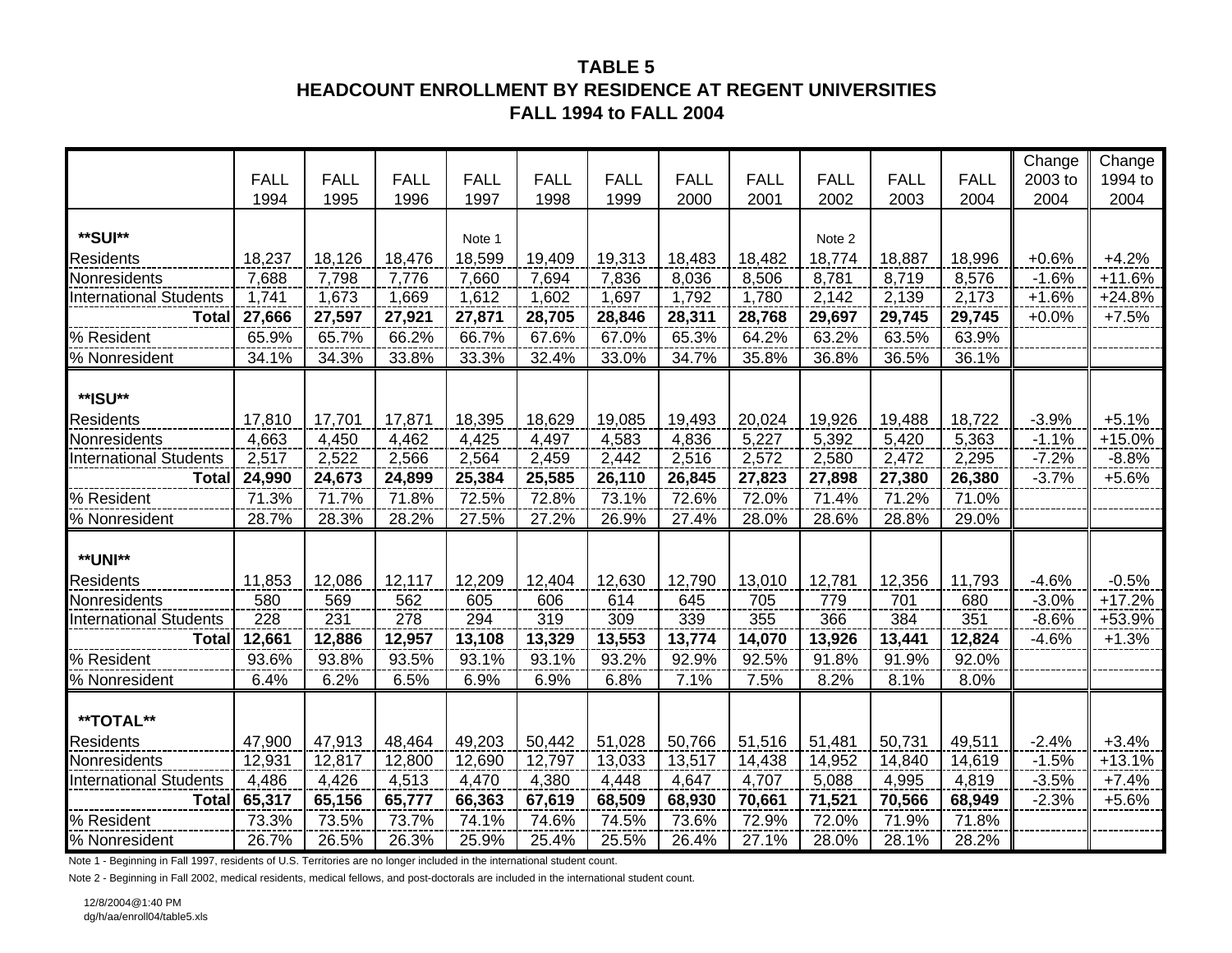### **TABLE 5FHEADCOUNT ENROLLMENT OF NEW FRESHMEN BY RESIDENCE AT REGENT UNIVERSITIESFALL 1994 to FALL 2004**

|                               |             |             |             |             |             |             |             |             |             |             |             | Change   | Change   |
|-------------------------------|-------------|-------------|-------------|-------------|-------------|-------------|-------------|-------------|-------------|-------------|-------------|----------|----------|
|                               | <b>FALL</b> | <b>FALL</b> | <b>FALL</b> | <b>FALL</b> | <b>FALL</b> | <b>FALL</b> | <b>FALL</b> | <b>FALL</b> | <b>FALL</b> | <b>FALL</b> | <b>FALL</b> | 2002 to  | 1993 to  |
|                               | 1994        | 1995        | 1996        | 1997        | 1998        | 1999        | 2000        | 2001        | 2002        | 2003        | 2004        | 2003     | 2003     |
|                               |             |             |             |             |             |             |             |             |             |             |             |          |          |
| **SUI**                       |             |             |             | Note 1      |             |             |             |             |             |             |             |          |          |
| <b>Residents</b>              | 2,048       | 2,233       | 2,288       | 2,356       | 2,601       | 2,399       | 2,249       | 2,356       | 2,485       | 2,545       | 2,565       | $+0.8%$  | $+25.2%$ |
| Non-Residents                 | 1,291       | 1,329       | 1,224       | 1,312       | 1,368       | 1,430       | 1,457       | 1,624       | 1,671       | 1,506       | 1,422       | $-5.6%$  | $+10.1%$ |
| <b>International Students</b> | 28          | 16          | 23          | 36          | 20          | 30          | 30          | 25          | 28          | 32          | 30          | $-6.3%$  | $+7.1%$  |
| <b>TOTAL</b>                  | 3,367       | 3,578       | 3,535       | 3,704       | 3,989       | 3,859       | 3,736       | 4,005       | 4,184       | 4,083       | 4,017       | $-1.6%$  | $+19.3%$ |
| % Residents                   | 60.8%       | 62.4%       | 64.7%       | 63.6%       | 65.2%       | 62.2%       | 60.2%       | 58.8%       | 59.4%       | 62.3%       | 63.9%       |          |          |
| % Non-Residents               | 39.2%       | 37.6%       | 35.3%       | 36.4%       | 34.8%       | 37.8%       | 39.8%       | 41.2%       | 40.6%       | 37.7%       | 36.1%       |          |          |
|                               |             |             |             |             |             |             |             |             |             |             |             |          |          |
| **ISU**                       |             |             |             |             |             |             |             |             |             |             |             |          |          |
| <b>Residents</b>              | 2,486       | 2,586       | 2,702       | 2,999       | 2,816       | 3,040       | 3,223       | 3,314       | 3,046       | 2,865       | 2,705       | $-5.6%$  | $+8.8%$  |
| Non-Residents                 | 803         | 731         | 823         | 916         | 891         | 965         | 1,036       | 1,240       | 1,108       | 982         | 976         | $-0.6%$  | $+21.5%$ |
| <b>International Students</b> | 67          | 95          | 85          | 91          | 72          | 80          | 95          | 100         | 65          | 50          | 48          | $-4.0%$  | $-28.4%$ |
| <b>TOTAL</b>                  | 3,356       | 3,412       | 3,610       | 4,006       | 3,779       | 4,085       | 4,354       | 4,654       | 4,219       | 3,897       | 3,729       | $-4.3%$  | $+11.1%$ |
| % Residents                   | 74.1%       | 75.8%       | 74.8%       | 74.9%       | 74.5%       | 74.4%       | 74.0%       | 71.2%       | 72.2%       | 73.5%       | 72.5%       |          |          |
| % Non-Residents               | 25.9%       | 24.2%       | 25.2%       | 25.1%       | 25.5%       | 25.6%       | 26.0%       | 28.8%       | 27.8%       | 26.5%       | 27.5%       |          |          |
|                               |             |             |             |             |             |             |             |             |             |             |             |          |          |
| <b>**UNI**</b>                |             |             |             |             |             |             |             |             |             |             |             |          |          |
| <b>Residents</b>              | 1,809       | 1,946       | 1,946       | 1,858       | 1,925       | 2,067       | 2,123       | 1,979       | 1,743       | 1,683       | 1,573       | $-6.5%$  | $-13.0%$ |
| Non-Residents                 | 83          | 93          | 95          | 96          | 90          | 101         | 117         | 112         | 110         | 88          | 105         | 19.3%    | $+26.5%$ |
| <b>International Students</b> | 10          | 5           | 10          | 3           | 8           | 9           | 23          | 13          | 12          | 14          | 22          | $+57.1%$ | +120.0%  |
| <b>TOTAL</b>                  | 1,902       | 2,044       | 2,051       | 1,957       | 2,023       | 2,177       | 2,263       | 2,104       | 1,865       | 1,785       | 1,700       | $-4.8%$  | $-10.6%$ |
| % Residents                   | 95.1%       | 95.2%       | 94.9%       | 94.9%       | 95.2%       | 94.9%       | 93.8%       | 94.1%       | 93.5%       | 94.3%       | 92.5%       |          |          |
| % Non-Residents               | 4.9%        | 4.8%        | 5.1%        | 5.1%        | 4.8%        | 5.1%        | 6.2%        | 5.9%        | 6.5%        | 5.7%        | 7.5%        |          |          |
|                               |             |             |             |             |             |             |             |             |             |             |             |          |          |
| **TOTAL**                     |             |             |             |             |             |             |             |             |             |             |             |          |          |
| <b>Residents</b>              | 6,343       | 6,765       | 6,936       | 7,213       | 7,342       | 7,506       | 7,595       | 7,649       | 7,274       | 7,093       | 6,843       | $-3.5%$  | $+7.9%$  |
| Non-Residents                 | 2,177       | 2,153       | 2,142       | 2,324       | 2,349       | 2,496       | 2,610       | 2,976       | 2,889       | 2,576       | 2,503       | $-2.8%$  | $+15.0%$ |
| International Students        | 105         | 116         | 118         | 130         | 100         | 119         | 148         | 138         | 105         | 96          | 100         | 4.2%     | $-4.8%$  |
| <b>TOTAL</b>                  | 8,625       | 9,034       | 9,196       | 9,667       | 9,791       | 10,121      | 10,353      | 10,763      | 10,268      | 9,765       | 9,446       | $-3.3%$  | $+9.5%$  |
| % Residents                   | 73.5%       | 74.9%       | 75.4%       | 74.6%       | 75.0%       | 74.2%       | 73.4%       | 71.1%       | 70.8%       | 72.6%       | 72.4%       |          |          |
| % Non-Residents               | 26.5%       | 25.1%       | 24.6%       | 25.4%       | 25.0%       | 25.8%       | 26.6%       | 28.9%       | 29.2%       | 27.4%       | 27.6%       |          |          |

Note 1 - Beginning in Fall 1997, residents of U.S. Territories are no longer included in the international student count.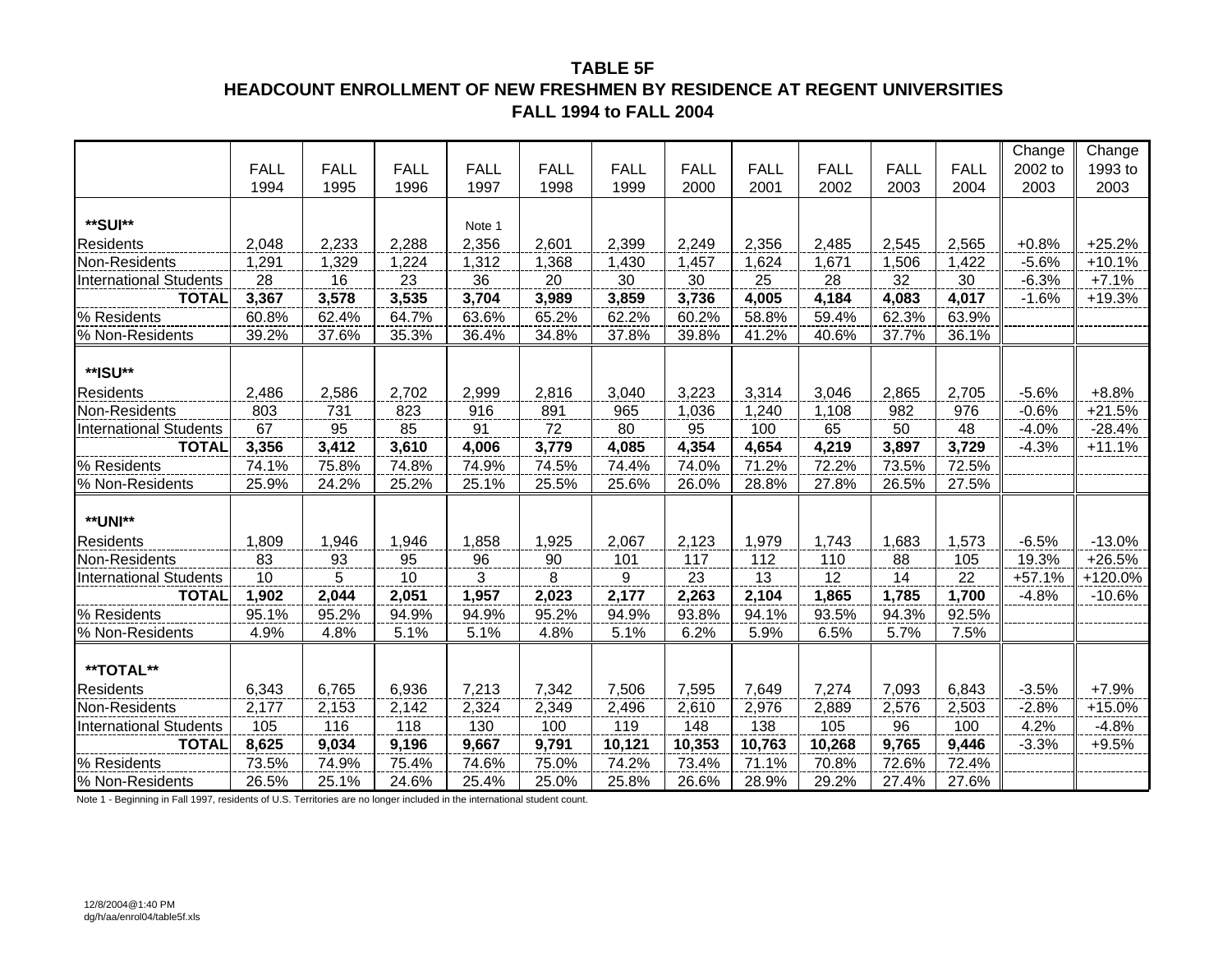#### **TABLE 5G**

### **HEADCOUNT ENROLLMENT OF GRADUATE STUDENTS BY RESIDENCE AT REGENT UNIVERSITIES FALL 1994 to FALL 2004**

|                               |             |             |             |             |             |             |             |             |             |             |             | Change   | Change   |
|-------------------------------|-------------|-------------|-------------|-------------|-------------|-------------|-------------|-------------|-------------|-------------|-------------|----------|----------|
|                               | <b>FALL</b> | <b>FALL</b> | <b>FALL</b> | <b>FALL</b> | <b>FALL</b> | <b>FALL</b> | <b>FALL</b> | <b>FALL</b> | <b>FALL</b> | <b>FALL</b> | <b>FALL</b> | 2003 to  | 1994 to  |
|                               | 1994        | 1995        | 1996        | 1997        | 1998        | 1999        | 2000        | 2001        | 2002        | 2003        | 2004        | 2004     | 2004     |
|                               |             |             |             |             |             |             |             |             |             |             |             |          |          |
| **SUI**                       |             |             |             | Note 1      |             |             | Note 2      |             | Note 3      |             |             |          |          |
| Residents                     | 3,359       | 3,203       | 3,220       | 3,148       | 3,418       | 3,299       | 2,540       | 2,274       | 2,196       | 2,209       | 2,114       | $-4.3%$  | $-37.1%$ |
| Non-Residents                 | 2,036       | 2,047       | 1,991       | 1,914       | 1,868       | 1,806       | 1,683       | 1,774       | 1,679       | 1,777       | 1,836       | $+3.3%$  | $-9.8%$  |
| <b>International Students</b> | 1,219       | 1,198       | 1,225       | 1,173       | 1,208       | 1,296       | 1,280       | 1,271       | 1,472       | 1,484       | 1,496       | $+0.8%$  | $+22.7%$ |
| <b>TOTAL</b>                  | 6,614       | 6,448       | 6,436       | 6,235       | 6,494       | 6,401       | 5,503       | 5,319       | 5,347       | 5,470       | 5,446       | $-0.4%$  | $-17.7%$ |
| % Residents                   | 50.8%       | 49.7%       | 50.0%       | 50.5%       | 52.6%       | 51.5%       | 46.2%       | 42.8%       | 41.1%       | 40.4%       | 38.8%       |          |          |
| % Non-Residents               | 49.2%       | 50.3%       | 50.0%       | 49.5%       | 47.4%       | 48.5%       | 53.8%       | 57.2%       | 58.9%       | 59.6%       | 61.2%       |          |          |
|                               |             |             |             |             |             |             |             |             |             |             |             |          |          |
| **ISU**                       |             |             |             |             |             |             |             |             |             |             |             |          |          |
| <b>Residents</b>              | 2,047       | 1,950       | 2,061       | 2,007       | 1,973       | 2,025       | 2,086       | 2,098       | 2,087       | 2,121       | 2,037       | $-4.0%$  | $-0.5%$  |
| Non-Residents                 | 1,004       | 916         | 939         | 873         | 825         | 794         | 812         | 826         | 888         | 1,023       | 1,030       | $+0.7%$  | $+2.6%$  |
| <b>International Students</b> | 1,365       | 1,357       | 1,396       | 1,380       | 1,360       | 1,390       | 1,466       | 1,439       | 1,524       | 1,597       | 1,551       | $-2.9%$  | $+13.6%$ |
| <b>TOTAL</b>                  | 4,416       | 4,223       | 4,396       | 4,260       | 4,158       | 4,209       | 4,364       | 4,363       | 4,499       | 4,741       | 4,618       | $-2.6%$  | $+4.6%$  |
| % Residents                   | 46.4%       | 46.2%       | 46.9%       | 47.1%       | 47.5%       | 48.1%       | 47.8%       | 48.1%       | 46.4%       | 44.7%       | 44.1%       |          |          |
| % Non-Residents               | 53.6%       | 53.8%       | 53.1%       | 52.9%       | 52.5%       | 51.9%       | 52.2%       | 51.9%       | 53.6%       | 55.3%       | 55.9%       |          |          |
|                               |             |             |             |             |             |             |             |             |             |             |             |          |          |
| <b>**UNI**</b>                |             |             |             |             |             |             |             |             |             |             |             |          |          |
| Residents                     | 1,109       | 1,165       | 1,109       | 1,163       | 1,278       | 1,258       | 1,254       | 1,256       | 1,277       | 1,295       | 1,277       | $-1.4%$  | $+15.1%$ |
| Non-Residents                 | 121         | 132         | 146         | 161         | 153         | 161         | 147         | 176         | 208         | 194         | 164         | $-15.5%$ | $+35.5%$ |
| <b>International Students</b> | 125         | 119         | 115         | 130         | 134         | 150         | 155         | 164         | 159         | 178         | 163         | $-8.4%$  | $+30.4%$ |
| <b>TOTAL</b>                  | 1,355       | 1,416       | 1,370       | 1,454       | 1,565       | 1,569       | 1,556       | 1,596       | 1,644       | 1,667       | 1,604       | $-3.8%$  | $+18.4%$ |
| % Residents                   | 81.8%       | 82.3%       | 80.9%       | 80.0%       | 81.7%       | 80.2%       | 80.6%       | 78.7%       | 77.7%       | 77.7%       | 79.6%       |          |          |
| % Non-Residents               | 18.2%       | 17.7%       | 19.1%       | 20.0%       | 18.3%       | 19.8%       | 19.4%       | 21.3%       | 22.3%       | 22.3%       | 20.4%       |          |          |
|                               |             |             |             |             |             |             |             |             |             |             |             |          |          |
| **TOTAL**                     |             |             |             |             |             |             |             |             |             |             |             |          |          |
| <b>Residents</b>              | 6,515       | 6,318       | 6,390       | 6,318       | 6,669       | 6,582       | 5,880       | 5,628       | 5,560       | 5,625       | 5,428       | $-3.5%$  | $-16.7%$ |
| Non-Residents                 | 3,161       | 3,095       | 3,076       | 2,948       | 2,846       | 2,761       | 2,642       | 2,776       | 2,775       | 2,994       | 3,030       | $+1.2%$  | $-4.1%$  |
| <b>International Students</b> | 2,709       | 2,674       | 2,736       | 2,683       | 2,702       | 2,836       | 2,901       | 2,874       | 3,155       | 3,259       | 3,210       | $-1.5%$  | $+18.5%$ |
| <b>TOTAL</b>                  | 12,385      | 12,087      | 12,202      | 11,949      | 12,217      | 12,179      | 11,423      | 11,278      | 11,490      | 11,878      | 11,668      | $-1.8%$  | $-5.8%$  |
| % Residents                   | 52.6%       | 52.3%       | 52.4%       | 52.9%       | 54.6%       | 54.0%       | 51.5%       | 49.9%       | 48.4%       | 47.4%       | 46.5%       |          |          |
| % Non-Residents               | 47.4%       | 47.7%       | 47.6%       | 47.1%       | 45.4%       | 46.0%       | 48.5%       | 50.1%       | 51.6%       | 52.6%       | 53.5%       |          |          |

Note 1 - Beginning in Fall 1997, residents of U.S. Territories are no longer included in the international student count.

Note 2 - MBA students included until Fall 2000.

Note 3 - Beginning in Fall 2002, post-doctoral fellows are included in the international student count.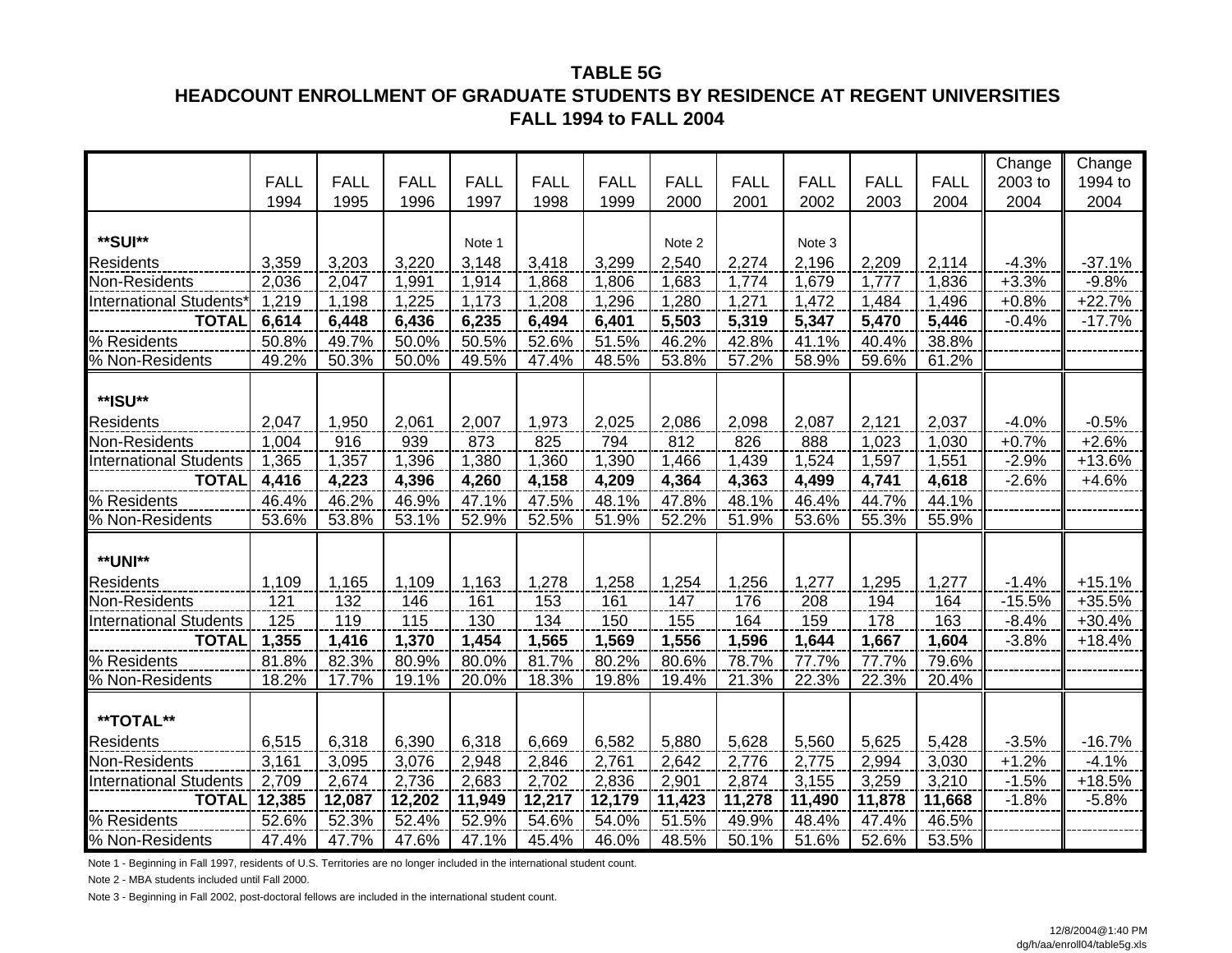### **TABLE 5P**

### **HEADCOUNT ENROLLMENT OF PROFESSIONAL STUDENTS BY RESIDENCE AT REGENT UNIVERSITIES FALL 1994 to FALL 2004**

|                               |             |             |             |             |             |             |             |                |             |             |             | Change   | Change   |
|-------------------------------|-------------|-------------|-------------|-------------|-------------|-------------|-------------|----------------|-------------|-------------|-------------|----------|----------|
|                               | <b>FALL</b> | <b>FALL</b> | <b>FALL</b> | <b>FALL</b> | <b>FALL</b> | <b>FALL</b> | <b>FALL</b> | <b>FALL</b>    | <b>FALL</b> | <b>FALL</b> | <b>FALL</b> | 2003 to  | 1994 to  |
|                               | 1994        | 1995        | 1996        | 1997        | 1998        | 1999        | 2000        | 2001           | 2002        | 2003        | 2004        | 2004     | 2004     |
|                               |             |             |             |             |             |             |             |                |             |             |             |          |          |
| **SUI**                       |             |             |             | Note 1      |             |             | Note 2      |                | Note 3      |             |             |          |          |
| <b>Residents</b>              | 1,931       | 1,961       | 2,373       | 2,372       | 2,349       | 2,333       | 2,670       | 2,924          | 2,809       | 3,000       | 3,081       | $+2.7%$  | +59.6%   |
| Non-Residents                 | 453         | 424         | 486         | 480         | 486         | 537         | 714         | 768            | 716         | 733         | 757         | $+3.3%$  | $+67.1%$ |
| <b>International Students</b> | 34          | 24          | 40          | 30          | 39          | 38          | 140         | 154            | 338         | 309         | 326         | $+5.5%$  | +858.8%  |
| <b>TOTAL</b>                  | 2,418       | 2,409       | 2,899       | 2,882       | 2,874       | 2,908       | 3,524       | 3,846          | 3,863       | 4,042       | 4,164       | $+3.0%$  | $+72.2%$ |
| % Resident                    | 79.9%       | 81.4%       | 81.9%       | 82.3%       | 81.7%       | 80.2%       | 75.8%       | 76.0%          | 72.7%       | 74.2%       | 74.0%       |          |          |
| % Non-Residents               | 20.1%       | 18.6%       | 18.1%       | 17.7%       | 18.3%       | 19.8%       | 24.2%       | 24.0%          | 27.3%       | 25.8%       | 26.0%       |          |          |
|                               |             |             |             |             |             |             |             |                |             |             |             |          |          |
| **ISU**                       |             |             |             |             |             |             |             |                |             |             |             |          |          |
| <b>Residents</b>              | 254         | 266         | 261         | 265         | 248         | 252         | 251         | 252            | 253         | 263         | 261         | $-0.8%$  | $+2.8%$  |
| Non-Residents                 | 133         | 135         | 141         | 141         | 143         | 145         | 143         | 146            | 144         | 142         | 144         | $+1.4%$  | $+8.3%$  |
| <b>International Students</b> | 0           | 1           | 1           | 1           | 1           |             | $\Omega$    | $\overline{2}$ | 3           | 4           | 3           | $-25.0%$ | #DIV/0!  |
| <b>TOTAL</b>                  | 387         | 402         | 403         | 407         | 392         | 398         | 394         | 400            | 400         | 409         | 408         | $-0.2%$  | $+5.4%$  |
| % Residents                   | 65.6%       | 66.2%       | 64.8%       | 65.1%       | 63.3%       | 63.3%       | 63.7%       | 63.0%          | 63.3%       | 64.3%       | 64.0%       |          |          |
| % Non-Residents               | 34.4%       | 33.8%       | 35.2%       | 34.9%       | 36.7%       | 36.7%       | 36.3%       | 37.0%          | 36.8%       | 35.7%       | 36.0%       |          |          |
| <b>**TOTAL**</b>              |             |             |             |             |             |             |             |                |             |             |             |          |          |
| <b>Residents</b>              | 2,185       | 2,227       | 2,634       | 2,637       | 2,597       | 2,585       | 2,921       | 3,176          | 3,062       | 3,263       | 3,342       | $+2.4%$  | +53.0%   |
| Non-Residents                 | 586         | 559         | 627         | 621         | 629         | 682         | 857         | 914            | 860         | 875         | 901         | $+3.0%$  | +53.8%   |
| <b>International Students</b> | 34          | 25          | 41          | 31          | 40          | 39          | 140         | 156            | 341         | 313         | 329         | $+5.1%$  | +867.6%  |
| <b>TOTAL</b>                  | 2,805       | 2,811       | 3,302       | 3,289       | 3,266       | 3,306       | 3,918       | 4,246          | 4,263       | 4,451       | 4,572       | $+2.7%$  | $+63.0%$ |
| % Residents                   | 77.9%       | 79.2%       | 79.8%       | 80.2%       | 79.5%       | 78.2%       | 74.6%       | 74.8%          | 71.8%       | 73.3%       | 73.1%       |          |          |
| % Non-Residents               | 22.1%       | 20.8%       | 20.2%       | 19.8%       | 20.5%       | 21.8%       | 25.4%       | 25.2%          | 28.2%       | 26.7%       | 26.9%       |          |          |

Note 1 - Beginning in Fall 1997, residents of U.S. Territories are no longer included in the international student count.

Note 2 - MBA students added in Fall 2000.

Note 3 - Beginning in Fall 2002, international fellows and residents in the College of Medicine are included with the international student count.

12/8/2004@1:40 PMdg/h/aa/enroll04/table5p.xls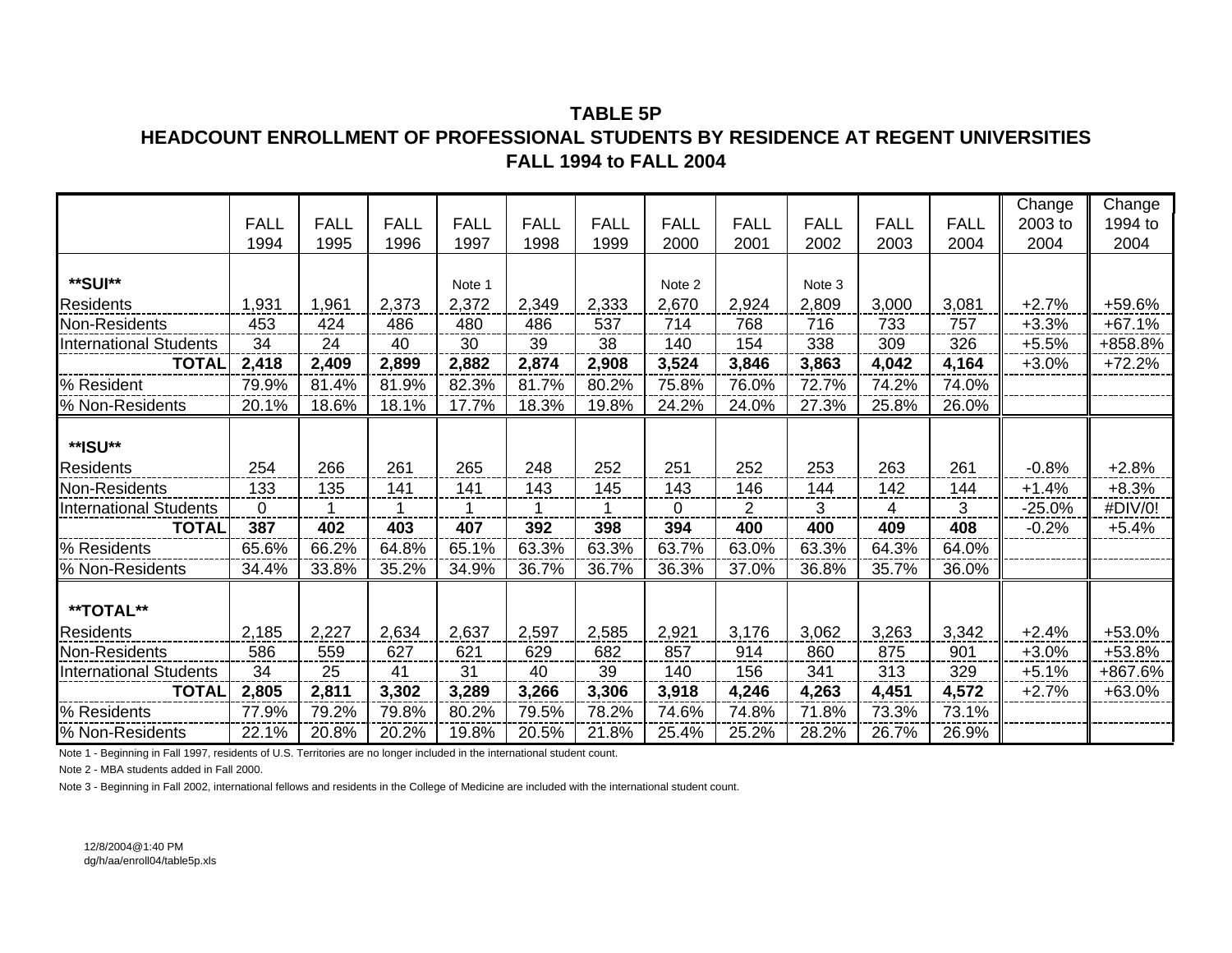### **TABLE 5U HEADCOUNT ENROLLMENT OF UNDERGRADUATE STUDENTS BY RESIDENCE AT REGENT UNIVERSITIES FALL 1994 to FALL 2004**

|                               |             |             |             |             |             |             |             |             |             |             |             | Change   | Change   |
|-------------------------------|-------------|-------------|-------------|-------------|-------------|-------------|-------------|-------------|-------------|-------------|-------------|----------|----------|
|                               | <b>FALL</b> | <b>FALL</b> | <b>FALL</b> | <b>FALL</b> | <b>FALL</b> | <b>FALL</b> | <b>FALL</b> | <b>FALL</b> | <b>FALL</b> | <b>FALL</b> | <b>FALL</b> | 2003 to  | 1994 to  |
|                               | 1994        | 1995        | 1996        | 1997        | 1998        | 1999        | 2000        | 2001        | 2002        | 2003        | 2004        | 2004     | 2004     |
|                               |             |             |             |             |             |             |             |             |             |             |             |          |          |
| **SUI**                       |             |             |             | Note 1      |             |             |             |             |             |             |             |          |          |
| <b>Residents</b>              | 12,629      | 12,962      | 12,883      | 13,079      | 13,642      | 13,681      | 13,273      | 13,284      | 13,769      | 13,678      | 13,801      | $+0.9%$  | $+9.3%$  |
| Non-Residents                 | 5,150       | 5,327       | 5,299       | 5,266       | 5,340       | 5,493       | 5,639       | 5,964       | 6,386       | 6,209       | 5,983       | $-3.6%$  | $+16.2%$ |
| <b>International Students</b> | 488         | 451         | 404         | 409         | 355         | 363         | 372         | 355         | 332         | 346         | 351         | $+1.4%$  | $-28.1%$ |
| <b>TOTAL</b>                  | 18,267      | 18,740      | 18,586      | 18,754      | 19,337      | 19,537      | 19,284      | 19,603      | 20,487      | 20,233      | 20,135      | $-0.5%$  | $+10.2%$ |
| % Residents                   | 69.1%       | 69.2%       | 69.3%       | 69.7%       | 70.5%       | 70.0%       | 68.8%       | 67.8%       | 67.2%       | 67.6%       | 68.5%       |          |          |
| % Non-Residents               | 30.9%       | 30.8%       | 30.7%       | 30.3%       | 29.5%       | 30.0%       | 31.2%       | 32.2%       | 32.8%       | 32.4%       | 31.5%       |          |          |
|                               |             |             |             |             |             |             |             |             |             |             |             |          |          |
| **ISU**                       |             |             |             |             |             |             |             |             |             |             |             |          |          |
| <b>Residents</b>              | 15,247      | 15,243      | 15,549      | 16,123      | 16,408      | 16,808      | 17,156      | 17,674      | 17,586      | 17,104      | 16,424      | $-4.0%$  | $+7.7%$  |
| Non-Residents                 | 3,525       | 3,399       | 3,382       | 3,411       | 3,529       | 3,644       | 3,881       | 4,255       | 4,360       | 4,255       | 4,189       | $-1.6%$  | $+18.8%$ |
| <b>International Students</b> | 1,152       | 1,164       | 1,169       | 1,183       | 1,098       | 1,051       | 1,050       | 1,131       | 1,053       | 871         | 741         | $-14.9%$ | $-35.7%$ |
| <b>TOTAL</b>                  | 19,924      | 19,806      | 20,100      | 20,717      | 21,035      | 21,503      | 22,087      | 23,060      | 22,999      | 22,230      | 21,354      | $-3.9%$  | $+7.2%$  |
| % Residents                   | 76.5%       | 77.0%       | 77.4%       | 77.8%       | 78.0%       | 78.2%       | 77.7%       | 76.6%       | 76.5%       | 76.9%       | 76.9%       |          |          |
| % Non-Residents               | 23.5%       | 23.0%       | 22.6%       | 22.2%       | 22.0%       | 21.8%       | 22.3%       | 23.4%       | 23.5%       | 23.1%       | 23.1%       |          |          |
|                               |             |             |             |             |             |             |             |             |             |             |             |          |          |
| <b>**UNI**</b>                |             |             |             |             |             |             |             |             |             |             |             |          |          |
| <b>Residents</b>              | 10,744      | 10,921      | 11,008      | 11,046      | 11,125      | 11,372      | 11,536      | 11,754      | 11,504      | 11,061      | 10,516      | $-4.9%$  | $-2.1%$  |
| Non-Residents                 | 459         | 437         | 416         | 444         | 454         | 453         | 498         | 529         | 571         | 507         | 516         | $+1.8%$  | $+12.4%$ |
| <b>International Students</b> | 103         | 112         | 163         | 164         | 185         | 159         | 184         | 191         | 207         | 206         | 188         | $-8.7%$  | +82.5%   |
| <b>TOTAL</b>                  | 11,306      | 11,470      | 11,587      | 11,654      | 11,764      | 11,984      | 12,218      | 12,474      | 12,282      | 11,774      | 11,220      | $-4.7%$  | $-0.8%$  |
| % Residents                   | 95.0%       | 95.2%       | 95.0%       | 94.8%       | 94.6%       | 94.9%       | 94.4%       | 94.2%       | 93.7%       | 93.9%       | 93.7%       |          |          |
| % Non-Residents               | 5.0%        | 4.8%        | 5.0%        | 5.2%        | 5.4%        | 5.1%        | 5.6%        | 5.8%        | 6.3%        | 6.1%        | 6.3%        |          |          |
|                               |             |             |             |             |             |             |             |             |             |             |             |          |          |
| **TOTAL**                     |             |             |             |             |             |             |             |             |             |             |             |          |          |
| <b>Residents</b>              | 38,620      | 39,126      | 39,440      | 40,248      | 41,175      | 41,861      | 41,965      | 42,712      | 42,859      | 41,843      | 40,741      | $-2.6%$  | $+5.5%$  |
| Non-Residents                 | 9,134       | 9,163       | 9,097       | 9,121       | 9,323       | 9,590       | 10,018      | 10,748      | 11,317      | 10,971      | 10,688      | $-2.6%$  | $+17.0%$ |
| <b>International Students</b> | 1,743       | 1,727       | 1,736       | 1,756       | 1,638       | 1,573       | 1,606       | 1,677       | 1,592       | 1,423       | 1,280       | $-10.0%$ | $-26.6%$ |
| <b>TOTAL</b>                  | 49,497      | 50,016      | 50,273      | 51,125      | 52,136      | 53,024      | 53,589      | 55,137      | 55,768      | 54,237      | 52,709      | $-2.8%$  | $+6.5%$  |
| % Residents                   | 78.0%       | 78.2%       | 78.5%       | 78.7%       | 79.0%       | 78.9%       | 78.3%       | 77.5%       | 76.9%       | 77.1%       | 77.3%       |          |          |
| % Non-Residents               | 22.0%       | 21.8%       | 21.5%       | 21.3%       | 21.0%       | 21.1%       | 21.7%       | 22.5%       | 23.1%       | 22.9%       | 22.7%       |          |          |

Note 1 - Beginning in Fall 1997, residents of U.S. Territories are no longer included in the international student count.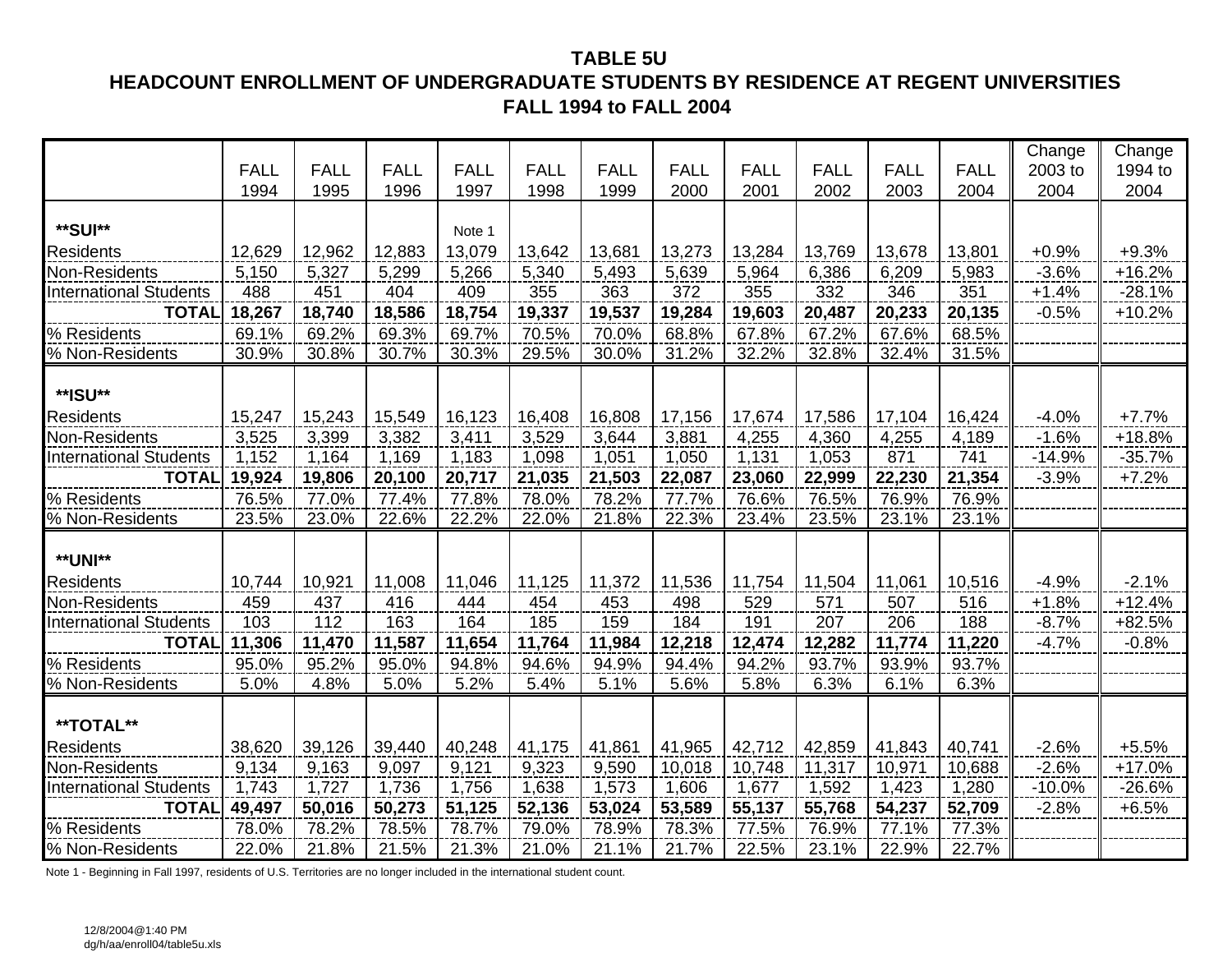## **TABLE 6DISTRIBUTION OF STUDENT ENROLLMENT AT REGENT UNIVERSITIES BY RACE/ETHNICITY, GENDER, AND RESIDENCE FALL 2004**

|                             |       |                           | <b>SUI</b>             |           |                 |                 |           | <b>ISU</b>     |                      |                  |             |                | <b>UNI</b>    |                |                     | Regent           |
|-----------------------------|-------|---------------------------|------------------------|-----------|-----------------|-----------------|-----------|----------------|----------------------|------------------|-------------|----------------|---------------|----------------|---------------------|------------------|
| Race/Ethnicity              | R     | <b>Males</b><br><b>NR</b> | Females<br>R.          | <b>NR</b> | Total &<br>%    | Males<br>R.     | <b>NR</b> | R              | Females<br><b>NR</b> | Total & %        | Males<br>R  | <b>NR</b>      | Females<br>R. | <b>NR</b>      | Total &<br>%        | Total &<br>%     |
| White & No Response         | 8,123 | 3,428                     | 9,319                  | 4,037     | 24,907<br>83.7% | 9,721           | 2,538     | 7,732          | 2,039                | 22,030<br>83.5%  | 4,688       | 159            | 6,577         | 240            | 11,664<br>91.0%     | 58,601<br>85.0%  |
| African-American            | 149   | 173                       | 182                    | 188       | 692<br>2.3%     | 184             | 195       | 163            | 169                  | 711<br>2.7%      | 90          | 90             | 174           | 71             | 425<br>3.3%         | 1,828<br>2.7%    |
| Asian-American              | 361   | 152                       | 413                    | 176       | 1,102<br>3.7%   | 314             | 110       | 255            | 69                   | 748<br>2.8%      | 54          | $\overline{2}$ | 66            | 3              | 125<br>1.0%         | 1,975<br>2.9%    |
| American Indian             | 34    | 30                        | 44                     | 33        | 141<br>0.5%     | 31              | 14        | 24             | 10                   | 79<br>0.3%       | 15          | 1              | 16            | $\overline{2}$ | 34<br>0.3%          | 254<br>0.4%      |
| Hispanic-American           | 171   | 167                       | 200                    | 192       | 730<br>2.5%     | 159             | 108       | 139            | 111                  | 517<br>2.0%      | 54          | 54             | 59            | 58             | 225<br>1.8%         | 1,472<br>2.1%    |
| Race/Ethnicity Subtotal     | 715   | 522                       | 839                    | 589       | 2,665<br>9.0%   | 688             | 427       | 581            | 359                  | 2,055<br>7.8%    | 213         | 147            | 315           | 134            | 809<br>6.3%         | 5,529<br>8.0%    |
| International Students*     | 0     | 1,192                     | $\Omega$               | 981       | 2,173<br>7.3%   | $\Omega$        | 1,426     | $\overline{0}$ | 869                  | 2,295<br>8.7%    | $\mathbf 0$ | 160            | $\Omega$      | 191            | 351<br>2.7%         | 4,819<br>7.0%    |
| <b>Institutional Totals</b> | 8,838 |                           | 5,142   10,158   5,607 |           | $100.0\%$       | 29,745   10,409 | 4,391     | 8,313          | 3,267                | 26,380<br>100.0% | 4,901       | 466            | 6,892         | 565            | 12,824<br>$100.0\%$ | 68,949<br>100.0% |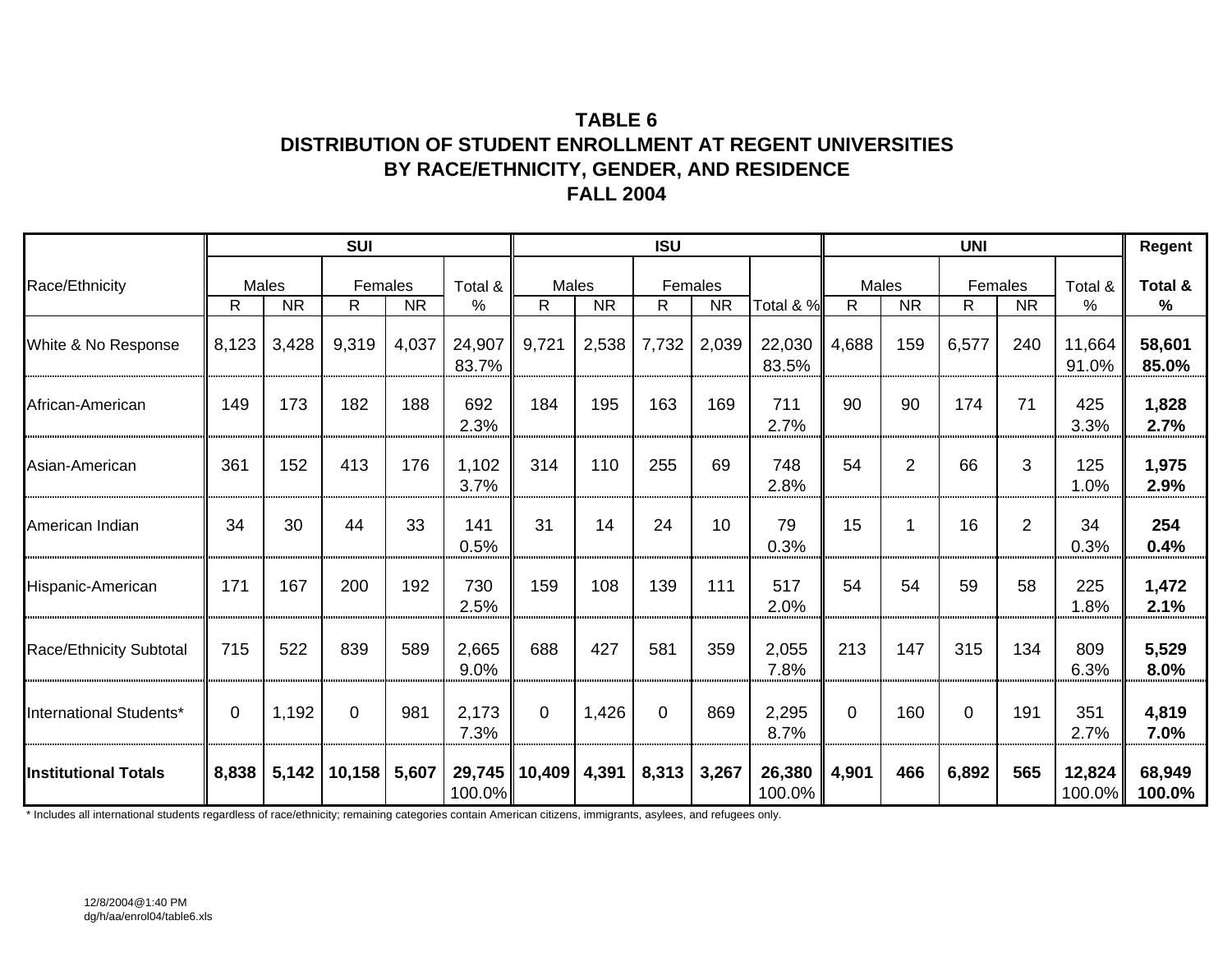## **TABLE 6FHEADCOUNT ENROLLMENT OF NEW FRESHMEN AT REGENT UNIVERSITIES BY RACE/ETHNICITY, GENDER, AND RESIDENCE FALL 2004**

|                             |              |                    | <b>SUI</b>    |           |                 |                       |           | <b>ISU</b>     |                      |                 |              |                    | <b>UNI</b> |                      |                        | Regent          |
|-----------------------------|--------------|--------------------|---------------|-----------|-----------------|-----------------------|-----------|----------------|----------------------|-----------------|--------------|--------------------|------------|----------------------|------------------------|-----------------|
| Race/Ethnicity              | $\mathsf{R}$ | Males<br><b>NR</b> | Females<br>R. | <b>NR</b> | Total &<br>%    | Males<br>$\mathsf{R}$ | <b>NR</b> | R              | Females<br><b>NR</b> | Total &<br>%    | $\mathsf{R}$ | Males<br><b>NR</b> | R.         | Females<br><b>NR</b> | Total &<br>%           | Total &<br>$\%$ |
| White & No Response         | 1,044        | 552                | 1,324         | 720       | 3,640<br>90.6%  | 1,385                 | 480       | 1,123          | 347                  | 3,335<br>89.4%  | 581          | 21                 | 931        | 49                   | 1,582<br>93.1%         | 8,557<br>90.6%  |
| African-American            | 13           | 29                 | 23            | 22        | 87<br>2.2%      | 24                    | 38        | 25             | 24                   | 111<br>3.0%     | 10           | 22                 | 13         | 7                    | 52<br>3.1%             | 250<br>2.6%     |
| Asian-American              | 43           | 28                 | 57            | 23        | 151<br>3.8%     | 51                    | 23        | 45             | 13                   | 132<br>3.5%     | 6            | $\Omega$           | 8          | $\Omega$             | 14<br>0.8%             | 297<br>3.1%     |
| American Indian             | 6            | 3                  | 8             | 6         | 23<br>0.6%      | 9                     | 3         | $\overline{2}$ | 3                    | 17<br>0.5%      | 3            | 1                  | 3          | $\Omega$             | $\overline{7}$<br>0.4% | 47<br>0.5%      |
| Hispanic-American           | 19           | 15                 | 28            | 24        | 86<br>2.1%      | 21                    | 21        | 20             | 24                   | 86<br>2.3%      | 6            | $\overline{2}$     | 12         | 3                    | 23<br>1.4%             | 195<br>2.1%     |
| Race/Ethnicity Subtotal     | 81           | 75                 | 116           | 75        | 347<br>8.6%     | 105                   | 85        | 92             | 64                   | 346<br>9.3%     | 25           | 25                 | 36         | 10                   | 96<br>5.6%             | 789<br>8.4%     |
| International Students*     | $\Omega$     | 16                 | $\mathbf 0$   | 14        | 30<br>0.7%      | $\Omega$              | 42        | $\mathbf 0$    | 6                    | 48<br>1.3%      | $\Omega$     | 9                  | $\Omega$   | 13                   | 22<br>1.3%             | 100<br>1.1%     |
| <b>Institutional Totals</b> | 1,125        | 643                | 1,440         | 809       | 4,017<br>100.0% | 1,490                 | 607       | 1,215          | 417                  | 3,729<br>100.0% | 606          | 55                 | 967        | 72                   | 1,700<br>100.0%        | 9,446<br>100.0% |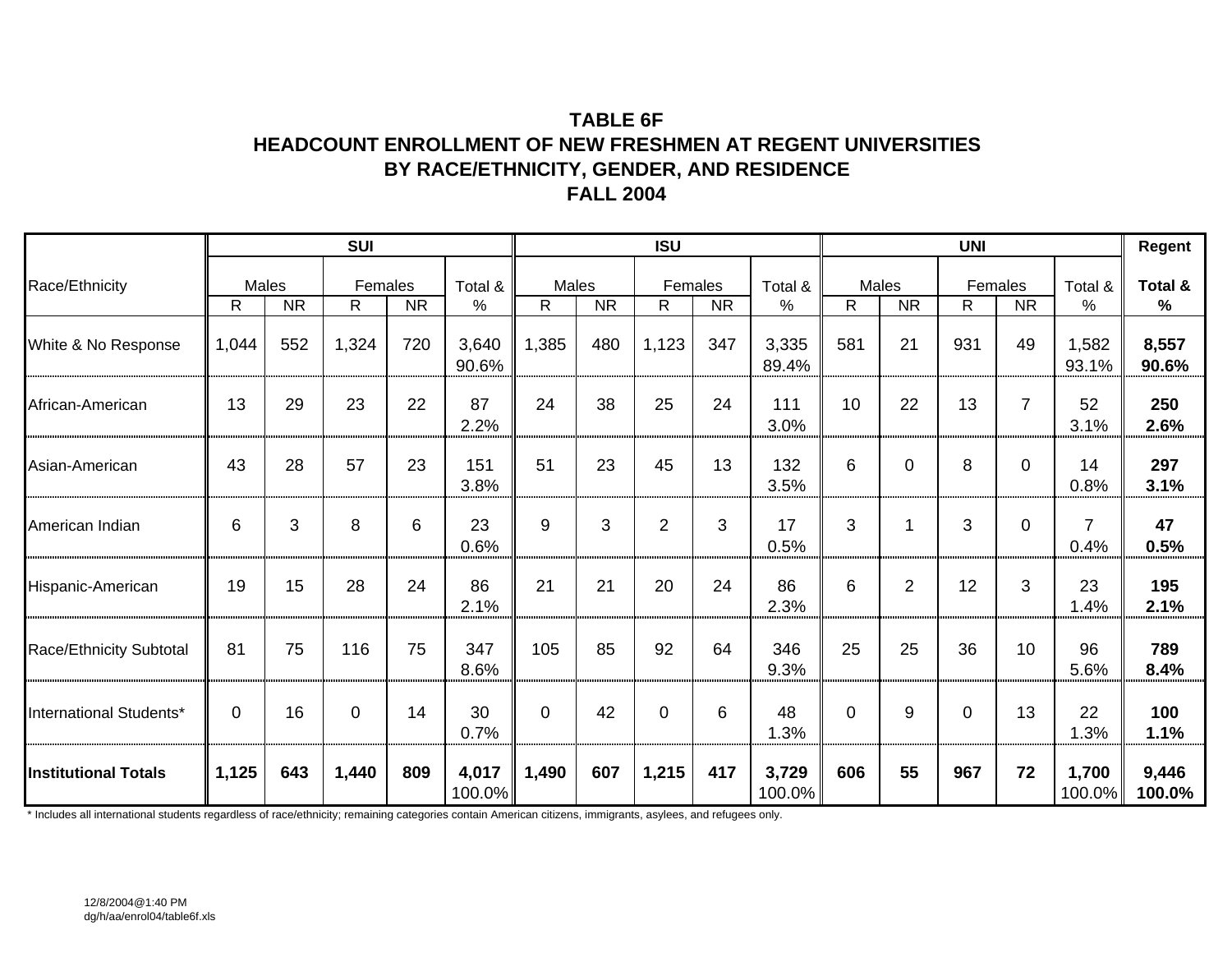## **TABLE 6GHEADCOUNT ENROLLMENT OF GRADUATE STUDENTS AT REGENT UNIVERSITIES BY RACE/ETHNICITY, GENDER, AND RESIDENCE FALL 2004**

|                             |             |                    | <b>SUI</b>     |           |                 |            |           | <b>ISU</b>  |                      |                    |              |                    | <b>UNI</b> |                      |                 | Regent                   |
|-----------------------------|-------------|--------------------|----------------|-----------|-----------------|------------|-----------|-------------|----------------------|--------------------|--------------|--------------------|------------|----------------------|-----------------|--------------------------|
| Race/Ethnicity              | R           | Males<br><b>NR</b> | Females<br>R.  | <b>NR</b> | Total &<br>%    | Males<br>R | <b>NR</b> | R           | Females<br><b>NR</b> | Total &<br>$\%$    | $\mathsf{R}$ | Males<br><b>NR</b> | R          | Females<br><b>NR</b> | Total &<br>$\%$ | Total &<br>$\frac{0}{0}$ |
| White & No Response         | 677         | 703                | 1,262          | 848       | 3,490<br>64.1%  | 1,125      | 512       | 798         | 379                  | 2,814<br>60.9%     | 377          | 35                 | 813        | 75                   | 1,300<br>81.0%  | 7,604<br>65.2%           |
| African-American            | 22          | 34                 | 32             | 67        | 155<br>2.8%     | 21         | 28        | 27          | 41                   | 117<br>2.5%        | 15           | 11                 | 49         | 26                   | 101<br>6.3%     | 373<br>3.2%              |
| Asian-American              | 26          | 22                 | 45             | 49        | 142<br>2.6%     | 15         | 15        | 14          | 11                   | 55<br>1.2%         | 6            | 1                  | 4          | $\Omega$             | 11<br>0.7%      | 208<br>1.8%              |
| American Indian             | 4           | 7                  | $\overline{7}$ | 10        | 28<br>0.5%      | $\Omega$   | 3         | 3           | $\overline{4}$       | 10<br>0.2%         | $\mathbf 0$  | 0                  | 3          | 1                    | 4<br>0.2%       | 42<br>0.4%               |
| Hispanic-American           | 18          | 51                 | 21             | 45        | 135<br>2.5%     | 18         | 18        | 16          | 19                   | 71<br>1.5%         | 5            | 8                  | 5.         | $\overline{7}$       | 25<br>1.6%      | 231<br>2.0%              |
| Race/Ethnicity Subtotal     | 70          | 114                | 105            | 171       | 460<br>8.4%     | 54         | 64        | 60          | 75                   | 253<br>5.5%        | 26           | 20                 | 61         | 34                   | 141<br>8.8%     | 854<br>7.3%              |
| International Students*     | $\mathbf 0$ | 791                | $\Omega$       | 705       | 1,496<br>27.5%  | $\Omega$   | 953       | $\mathbf 0$ | 598                  | 1,551<br>33.6%     | $\mathbf 0$  | 72                 | $\Omega$   | 91                   | 163<br>10.2%    | 3,210<br>27.5%           |
| <b>Institutional Totals</b> | 747         | 1,608              | 1,367          | 1,724     | 5,446<br>100.0% | 1,179      | 1,529     | 858         | 1,052                | 4,618<br>$100.0\%$ | 403          | 127                | 874        | 200                  | 1,604<br>100.0% | 11,668<br>100.0%         |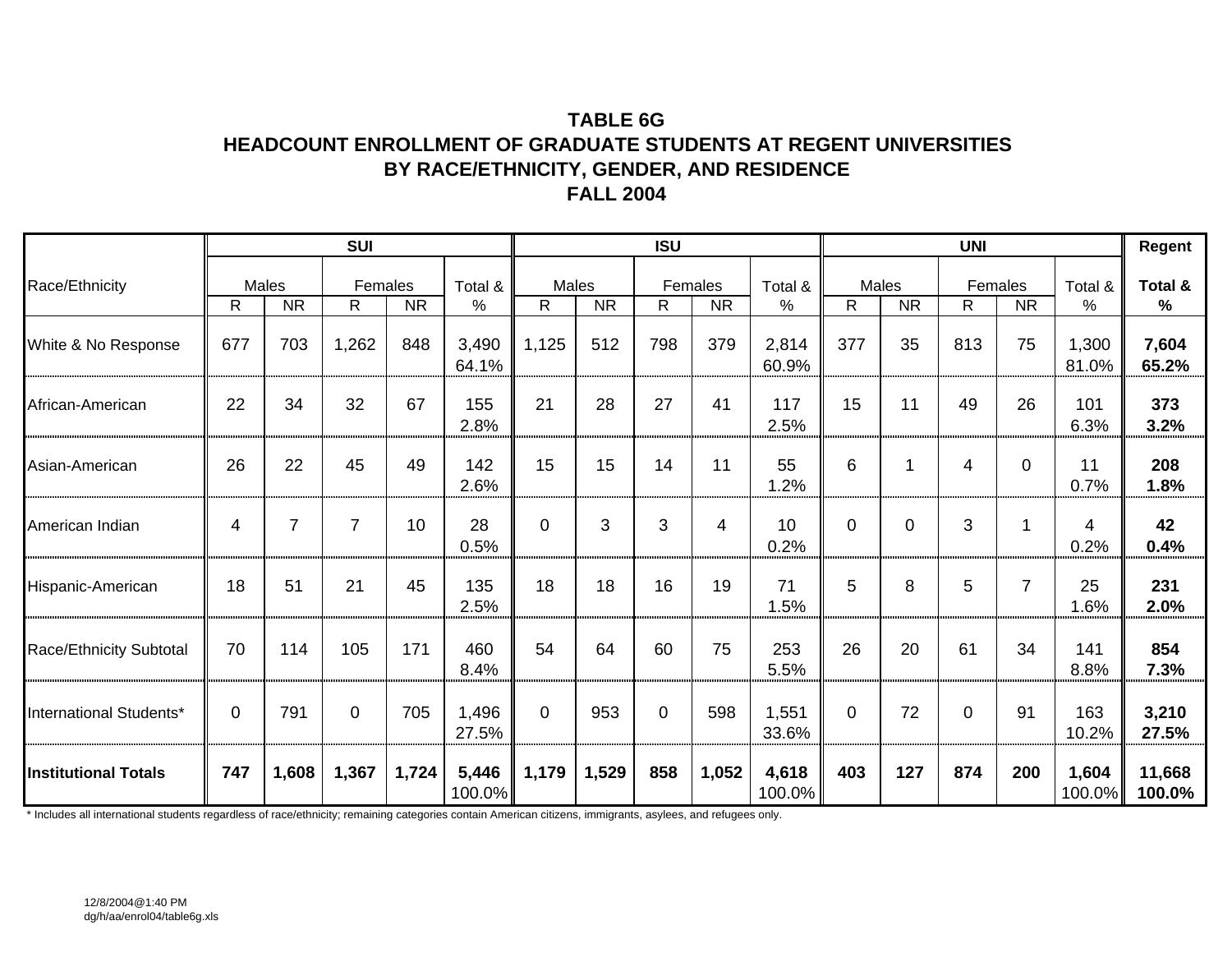## **TABLE 6PHEADCOUNT ENROLLMENT OF PROFESSIONAL STUDENTS AT REGENT UNIVERSITIES BY RACE/ETHNICITY, GENDER, AND RESIDENCE FALL 2004**

|                             |              |                    | <b>SUI</b>              |                |                 |                       |           | <b>ISU</b>  |                      |                  |              |                    | <b>UNI</b> |                      |                | Regent          |
|-----------------------------|--------------|--------------------|-------------------------|----------------|-----------------|-----------------------|-----------|-------------|----------------------|------------------|--------------|--------------------|------------|----------------------|----------------|-----------------|
| Race/Ethnicity              | $\mathsf{R}$ | Males<br><b>NR</b> | Females<br>$\mathsf{R}$ | <b>NR</b>      | Total & %       | Males<br>$\mathsf{R}$ | <b>NR</b> | R.          | Females<br><b>NR</b> | Total &<br>%     | $\mathsf{R}$ | Males<br><b>NR</b> | R.         | Females<br><b>NR</b> | Total &<br>%   | Total &<br>$\%$ |
| White & No Response         | 1,595        | 315                | 1,221                   | 230            | 3,361<br>80.7%  | 80                    | 29        | 178         | 110                  | 397<br>97.3%     |              |                    |            |                      | $\mathbf 0$    | 3,758<br>82.2%  |
| African-American            | 19           | 23                 | 12                      | 34             | 88<br>2.1%      | $\Omega$              | 0         | $\mathbf 0$ | $\Omega$             | $\Omega$<br>0.0% |              |                    |            |                      | $\mathbf 0$    | 88<br>1.9%      |
| Asian-American              | 94           | 33                 | 75                      | 25             | 227<br>5.5%     | $\mathbf 0$           | $\Omega$  | 1           | 5                    | 6<br>1.5%        |              |                    |            |                      | $\overline{0}$ | 233<br>5.1%     |
| American Indian             | 4            | 10                 | 5                       | $\overline{7}$ | 26<br>0.6%      | $\mathbf 0$           | $\Omega$  | 1           | $\mathbf 0$          | 0.2%             |              |                    |            |                      | $\mathbf 0$    | 27<br>0.6%      |
| Hispanic-American           | 30           | 44                 | 26                      | 36             | 136<br>3.3%     | $\mathbf 0$           | $\Omega$  | 1           | 0                    | 0.2%             |              |                    |            |                      | $\mathbf 0$    | 137<br>3.0%     |
| Race/Ethnicity Subtotal     | 147          | 110                | 118                     | 102            | 477<br>11.5%    | $\Omega$              | $\Omega$  | 3           | 5                    | 8<br>2.0%        |              |                    |            |                      | $\mathbf 0$    | 485<br>10.6%    |
| International Students*     | $\Omega$     | 222                | $\overline{0}$          | 104            | 326<br>7.8%     | $\mathbf 0$           | $\Omega$  | $\mathbf 0$ | 3                    | 3<br>0.7%        |              |                    |            |                      | $\overline{0}$ | 329<br>7.2%     |
| <b>Institutional Totals</b> | 1,742        | 647                | 1,339                   | 436            | 4,164<br>100.0% | 80                    | 29        | 181         | 118                  | 408<br>$100.0\%$ | $\bf{0}$     | 0                  | 0          | $\bf{0}$             | $\mathbf 0$    | 4,572<br>100.0% |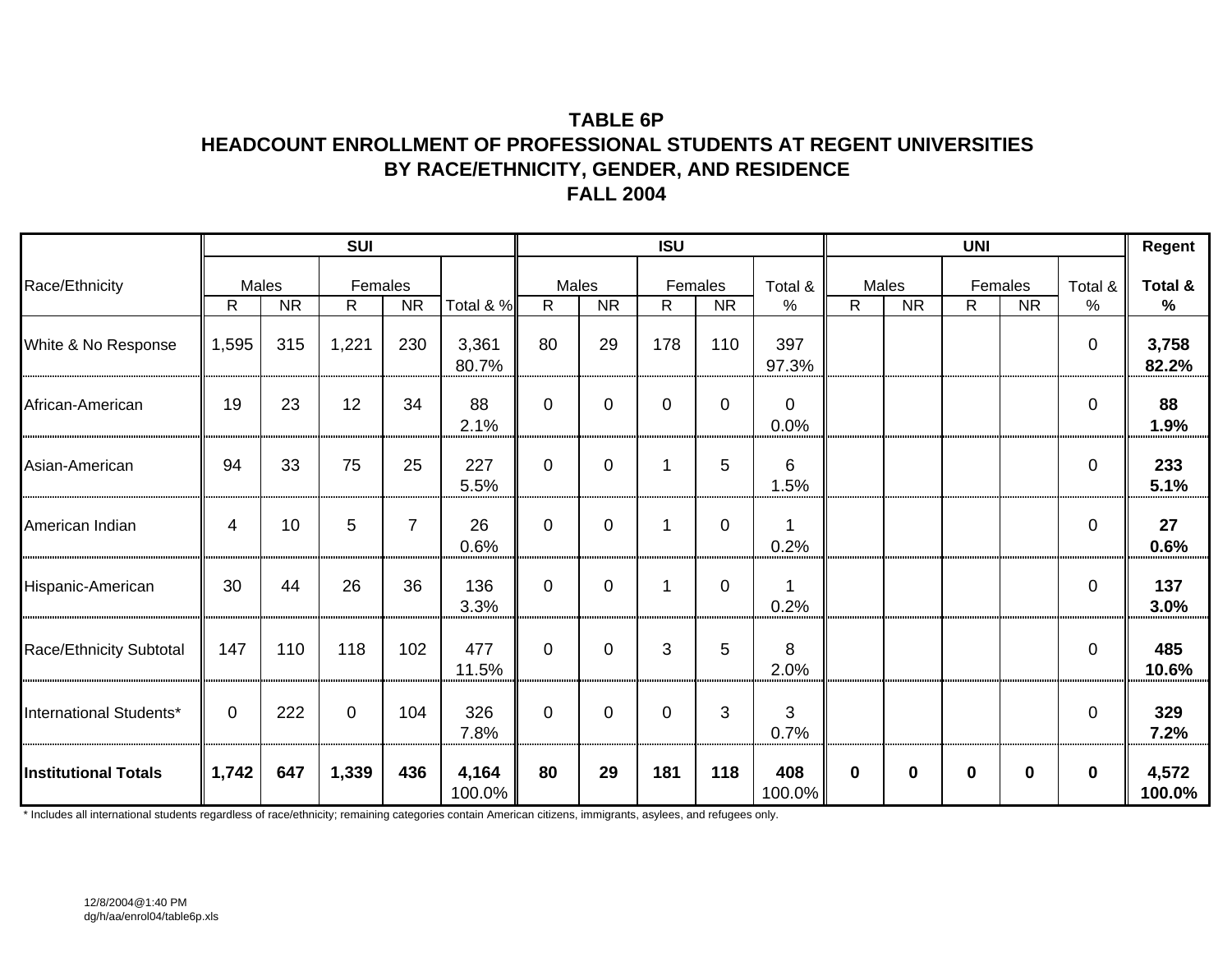## **TABLE 6UHEADCOUNT ENROLLMENT OF UNDERGRADUATE STUDENTS AT REGENT UNIVERSITIES BY RACE/ETHNICITY, GENDER, AND RESIDENCE FALL 2004**

|                                |              |                    | <b>SUI</b>    |           |                  |            |           | <b>ISU</b>     |                      |                     |            |           | <b>UNI</b>  |                      |                  | Regent           |
|--------------------------------|--------------|--------------------|---------------|-----------|------------------|------------|-----------|----------------|----------------------|---------------------|------------|-----------|-------------|----------------------|------------------|------------------|
| Race/Ethnicity                 | $\mathsf{R}$ | Males<br><b>NR</b> | Females<br>R. | <b>NR</b> | Total &<br>%     | Males<br>R | <b>NR</b> | $\mathsf{R}$   | Females<br><b>NR</b> | Total &<br>%        | Males<br>R | <b>NR</b> | R           | Females<br><b>NR</b> | Total &<br>%     | Total &<br>%     |
| White & No Response            | 5,851        | 2,410              | 6,836         | 2,959     | 18,056<br>89.7%  | 8,516      | 1,997     | 6,756          | 1,550                | 18,819<br>88.1%     | 4,311      | 124       | 5,764       | 165                  | 10,364<br>92.4%  | 47,239<br>89.6%  |
| African-American               | 108          | 116                | 138           | 87        | 449<br>2.2%      | 163        | 167       | 136            | 128                  | 594<br>2.8%         | 75         | 79        | 125         | 45                   | 324<br>2.9%      | 1,367<br>2.6%    |
| Asian-American                 | 241          | 97                 | 293           | 102       | 733<br>3.6%      | 299        | 95        | 240            | 53                   | 687<br>3.2%         | 48         | 1         | 62          | 3                    | 114<br>1.0%      | 1,534<br>2.9%    |
| American Indian                | 26           | 13                 | 32            | 16        | 87<br>0.4%       | 31         | 11        | 20             | 6                    | 68<br>0.3%          | 15         | 1         | 13          | 1                    | 30<br>0.3%       | 185<br>0.4%      |
| Hispanic-American              | 123          | 72                 | 153           | 111       | 459<br>2.3%      | 141        | 90        | 122            | 92                   | 445<br>2.1%         | 49         | 46        | 54          | 51                   | 200<br>1.8%      | 1,104<br>2.1%    |
| <b>Race/Ethnicity Subtotal</b> | 498          | 298                | 616           | 316       | 1,728<br>8.6%    | 634        | 363       | 518            | 279                  | 1,794<br>8.4%       | 187        | 127       | 254         | 100                  | 668<br>6.0%      | 4,190<br>7.9%    |
| International Students*        | 0            | 179                | $\Omega$      | 172       | 351<br>1.7%      | $\Omega$   | 473       | $\overline{0}$ | 268                  | 741<br>3.5%         | 0          | 88        | $\mathbf 0$ | 100                  | 188<br>1.7%      | 1,280<br>2.4%    |
| <b>Institutional Totals</b>    | 6,349        | 2,887              | 7,452         | 3,447     | 20,135<br>100.0% | 9,150      | 2,833     | 7,274          | 2,097                | 21,354<br>$100.0\%$ | 4,498      | 339       | 6,018       | 365                  | 11,220<br>100.0% | 52,709<br>100.0% |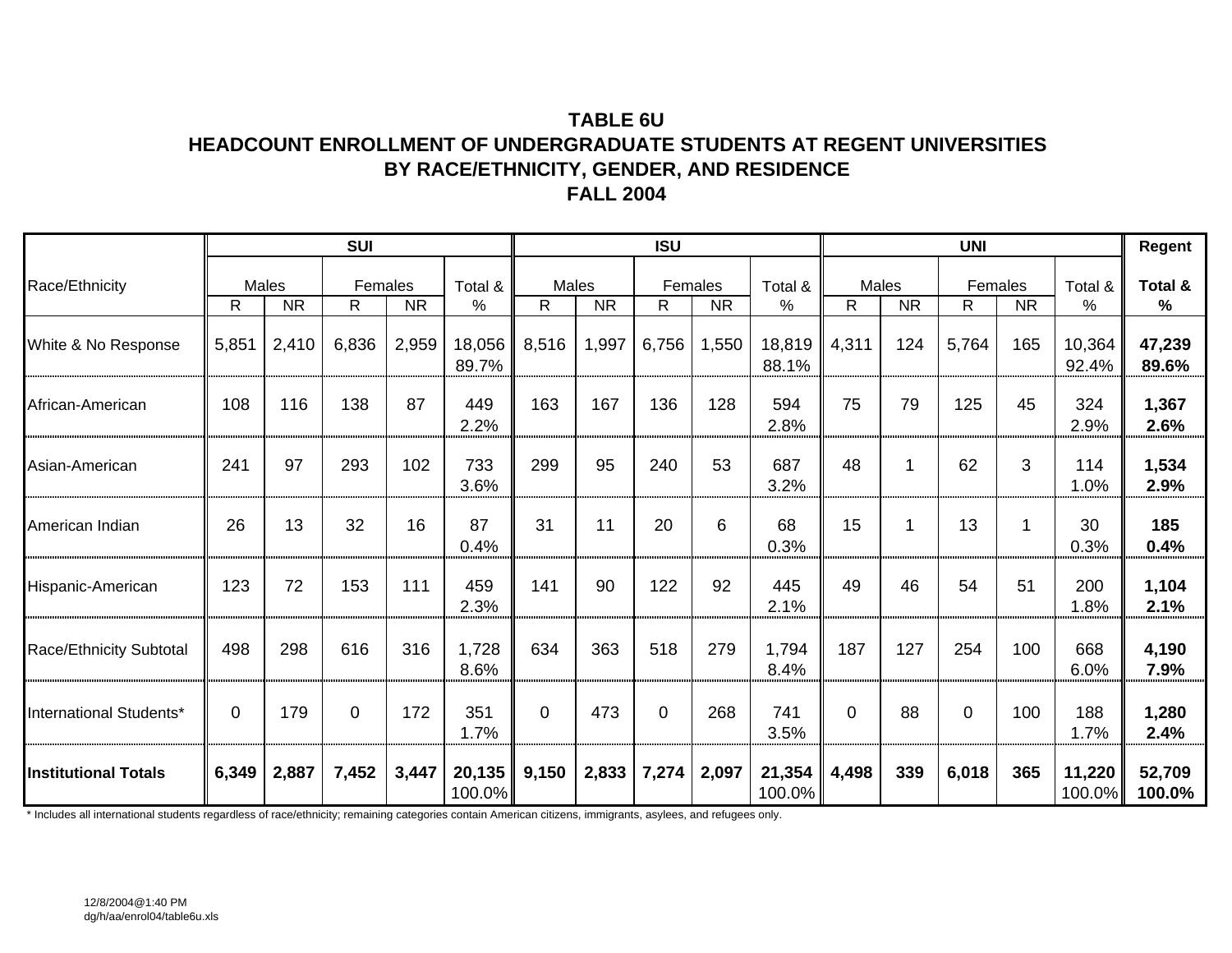# **TABLE 8aHEADCOUNT ENROLLMENT OF STUDENTS WITH DISABILITIES AT REGENT UNIVERSITIES FALL 2000 to FALL 2004**

|                                    |                |                 | 2000            |                  |                  |                  | 2001            |                  |                 |                 | 2002            |                  |                          |                 | 2003            |                |                         |                         | 2004            |                 |
|------------------------------------|----------------|-----------------|-----------------|------------------|------------------|------------------|-----------------|------------------|-----------------|-----------------|-----------------|------------------|--------------------------|-----------------|-----------------|----------------|-------------------------|-------------------------|-----------------|-----------------|
| <b>Sub-Category</b><br>Category    | SUI            | <b>ISU</b>      | <b>UNI</b>      | Total            | <b>SUI</b>       | <b>ISU</b>       | <b>UNI</b>      | Total            | SUI             | <b>ISU</b>      | <b>UNI</b>      | Total            | <b>SUI</b>               | <b>ISU</b>      | UNI             | <b>Total</b>   | $\overline{\text{SUI}}$ | $\overline{ISU}$        | <b>UNI</b>      | <b>Total</b>    |
|                                    |                |                 |                 |                  |                  |                  |                 |                  |                 |                 |                 |                  |                          |                 |                 |                |                         |                         |                 |                 |
| <b>Sensory Disabilities</b>        |                |                 |                 |                  |                  |                  |                 |                  |                 |                 |                 |                  |                          |                 |                 |                |                         |                         |                 |                 |
| <b>Visual Disabilities</b>         |                |                 |                 |                  |                  |                  |                 |                  |                 |                 |                 |                  |                          |                 |                 |                |                         |                         |                 |                 |
| <b>Blind</b>                       | 5              | 3               | $\overline{1}$  | 9                | 4                | 5                |                 | 9                | 3               | 2               |                 | 6                | 12                       | 3               |                 | 15             | 3                       | 3                       | $\overline{c}$  | 8               |
| Low Vision                         | 5              | 15              | 11              | 31               | 6                | 21               | 11              | 38               | 5               | 15              | $\overline{7}$  | 27               | 18                       | 22              | 11              | 51             | 11                      | 26                      | $\overline{7}$  | 44              |
| <b>Hearing Disabilities</b>        |                |                 |                 |                  |                  |                  |                 |                  |                 |                 |                 |                  |                          |                 |                 |                |                         |                         |                 |                 |
| Deaf                               | 10             | 17              | $\overline{4}$  | 31               | 13               | 14               | 3               | 30               | 15              | 9               | 3               | 27               | 13                       | 6               | 5               | 24             | 9                       | 3                       | 6               | 18              |
| Hard of Hearing                    | 36             | $\overline{7}$  | 12              | 55               | 41               | 13               | 12              | 66               | 41              | 12              | 8               | 61               | 28                       | 18              | 10              | 56             | 17                      | 18                      | 8               | 43              |
| Deaf-Blind                         |                | $\mathbf{1}$    |                 | 1                |                  |                  |                 | 0                |                 |                 |                 | 0                | $\overline{2}$           | $\mathbf 0$     |                 | $\overline{2}$ | 0                       | 0                       |                 | $\bf{0}$        |
| <b>Speech Disabilities</b>         | 1              |                 |                 | 1                |                  | $\overline{2}$   |                 | 3                |                 | 1               |                 | -1               | $\Omega$                 | $\overline{2}$  |                 | $\overline{2}$ | $\Omega$                | 3                       |                 | 3               |
| Total                              | 57             | $\overline{43}$ | 28              | 128              | 64               | $\overline{55}$  | $\overline{27}$ | 146              | 64              | $\overline{39}$ | 19              | $\overline{122}$ | $\overline{73}$          | 51              | 26              | 150            | 40                      | $\overline{53}$         | 23              | 116             |
| <b>Mobility Disabilities</b>       |                |                 |                 |                  |                  |                  |                 |                  |                 |                 |                 |                  |                          |                 |                 |                |                         |                         |                 |                 |
| <b>Wheelchair Users</b>            | 10             | 6               | $\overline{7}$  | 23               | $\overline{7}$   | 18               | $\overline{7}$  | 32               | 5               | 13              | 6               | 24               | 12                       | 13              | $\overline{7}$  | 32             |                         | 11                      | $\overline{7}$  | 19              |
| Canes, Braces, & Crutches          | 14             | 5               | $\overline{4}$  | 23               | 11               | 14               | -1              | 26               | 11              | 10              | 1               | 22               | 10                       | 13              | 1               | 24             | 3                       | 11                      | $\overline{2}$  | 16              |
| <b>Other Assistive Devices</b>     | 5              | 6               | $\mathbf{1}$    | 12               | 3                | 11               | $\mathbf 1$     | 15               | $\mathbf{1}$    | 3               | 3               | $\overline{7}$   | 6                        | 9               | 4               | 19             | $\overline{2}$          | 4                       | 2               | 8               |
| No Assistive Devices               | 15             | 12              | 19              | 46               | 13               | 22               | 14              | 49               | 8               | 19              | 4               | 31               | 9                        | 28              | 3               | 40             | 23                      | 20                      | 6               | 49              |
| <b>Total</b>                       | 44             | $\overline{29}$ | $\overline{31}$ | 104              | $\overline{34}$  | 65               | $\overline{23}$ | $\overline{122}$ | $\overline{25}$ | $\overline{45}$ | $\overline{14}$ | $\overline{84}$  | $\overline{37}$          | $\overline{63}$ | $\overline{15}$ | 115            | 29                      | 46                      | $\overline{17}$ | $\overline{92}$ |
| <b>Health Disabilities</b>         |                |                 |                 |                  |                  |                  |                 |                  |                 |                 |                 |                  |                          |                 |                 |                |                         |                         |                 |                 |
| Allergic, Endocrine, and Metabolic | 22             | 3               | 14              | 39               | 24               | 10               | 11              | 45               | 19              | 6               | 3               | 28               | 14                       | 5               | 3               | 22             | 10                      | 5                       | 1               | 16              |
| Blood, Cardiac, and Circulatory    | $\overline{2}$ | 6               | 9               | 17               | 4                | $\overline{7}$   | 8               | 19               | $\overline{2}$  | $\overline{7}$  | 4               | 13               | 3                        | 11              | 5               | 19             | $\overline{2}$          | 8                       | $\overline{2}$  | 12              |
| <b>Respiratory Disabilities</b>    | -1             | 5               | $6\phantom{1}6$ | 12               |                  | 5                | 8               | 13               |                 | 6               |                 | 6                | $\overline{0}$           | 8               |                 | 8              | 0                       | 3                       |                 | 3               |
| <b>Digestive Disabilities</b>      | 9              | 3               | $\mathbf 1$     | 13               | 8                | 3                | $\overline{2}$  | 13               | 8               | 3               | 1               | 12               | 5                        | $\overline{2}$  | 1               | 8              | 6                       | $\overline{\mathbf{A}}$ | $\mathbf{1}$    | 11              |
| <b>Acquired Brain Injury</b>       | 19             | $\overline{15}$ | 5               | 39               | 21               | $\overline{17}$  | 4               | $\overline{42}$  | 16              | 16              | 5               | $\overline{37}$  | 15                       | $\overline{23}$ | 5               | 43             | 20                      | 21                      | 4               | $\overline{45}$ |
| <b>Other Health Conditions</b>     | 20             | 17              | 27              | 64               | 18               | 29               | 26              | 73               | 11              | 37              | 5               | 53               | 41                       | 49              | 9               | 99             | 16                      | 54                      | 6               | 76              |
| Total                              | 73             | 49              | 62              | $\frac{1}{184}$  | $\overline{75}$  | 71               | 59              | 205              | 56              | 75              | $\overline{18}$ | 149              | $\overline{78}$          | 98              | $\overline{23}$ | 199            | $\overline{54}$         | 95                      | $\overline{14}$ | 163             |
| <b>Psychiatric Disabilities</b>    |                |                 |                 |                  |                  |                  |                 |                  |                 |                 |                 |                  |                          |                 |                 |                |                         |                         |                 |                 |
| <b>Psychotic Disabilities</b>      | 81             | $\overline{7}$  | 5               | 93               | 80               | 11               | $\overline{2}$  | 93               | 53              | 19              |                 | 72               | 47                       | 24              | 1               | 72             | 53                      | 23                      | 1               | 77              |
| <b>Neurotic Disabilities</b>       | 30             | $\overline{2}$  | 20              | 52               | 29               | 4                | 23              | 56               | 23              | 16              | 11              | 50               | 16                       | 29              | 11              | 56             | 23                      | 29                      | 16              | 68              |
| Substance Abuse                    |                |                 |                 |                  |                  |                  |                 |                  |                 |                 |                 | 0                | $\mathbf 0$              |                 |                 | 0              |                         | 0                       |                 | $\bf{0}$        |
| <b>Alcohol Related</b>             | 1              | -1              |                 | $\boldsymbol{2}$ |                  |                  | 5               | 6                |                 |                 |                 | $\Omega$         | $\overline{0}$           | $\mathbf 0$     |                 | $\overline{0}$ |                         | $\Omega$                |                 | $\bf{0}$        |
| Other Drug Related                 |                |                 | 1               | $\mathbf{1}$     |                  | $\overline{1}$   |                 | 1                |                 |                 |                 | $\Omega$         | $\Omega$                 | $\Omega$        |                 | 0              |                         | $\Omega$                |                 | $\bf{0}$        |
| Other Psychiatric                  | 3              | 10              | $\overline{4}$  | 17               | 4                | 21               |                 | 25               | 4               | 4               |                 | 8                | $\overline{\mathcal{A}}$ | 15              | 3               | 22             |                         | 17                      |                 | 17              |
| <b>Total</b>                       | 115            | $\overline{20}$ | 30              | 165              | $\overline{113}$ | $\overline{38}$  | $\overline{30}$ | $\overline{181}$ | $\overline{80}$ | 39              | 11              | 130              | 67                       | 68              | $\overline{15}$ | 150            | 76                      | 69                      | $\overline{17}$ | 162             |
| <b>Learning Disabilities</b>       |                |                 |                 |                  |                  |                  |                 |                  |                 |                 |                 |                  |                          |                 |                 |                |                         |                         |                 |                 |
| <b>Attention Deficit Disorder</b>  | 218            | 127             | 20              | 365              | 217              | 122              | 19              | 358              | 249             | 168             | 16              | 433              | 311                      | 160             | 25              | 496            | 143                     | 252                     | 26              | 421             |
| <b>Learning Disabilities</b>       | 263            | 99              | 51              | 413              | 295              | 90               | 47              | 432              | 306             | 97              | 44              | 447              | 205                      | 218             | 62              | 485            | 183                     | 212                     | 59              | 454             |
| Total                              | 481            | 226             | 71              | 778              | 512              | $\overline{212}$ | 66              | 790              | 555             | 265             | 60              | 880              | 516                      | 378             | 87              | 981            | 326                     | 464                     | $\overline{85}$ | 875             |
| <b>GRAND TOTAL</b>                 | 770            | 367             | 222             | ,359             | 798              | 441              | 205             | 1,444            | 780             | 463             | 122             | 1,365            | $\overline{77}$          | 658             | 166             | 1,595          | 525                     | 727                     | 156             | 1,408           |
|                                    |                |                 |                 |                  |                  |                  |                 |                  |                 |                 |                 |                  |                          |                 |                 |                |                         |                         |                 |                 |

Note: All disabilities enumerated in this table are self-identified; they may also be duplicated.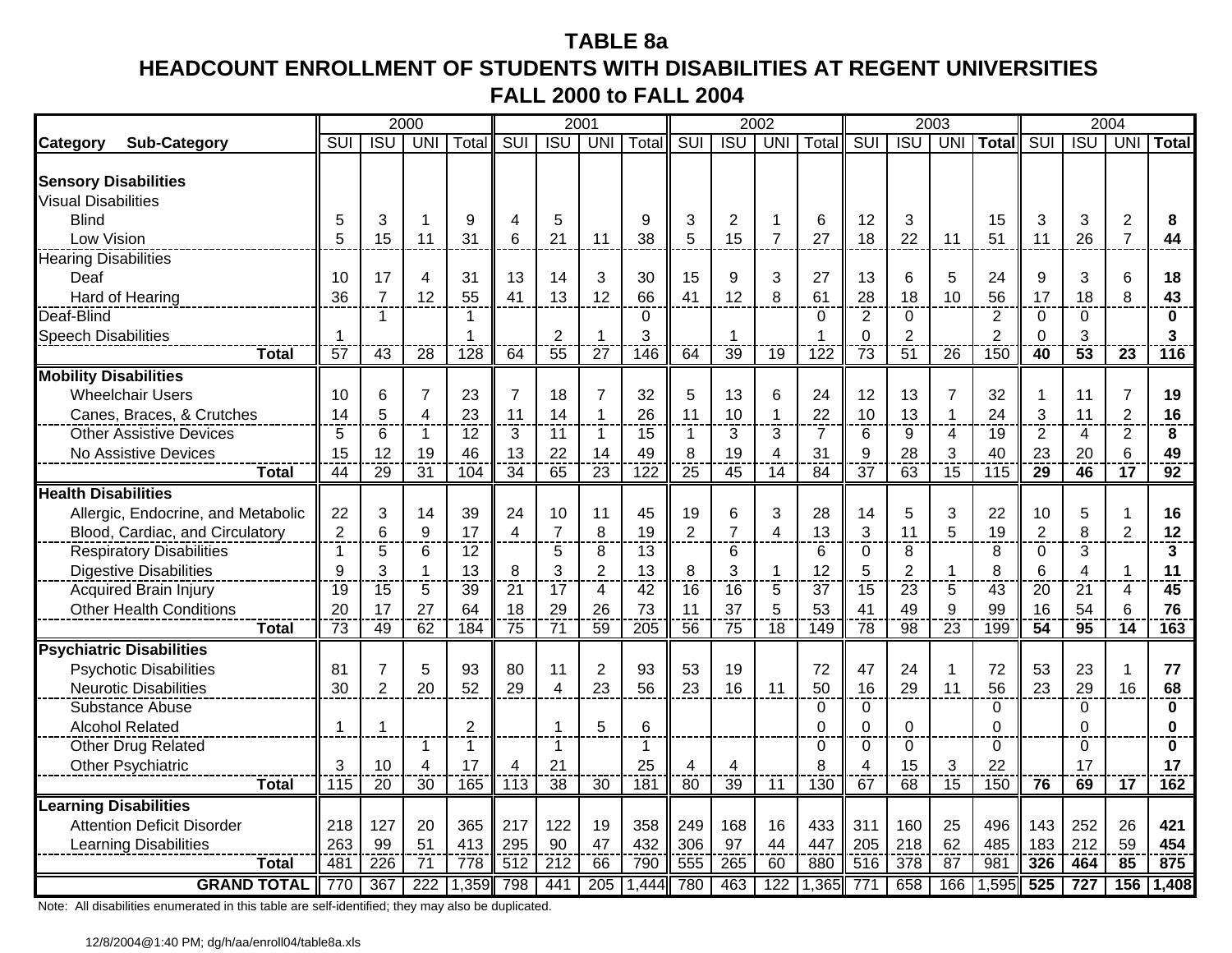#### **TABLE 8b**

## **SERVICES AND ACCOMMODATIONS FOR STUDENTS WITH DISABILITIES AT REGENT UNIVERSITIES(NUMBER OF STUDENTS SERVED) FALL 2000 to FALL 2004**

|                                            |       |            | 2000       |              |     |                | 2001 |       |       |            | 2002           |                                                                                                   |                 |            | 2003           |       |            | 2004       |           |       |
|--------------------------------------------|-------|------------|------------|--------------|-----|----------------|------|-------|-------|------------|----------------|---------------------------------------------------------------------------------------------------|-----------------|------------|----------------|-------|------------|------------|-----------|-------|
|                                            | SUI   | <b>ISU</b> | <b>UNI</b> | Total        | SUI | <b>ISU</b>     | UNI  | Total | SUI   | <b>ISU</b> | UNI            | Total                                                                                             | SUI             | <b>ISU</b> | <b>UNI</b>     | Total | <b>SUI</b> | <b>ISU</b> | <b>UN</b> | Total |
|                                            |       |            |            |              |     |                |      |       |       |            |                |                                                                                                   |                 |            |                |       |            |            |           |       |
| Readers for students (texts and tests)     | 154   | 50         | 14         | 218          | 74  | 38             | 16   | 128   | 196   | 45         | 23             | 264                                                                                               | 200             | 63         | 23             | 286   | 122        | 119        | 26        | 267   |
| Books on tape                              | 82    | 36         | 22         | 140          | 85  | 49             | 30   | 164   | 93    | 72         | 38             | 203                                                                                               | 72              | 112        | 44             | 228   | 136        | 201        | 46        | 383   |
| Braille texts and tests                    |       |            |            | 2            | 3   | 2              |      | 5     | 5     | 2          |                |                                                                                                   | 2               |            |                | 3     |            |            |           | 2     |
| Notetakers (including carbon-less paper)   | 299   | 64         | 39         | 402          | 298 | 59             | -41  | 398   | 345   | 102        | 49             | 496                                                                                               | 332             | 160        | 44             | 536   | 218        | 254        | 43        | 515   |
| Scribes (exam situations)                  | 29    |            |            | 37           | 45  | 6              | 3    | 54    | 45    | 12         | 3              | 60                                                                                                | 84 <sup>a</sup> | 14         | 5              | 19    | 32         | 21         | 6         | 59    |
| Tape recorders for lectures                | 266   | 62         | 16         | 344          | 246 | 67             | 19   | 332   | 269   | 96         | 24             | 389                                                                                               | 231             | 119        | 15             | 365   | 155        | 186        | 20        | 361   |
| Steno captioning/real-time captioning      | 4     | 12         |            | 16           |     | 10             |      | 17    | 10    | 6          |                | 16                                                                                                | 15              | 6          |                | 21    | 11         | 6          |           | 17    |
| Sign interpreters                          |       | 10         | 4          | $2^{\prime}$ |     | 11             | 3    | 25    | 8     |            | 6              | 21                                                                                                |                 |            | 5              | 19    |            | Δ          | 6         | 17    |
| Total                                      | 842   | 242        | 96         | 1.180        | 769 | 242            | 112  | 1.123 | 971   | 342        | 143            | .456                                                                                              | 859             | 482        | 136            | ,477  | 682        | 792        | 147       | 1,621 |
|                                            |       |            |            |              |     |                |      |       |       |            |                |                                                                                                   |                 |            |                |       |            |            |           |       |
| Priority registration                      | 770   | 67         | 75         | 912          | 798 | 115            | 68   | 981   | 780   | 126        | 63             | 969                                                                                               | 771             | 187        | 69             | 1,027 | 364        | 207        | 48        | 619   |
| Course substitution                        | 177   |            | 3          | 181          | 230 | $\overline{2}$ | 4    | 236   | 261   | 8          | $\mathfrak{p}$ | 271                                                                                               | 209             | 11         | $\mathfrak{p}$ | 222   | 128        | 11         |           | 140   |
| Testing accommodations                     |       |            |            |              |     |                |      |       |       |            |                |                                                                                                   |                 |            |                |       |            |            |           |       |
| Special location                           | 449   | 133        | 65         | 647          | 622 | 158            | 70   | 850   | 701   | 196        | 82             | 979                                                                                               | 553             | 341        | 87             | 981   | 325        | 529        | 97        | 951   |
| <b>Extended time</b>                       | 539   | 198        | 79         | 816          | 394 | 231            | 78   | 703   | 560   | 263        | 92             | 915                                                                                               | 535             | 412        | 100            | .047  | 354        | 600        | 118       | .072  |
| Alternative test formats                   |       |            |            |              |     | 9              |      | 14    | 5     | 13         |                | 18                                                                                                | 6               | 24         |                | 30    |            | 10         |           | 11    |
| (e.g., oral, different format, alternative |       |            |            |              |     |                |      |       |       |            |                |                                                                                                   |                 |            |                |       |            |            |           |       |
| mastery demonstrations)                    |       |            |            |              |     |                |      |       |       |            |                |                                                                                                   |                 |            |                |       |            |            |           |       |
| Word processors/typewriters                | 126   | 9          | 16         | 151          | 240 | 11             | 15   | 266   | 153   | 9          | $\overline{2}$ | 164                                                                                               | 143             | 10         | 21             | 174   | 83         |            | -31       | 114   |
| Other                                      | 189   | 135        | 2          | 326          | 115 | 140            | 11   | 266   | 79    | 120        |                | 200                                                                                               | 101             | 265        |                | 366   | 4          | 94         |           | 98    |
| Other accommodations*                      | 126   |            | 11         | 137          | 228 |                | 16   | 244   | 316   | 124        |                | 440                                                                                               | 379             | 215        | 84             | 678   | 250        | 313        | 104       | 667   |
| Total                                      | 2,376 | 550        | 251        | 3,177 2,632  |     | 666            | 262  | 3,560 | 2,855 | 859        | 242            | 3,956                                                                                             | 2,697           | 1,465      | 363            | 4,525 | 1,508      | 1,764      | 400       | 3,672 |
|                                            |       |            |            |              |     |                |      |       |       |            |                |                                                                                                   |                 |            |                |       |            |            |           |       |
| <b>Grand Total</b>                         |       |            |            |              |     |                |      |       |       |            |                | 3,218  792   347   4,357   3,401  908   374   4,683   3,826   1,201   385   5,412   3,556   1,947 |                 |            | 499            | 6,002 | 2,190      | 2,556      | 547       | 5,293 |

\*Other accommodations

UNI = large print (8); copy of instructor notes, overheads, and Power Point slides (46); no scantrons (7); rescheduled exams (8); preferential seating (11); instructors face class when speaking (3); extended project time (4); special table/chair (3); calculator (5); speaker phone with large keys (1); pastel paper (1); consideration regarding attendance policy (1); shower bench (1); TTY (1); fire alarm signaling system (2); closed captioning for videos (1); FM wireless transmitter (1).

 ISU = amplification devices (2), wheelchair desks (5), special housing arrangements (12), parking permits, students to make up missed assignments, software (75), textbooks on reserve in the library, oral assignments, moving of classes into closer proximity (5), extended deadlines, makeup missed exams, shower bench (2), TTY (1), Latex free, nitrile free gloves (entire hospital), tape recorders (5), individual and group coaching, peer mentoring, and an aide in the classroom (1).

SUI = bionic bus (18); proofing (25); spellchecker/no penalty (21); calculator (17); amplification (18); wheelchair access (7); beverages in class (6); captioned films (15); faculty face student (21); written assignments provided (25); visual warning (6); enlarged text (7); instructor notes (21); FM system (12); e-mail contact (18); other (13)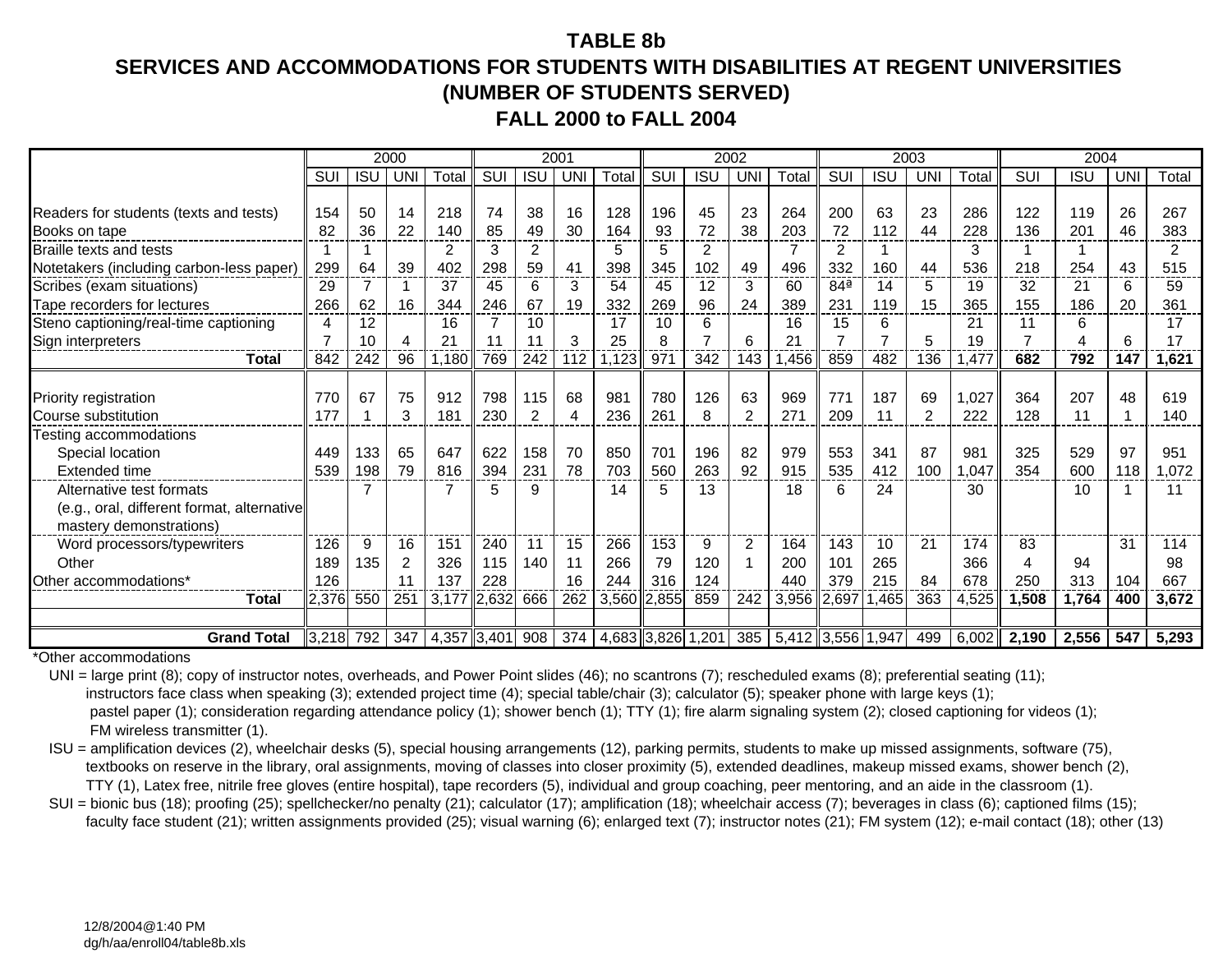# **TABLE 15ENROLLMENT AT REGENT UNIVERSITIESBY RESIDENCE AND EDUCATIONAL LEVEL FALL 1999 to FALL 2004**

|                      |              |        |            | <b>Fall 1999</b> |                     |        |            | <b>Fall 2000</b> |                     |        |            | <b>Fall 2001</b> |                     |
|----------------------|--------------|--------|------------|------------------|---------------------|--------|------------|------------------|---------------------|--------|------------|------------------|---------------------|
|                      |              | SUI    | <b>ISU</b> | UNI              | <b>Regent Total</b> | SUI    | <b>ISU</b> | UNI              | <b>Regent Total</b> | SUI*   | <b>ISU</b> | <b>UNI</b>       | <b>Regent Total</b> |
| <b>Undergraduate</b> | Resident     | 13,681 | 16,808     | 11,372           | 41,861              | 13,273 | 17,155     | 11,535           | 41,963              | 13,284 | 17.674     | 11,754           | 42,712              |
|                      | Non-Resident | 5,856  | 4,695      | 612              | 11,163              | 6,011  | 4,932      | 683              | 11,626              | 6,319  | 5,386      | 720              | 12,425              |
|                      | Total        | 19,537 | 21,503     | 11,984           | 53,024              | 19,284 | 22,087     | 12,218           | 53,589              | 19,603 | 23,060     | 12,474           | 55,137              |
|                      |              |        |            |                  |                     |        |            |                  |                     |        |            |                  |                     |
| Graduate             | Resident     | 3,299  | 2,025      | ,258             | 6,582               | 2,540  | 2,086      | ,254             | 5,880               | 2,274  | 2,098      | 1,256            | 5,628               |
|                      | Non-Resident | 3,102  | 2,184      | 311              | 5,597               | 2,963  | 2,278      | 302              | 5,543               | 3,045  | 2,265      | 340              | 5,650               |
|                      | Total        | 6,401  | 4,209      | ,569             | 12,179              | 5,503  | 4,364      | ,556             | 11,423              | 5,319  | 4,363      | 596, ا           | 11,278              |
|                      |              |        |            |                  |                     |        |            |                  |                     |        |            |                  |                     |
| <b>Professional</b>  | Resident     | 2,333  | 252        |                  | 2,585               | 2,670  | 251        |                  | 2,921               | 2,924  | 252        |                  | 3,176               |
|                      | Non-Resident | 575    | 146        |                  | 721                 | 854    | 143        |                  | 997                 | 922    | 148        |                  | 1070                |
|                      | <b>Total</b> | 2,908  | 398        |                  | 3,306               | 3,524  | 394        |                  | 3,918               | 3,846  | 400        |                  | 4,246               |
|                      |              |        |            |                  |                     |        |            |                  |                     |        |            |                  |                     |
| <b>Total</b>         | Resident     | 19,313 | 19,085     | 12,630           | 51,028              | 18,483 | 19,492     | 12,789           | 50,764              | 18,482 | 20,024     | 13,010           | 51,516              |
|                      | Non-Resident | 9,533  | 7,025      | 923              | 17,481              | 9,828  | 7,353      | 985              | 18,166              | 10,286 | 7,799      | 1,060            | 19,145              |
|                      | Total        | 28,846 | 26,110     | 13,553           | 68,509              | 28,311 | 26,845     | 13,774           | 68,930              | 28,768 | 27,823     | 14,070           | 70,661              |

|                      |              |        |            | <b>Fall 2002</b> |                     |        |            | <b>Fall 2003</b> |                     |            |        | <b>Fall 2004</b> |                     |
|----------------------|--------------|--------|------------|------------------|---------------------|--------|------------|------------------|---------------------|------------|--------|------------------|---------------------|
|                      |              | SUI*   | <b>ISU</b> | UNI              | <b>Regent Total</b> | SUI*   | <b>ISU</b> | UNI              | <b>Regent Total</b> | <b>SUI</b> | ISU    | UNI              | <b>Regent Total</b> |
| <b>Undergraduate</b> | Resident     | 13,769 | 17,586     | 11,504           | 42,859              | 13,678 | 17,104     | 11,061           | 41,843              | 13,801     | 16,424 | 10,516           | 40,741              |
|                      | Non-Resident | 6,718  | 5,413      | 778              | 12,909              | 6,555  | 5,126      | 713              | 12,394              | 6,334      | 4,930  | 704              | 11,968              |
|                      | <b>Total</b> | 20,487 | 22,999     | 12,282           | 55,768              | 20,233 | 22,230     | 11,774           | 54,237              | 20,135     | 21,354 | 11,220           | 52,709              |
|                      |              |        |            |                  |                     |        |            |                  |                     |            |        |                  |                     |
| Graduate             | Resident     | 2,196  | 2,087      | 1,277            | 5,560               | 2,209  | 2,121      | ,295             | 5,625               | 2,114      | 2,037  | ,277             | 5,428               |
|                      | Non-Resident | 3,151  | 2,412      | 367              | 5,930               | 3,261  | 2,620      | 372              | 6,253               | 3,332      | 2,581  | 327              | 6,240               |
|                      | Total        | 5,347  | 4,499      | 1,644            | 11,490              | 5,470  | 4,741      | ,667             | 11,878              | 5,446      | 4,618  | 1,604            | 11,668              |
|                      |              |        |            |                  |                     |        |            |                  |                     |            |        |                  |                     |
| Professional         | Resident     | 2,809  | 253        |                  | 3,062               | 3,000  | 263        |                  | 3,263               | 3,081      | 261    |                  | 3,342               |
|                      | Non-Resident | 1.054  | 147        |                  | 1201                | 042, ا | 146        |                  | 1,188               | ,083       | 147    |                  | 1,230               |
|                      | <b>Total</b> | 3,863  | 400        |                  | 4,263               | 4,042  | 409        |                  | 4,451               | 4,164      | 408    |                  | 4,572               |
|                      |              |        |            |                  |                     |        |            |                  |                     |            |        |                  |                     |
| <b>Total</b>         | Resident     | 18,774 | 19,926     | 12,781           | 51,481              | 18,887 | 19,488     | 12,356           | 50,731              | 18,996     | 18,722 | 11,793           | 49,511              |
|                      | Non-Resident | 10,923 | 7,972      | 1145             | 20,040              | 10,858 | 7,892      | 1,085            | 19,835              | 10,749     | 7,658  | 1,031            | 19,438              |
|                      | Total        | 29,697 | 27,898     | 13,926           | 71,521              | 29,745 | 27,380     | 13,441           | 70,566              | 29,745     | 26,380 | 12,824           | 68,949              |

\* Beginning in Fall 2000, MBA students are reported as professional school students.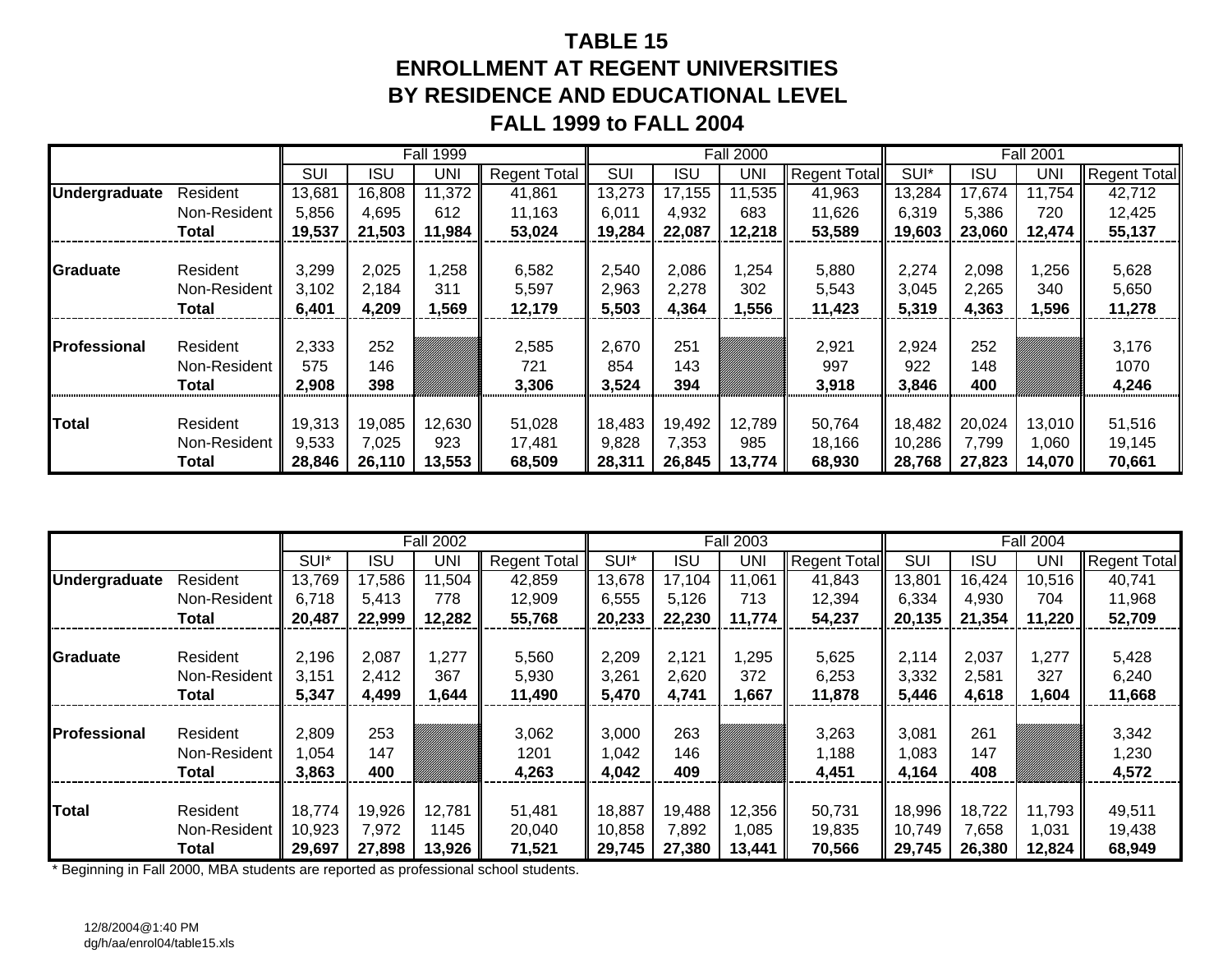#### **TABLE 16 ENROLLMENT OF WOMEN AT REGENT UNIVERSITIES FALL 1994 to FALL 2004**

|                                    |        | 1994                 |        | 1995    | 1996   |         | 1997          |         |               | 1998  |                | 1999         |        | 2000     | 2001   |         |        | 2002    | 2003   |          | 2004              |         |                    |                    |
|------------------------------------|--------|----------------------|--------|---------|--------|---------|---------------|---------|---------------|-------|----------------|--------------|--------|----------|--------|---------|--------|---------|--------|----------|-------------------|---------|--------------------|--------------------|
|                                    | Number | Percent II           | Number | Percent | Number | Percent | <b>Number</b> | Percent | <b>Number</b> |       | Percent Number | Percent      | Number | Percent  | Number | Percent | Number | Percent | Number | Percent  | Number            | Percent | One Year<br>Change | Ten Year<br>Change |
| <b>UNIVERSITY OF IOWA</b>          |        |                      |        |         |        |         |               |         |               |       |                |              |        |          |        |         |        |         |        |          |                   |         |                    |                    |
| Undergraduate                      | 9.292  | 52.1%                | 9.750  | 53.2%   | 9.969  | 53.6%   | 10.145        | 54.1%   | 10.609        | 54.9% | 10.637         | 54.4%        | 10.509 | 54.5%    | 10.705 | 54.6%   | 11.223 | 54.8%   | 11.004 | 54.4% II | 10.899            | 54.1%   | $-1.0%$            | 17.3%              |
| Graduate<br>_________              | 3.173  | 50.4%                | 3.277  | 50.8%   | 3.328  | 51.7%   | 3.224         | 51.7%   | 3,327         | 51.2% | 3.297          | 51.5%        | 2,990  | 54.3%    | 3.002  | 56.4%   | 3.068  | 57.4%   | 3.146  | 57.5%    | 3.09 <sup>4</sup> | 56.8%   | $-1.7%$            | $-2.6%$            |
| Professional                       | 1.171  | 41.6%                | 1.206  | 42.8%   | 1.229  | 42.4%   | 1.230         | 42.7%   | 1.228         | 42.7% | 1.268          | 43.6%        | 1.443  | 40.9%    | 1.570  | 40.8%   | 1.618  | 41.9%   | 1.699  | 42.0%    | 1.775             | 42.6%   | 4.5%               | 51.6%              |
| <b>TOTAL</b>                       | 13.636 | 50.6%                | 14.233 | 51.6%   | 14.526 | 52.0%   | 14.599        | 52.4%   | 15,164        | 52.8% | 15.202         | 52.7%        | 14.942 | 52.8%    | 15,277 | 53.1%   | 15.909 | 53.6%   | 15.849 | $53.3\%$ | 15.765            | 53.0%   | $-0.5%$            | 15.6%              |
| <b>IOWA STATE UNIVERSITY</b>       |        |                      |        |         |        |         |               |         |               |       |                |              |        |          |        |         |        |         |        |          |                   |         |                    |                    |
| Jndergraduate                      | 8.429  | 42.3%                | 8.508  | 43.0%   | 8.644  | 43.0%   | 8.999         | 43.4%   | 9.281         | 44.1% | 9.615          | 44.7%        | 9.840  | 44.6%    | 10.233 | 44.4%   | 10.179 | 44.3%   | 9.753  | 43.9%    | 9.371             | 43.9%   | $-3.9%$            | 11.2%              |
| Graduate                           | 1.740  | 39.4%                | 1.692  | 40.1%   | 1.788  | 40.7%   | 1,696         | 39.8%   | 1.689         | 40.6% | 1.726          | 41.0%        | 1.765  | 40.4%    | 1.791  | 41.0%   | 1.816  | 40.4%   | 1.878  | 39.6%    | 1.910             | 41.4%   | 1.7%               | 9.8%               |
| Professional                       | 222    | 57.2%                | 228    | 56.7%   | 233    | 57.8%   | 242           | 59.5%   | 240           | 61.2% | 249            | 62.6%        | 250    | 63.5%    | 258    | 64.5%   | 272    | 68.0%   | 295    | 72.1%    | 299               | 73.3%   | 1.4%               | 34.7%              |
| <b>TOTAL</b>                       | 10.391 | 42.0%                | 10.428 | 42.7%   | 10.665 | 42.8%   | 10,937        | 43.1%   | 11,210        | 43.8% | 11,590         | 44.4%        | 1.855  | 44.2%    | 12,282 | 44.1%   | 12,267 | 44.0%   | 11.926 | 43.6%    | 11.580            | 43.9%   | $-2.9%$            | 11.4%              |
| <b>JNIVERSITY OF NORTHERN IOWA</b> |        |                      |        |         |        |         |               |         |               |       |                |              |        |          |        |         |        |         |        |          |                   |         |                    |                    |
| Jndergraduate                      | 6.404  | 57.0%                | 6.544  | 57.3%   | 6.658  | 57.5%   | 6.710         | 57.6%   | 6.739         | 57.3% | 6.892          | 57.5%        | 7.048  | 57.7%    | 7.245  | 58.1%   | 7.042  | 57.3%   | 6.767  | 57.5%    | 6.383             | 56.9%   | $-5.7%$            | $-0.3%$            |
| Graduate                           | 825    | 61.6%                | 867    | 62.4%   | 867    | 63.3%   | 955           | 65.7%   | 1.073         | 68.6% | 1.024          | 65.3%        | 1.016  | 65.3%    | 1.047  | 65.6%   | 1.102  | 67.0%   | 1.110  | 66.6%    | 1.074             | 67.0%   | $-3.2%$            | 30.2%              |
| <b>TOTAL</b>                       | 7.229  | 57.5%                | 7.411  | 57.9%   | 7.525  | 58.1%   | 7.665         | 58.5%   | 7.812         | 58.6% | 7.916          | 58.4%        | 8.064  | 58.5%    | 8.292  | 58.9%   | 8.144  | 58.5%   | 7.877  | 58.6%    | 7.457             | 58.1%   | $-5.3%$            | 3.2%               |
| <b>REGENTS TOTAL</b>               |        |                      |        |         |        |         |               |         |               |       |                |              |        |          |        |         |        |         |        |          |                   |         |                    |                    |
| <b>Jndergraduate</b>               | 24.125 | 49.3% $\blacksquare$ | 24.802 | 50.1%   | 25.271 | 50.3%   | 25,854        | 50.6%   | 26.629        | 51.1% | 27.144         | 51.2% 27.397 |        | 51.1%    | 28.183 | 51.1%   | 28,444 | 51.0%   | 27.524 | 50.7% II | 26.653            | 50.6%   | $-3.2%$            | 10.5%              |
| Graduate                           | 5.738  | 47.6%                | 5.836  | 48.4%   | 5.983  | 49.0%   | 5.875         | 49.2%   | 6.089         | 49.8% | 6.047          | 49.7%        | 5.77   | 50.5%    | 5.840  | 51.8%   | 5.986  | 52.1%   | 6.134  | 51.6%    | 6.075             | 52.1%   | $-1.0%$            | 5.9%               |
| Professional                       | 1,393  | 43.4%                | 1.434  | 44.6%   | 1.462  | 44.3%   | 1.472         | 44.8%   | 1.468         | 44.9% | 1.517          | 45.9%        | 1.693  | 43.2%    | 1.828  | 43.1%   | 1.890  | 44.3%   | 1.994  | 44.8%    | 2.074             | 45.4%   | 4.0%               | --------<br>48.9%  |
| <b>TOTAL</b>                       | 31.256 | 48.7%                | 32.072 | 49.5%   | 32.716 | 49.7%   | 33.201        | 50.0%   | 34.186        | 50.6% | 34.708         | 50.7%        | 34.861 | $50.6\%$ | 35.851 | 50.7%   | 36,320 | 50.8%   | 35.652 | $50.5\%$ | 34.802            | 50.5%   | $-2.4%$            | 11.3%              |

In Fall 2000, MBA students were moved from the Graduate to the Professional school category at the University of Iowa.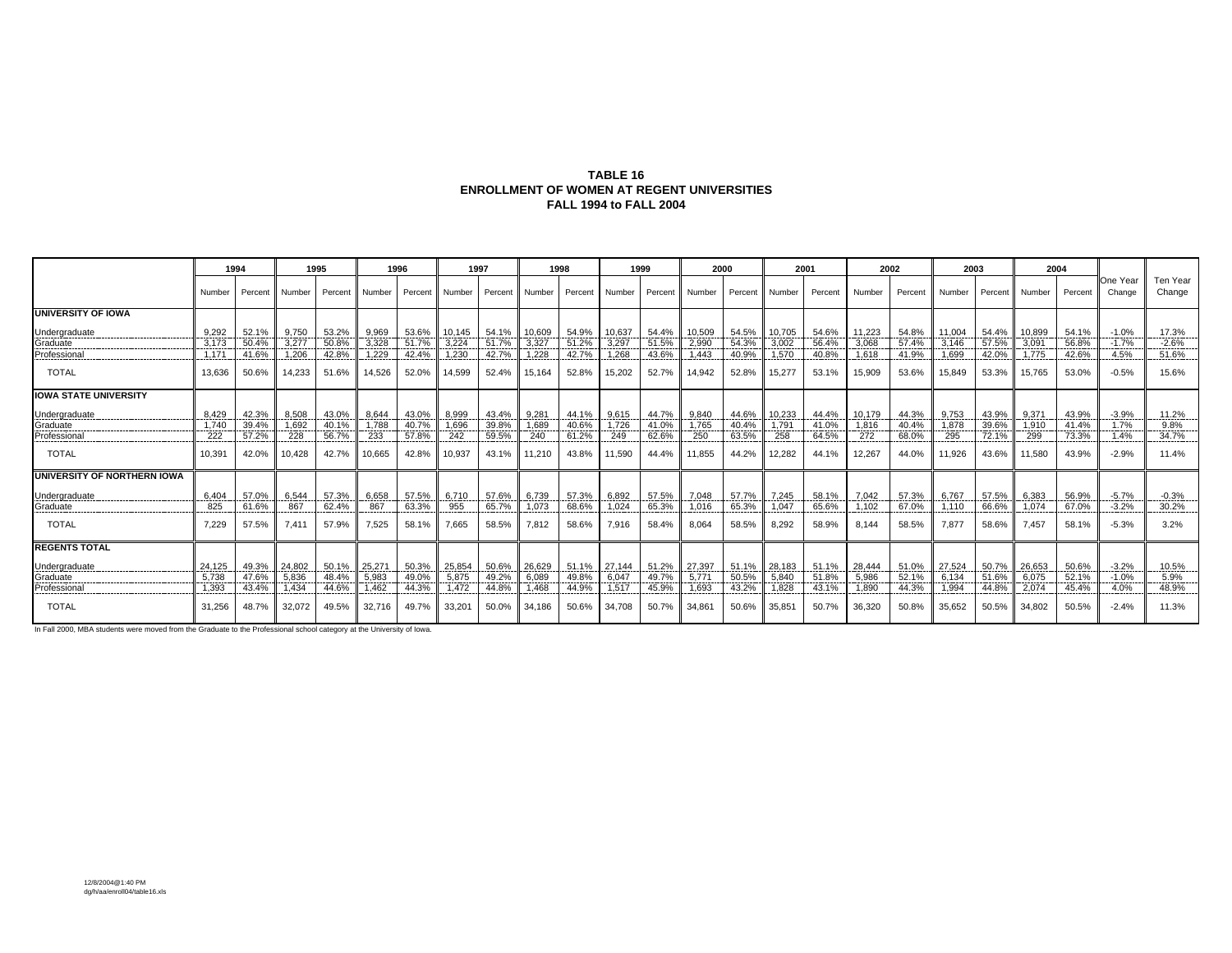#### **TABLE 17a NUMBER OF GRADUATES AND DEGREES AWARDED AT REGENT UNIVERSITIES1996-1997 to 2003-2004**

|                     |        |                               |        | <b>NUMBER OF GRADUATES</b> |           |           |        |        |        |        |        |        |           | <b>NUMBER OF DEGREES AWARDED</b> |        |        |
|---------------------|--------|-------------------------------|--------|----------------------------|-----------|-----------|--------|--------|--------|--------|--------|--------|-----------|----------------------------------|--------|--------|
|                     | 96-97  | 97-98                         | 98-99  | 99-00                      | $00 - 01$ | $01 - 02$ | 02-03  | 03-04  | 96-97  | 97-98  | 98-99  | 99-00  | $00 - 01$ | $01 - 02$                        | 02-03  | 03-04  |
| <b>SUI</b>          |        |                               |        |                            |           |           |        |        |        |        |        |        |           |                                  |        |        |
| Undergraduate       | 3,439  | 3,369                         | 3,605  | 3,788                      | 3,636     | 3,718     | 4,015  | 3,916  | 3,471  | 3,406  | 3,662  | 3,857  | 3,696     | 3,783                            | 4,086  | 4,015  |
| Graduate            | 1,605  | 1,600                         | 1,594  | 1,601                      | 1,584     | 1,586     | 1,597  | 1,625  | 1,611  | 1,640  | 1,608  | 1,611  | 1,593     | 1,600                            | 1,619  | 1,658  |
| Professional        | 540    | 513                           | 512    | 550                        | 558       | 561       | 552    | 546    | 540    | 513    | 512    | 550    | 558       | 570                              | 552    | 547    |
| <b>TOTAL</b>        | 5,584  | 5,482                         | 5,711  | 5,939                      | 5,778     | 5,865     | 6,164  | 6,087  | 5,622  | 5,559  | 5,782  | 6,018  | 5,847     | 5,953                            | 6,257  | 6,220  |
| <b>IISU</b>         |        |                               |        |                            |           |           |        |        |        |        |        |        |           |                                  |        |        |
| Undergraduate       | 3,771  | 3,819                         | 3,776  | 3,965                      | 3,964     | 4,102     | 4,399  | 4,450  | 3,845  | 3,876  | 3,818  | 4,039  | 4,019     | 4,163                            | 4,481  | 4,523  |
| Graduate            | 1,022  | 1,117                         | 1,028  | 995                        | 999       | 1,026     | 1,026  | 1,036  | 1,026  | 1,129  | 1,033  | 998    | 1,004     | 1,041                            | 1,033  | 1,046  |
| Professional        | 91     | 100                           | 94     | 99                         | 97        | 98        | 96     | 103    | 91     | 100    | 94     | 99     | 97        | 98                               | 96     | 104    |
| <b>TOTAL</b>        | 4,884  | 5,036                         | 4,898  | 5,059                      | 5,060     | 5,226     | 5,521  | 5,589  | 4,962  | 5,105  | 4,945  | 5,136  | 5,120     | 5,302                            | 5,610  | 5,673  |
| <b>UNI</b>          |        |                               |        |                            |           |           |        |        |        |        |        |        |           |                                  |        |        |
| Undergraduate       | 2,175  | 2,214                         | 2,327  | 2,386                      | 2,267     | 2,420     | 2,592  | 2,584  | 2,175  | 2,214  | 2,327  | 2,386  | 2,267     | 2,420                            | 2,592  | 2,584  |
| Graduate            | 438    | 365                           | 442    | 444                        | 399       | 431       | 426    | 455    | 438    | 365    | 442    | 444    | 399       | 431                              | 426    | 455    |
| <b>TOTAL</b>        | 2,613  | 2,579                         | 2,769  | 2,830                      | 2,666     | 2,851     | 3,018  | 3,039  | 2,613  | 2,579  | 2,769  | 2,830  | 2,666     | 2,851                            | 3,018  | 3,039  |
| <b>REGENT TOTAL</b> |        |                               |        |                            |           |           |        |        |        |        |        |        |           |                                  |        |        |
| Undergraduate       | 9,385  | 9,402                         | 9,708  | 10,139                     | 9,867     | 10,240    | 11,006 | 10,950 | 9,491  | 9,496  | 9,807  | 10,282 | 9,982     | 10,366                           | 11,159 | 11,122 |
| Graduate            | 3,065  | 3,082                         | 3,064  | 3,040                      | 2,982     | 3,043     | 3,049  | 3,116  | 3,075  | 3,134  | 3,083  | 3,053  | 2,996     | 3,072                            | 3,078  | 3,159  |
| Professional        | 631    | 613                           | 606    | 649                        | 655       | 659       | 648    | 649    | 631    | 613    | 606    | 649    | 655       | 668                              | 648    | 651    |
| <b>TOTAL</b>        | 13,081 | 13,097<br>$E = 0$ and $O = 0$ | 13,378 | 13,828                     | 13,504    | 13,942    | 14,703 | 14,715 | 13,197 | 13,243 | 13,496 | 13,984 | 13,633    | 14,106                           | 14,885 | 4,932  |

The reporting time frame is Summer, Fall, and Spring graduates.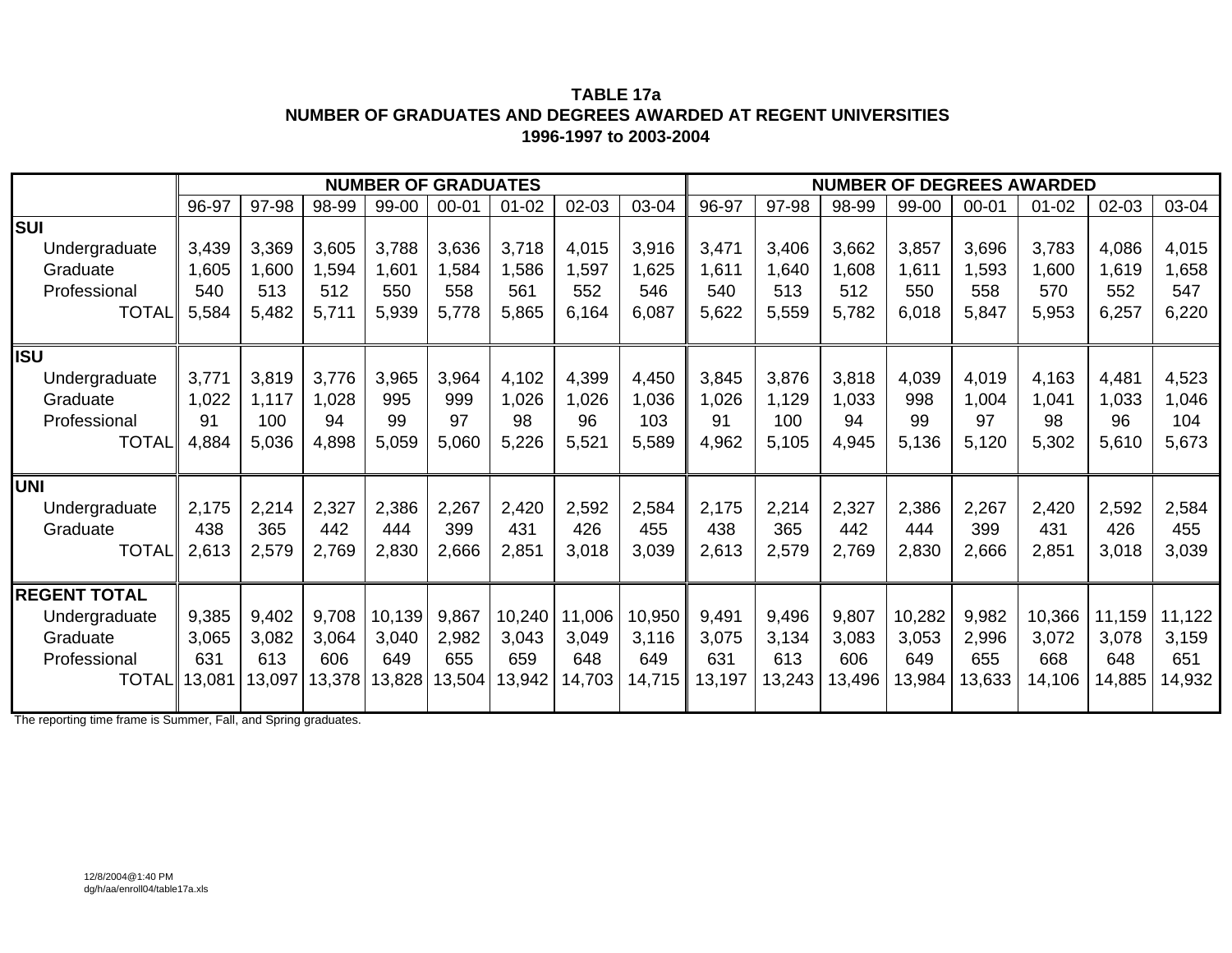# **TABLE 17b NUMBER OF GRADUATES BY GENDER AT REGENT UNIVERSITIES 2003-2004**

|                     |       |       | <b>NUMBER OF GRADUATES</b> |       |        |        |
|---------------------|-------|-------|----------------------------|-------|--------|--------|
|                     |       | Male  | Female                     |       |        | Total  |
|                     | 02-03 | 03-04 | 02-03                      | 03-04 | 02-03  | 03-04  |
| <b>SUI</b>          |       |       |                            |       |        |        |
| Undergraduate       | 1,714 | 1,741 | 2,301                      | 2,175 | 4,015  | 3,916  |
| Graduate            | 740   | 745   | 857                        | 880   | 1,597  | 1,625  |
| Professional        | 285   | 270   | 267                        | 276   | 552    | 546    |
| <b>TOTAL</b>        | 2,739 | 2,756 | 3,425                      | 3,331 | 6,164  | 6,087  |
|                     |       |       |                            |       |        |        |
| <b>ISU</b>          |       |       |                            |       |        |        |
| Undergraduate       | 2,329 | 2,348 | 2,070                      | 2,102 | 4,399  | 4,450  |
| Graduate            | 586   | 614   | 440                        | 422   | 1,026  | 1,036  |
| Professional        | 37    | 37    | 59                         | 66    | 96     | 103    |
| <b>TOTAL</b>        | 2,952 | 2,999 | 2,569                      | 2,590 | 5,521  | 5,589  |
|                     |       |       |                            |       |        |        |
| <b>UNI</b>          |       |       |                            |       |        |        |
| Undergraduate       | 1,036 | 1,089 | 1,556                      | 1,495 | 2,592  | 2,584  |
| Graduate            | 116   | 135   | 310                        | 320   | 426    | 455    |
| <b>TOTAL</b>        | 1,152 | 1,224 | 1,866                      | 1,815 | 3,018  | 3,039  |
|                     |       |       |                            |       |        |        |
| <b>REGENT TOTAL</b> |       |       |                            |       |        |        |
| Undergraduate       | 5,079 | 5,178 | 5,927                      | 5,772 | 11,006 | 10,950 |
| Graduate            | 1,442 | 1,494 | 1,607                      | 1,622 | 3,049  | 3,116  |
| Professional        | 322   | 307   | 326                        | 342   | 648    | 649    |
| <b>TOTAL</b>        | 6,843 | 6,979 | 7,860                      | 7,736 | 14,703 | 14,715 |
|                     |       |       |                            |       |        |        |

The reporting time frame is Summer, Fall, and Spring graduates.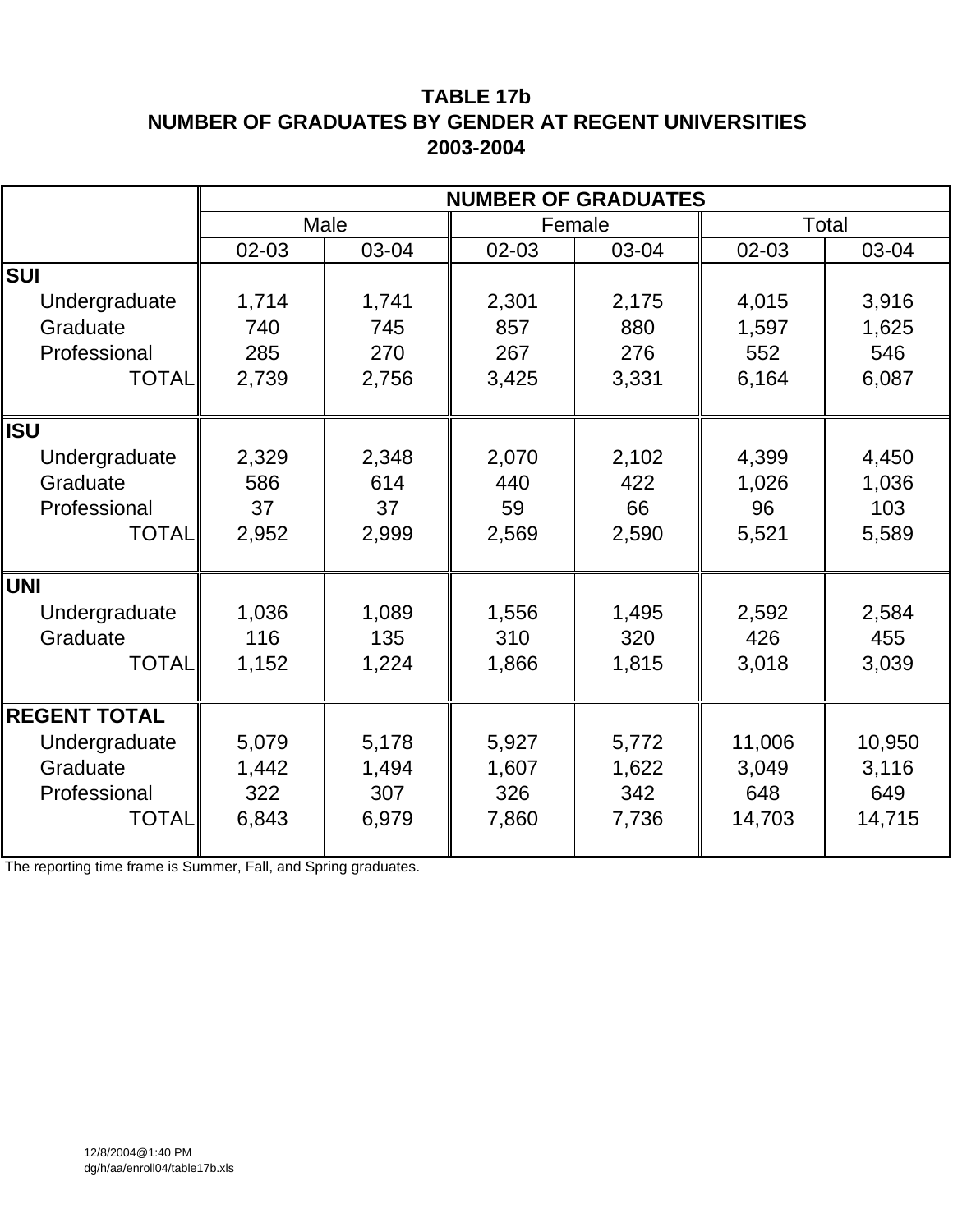| <b>TABLE 18</b>                                 |
|-------------------------------------------------|
| ENROLLMENT OF MINORITIES AT REGENT UNIVERSITIES |
| <b>FALL 1994 TO FALL 2004</b>                   |

|                                              |        | 1994     |        | 1995     |        | 1996     |        | 1997     |        | 1998     |                | 1999     |        | 2000     | 2001   |          |        | 2002     |        | 2003     |        | 2004     |                    |                    |
|----------------------------------------------|--------|----------|--------|----------|--------|----------|--------|----------|--------|----------|----------------|----------|--------|----------|--------|----------|--------|----------|--------|----------|--------|----------|--------------------|--------------------|
|                                              | Number | Per Cent | Number | Per Cent | Number | Per Cent | Number | Per Cent | Number | Per Cent | Number         | Per Cent | Number | Per Cent | Number | Per Cent | Number | Per Cent | Number | Per Cent | Number | Per Cent | One Year<br>Change | Ten Year<br>Change |
| UNIVERSITY OF IOWA                           |        |          |        |          |        |          |        |          |        |          |                |          |        |          |        |          |        |          |        |          |        |          |                    |                    |
| Undergraduate                                | 1,479  | 8.1%     | 1,579  | 8.4%     | 1,587  | 8.5%     | 1,581  | 8.4%     | 1,621  | 8.4%     | 1,597          | 8.2%     | 1,595  | 8.3%     | 1,617  | 8.2%     | 1,679  | 8.2%     | 1,717  | 8.5%     | 1,728  | 8.6%     | 0.6%               | 16.8%              |
| Graduate                                     | 584    | 8.8%     | 606    | 9.4%     | 610    | 9.5%     | 615    | 9.9%     | 581    | 8.9%     | 567            | 8.9%     | 508    | 9.2%     | 458    | 8.6%     | 439    | 8.2%     | 429    | 7.8%     | 460    | 8.4%     | 7.2%               | $-21.2%$           |
| Professional                                 | 350    | 14.5%    | 353    | 14.7%    | 453    | 15.6%    | 457    | 15.9%    | 473    | 16.5%    | 457            | 15.7%    | 429    | 12.2%    | 444    | 11.5%    | 450    | 11.6%    | 455    | 11.3%    | 477    | 11.5%    | 4.8%               | 36.3%              |
| <b>TOTAL</b>                                 | 2.413  | 8.7%     | 2,538  | 9.2%     | 2.650  | 9.5%     | 2.653  | 9.5%     | 2.675  | 9.3%     | 2.621          | 9.1%     | 2,532  | 8.9%     | 2,519  | 8.8%     | 2.568  | 8.6%     | 2.601  | 8.7%     | 2.665  | 9.0%     | 2.5%               | 10.4%              |
| <b>IOWA STATE UNIVERSITY</b>                 |        |          |        |          |        |          |        |          |        |          |                |          |        |          |        |          |        |          |        |          |        |          |                    |                    |
| Undergraduate                                | 1,395  | 7.0%     | 1,366  | 6.9%     | 1,432  | 7.1%     | 1,423  | 6.9%     | 1.433  | 6.8%     | 1,502          | 7.0%     | 1,540  | 7.0%     | 1,694  | 7.3%     | 1,782  | 7.7%     | 1,804  | 8.1%     | 1.794  | 8.4%     | $-0.6%$            | 28.6%              |
| Graduate                                     | 298    | 6.7%     | 243    | 5.8%     | 257    | 5.8%     | 247    | 5.8%     | 248    | 6.0%     | 220            | 5.2%     | 236    | 5.4%     | 241    | 5.5%     | 251    | 5.6%     | 272    | 5.7%     | 253    | 5.5%     | $-7.0%$            | $-15.1%$           |
| Professional                                 | 19     | 4.9%     | 16     | 4.0%     | 14     | 3.5%     | -8     | 2.0%     | 6      | 1.5%     | $\overline{4}$ | 1.0%     | 5      | 1.3%     | 8      | 2.0%     |        | 2.0%     | 6      | 1.5%     | 8      | 2.0%     | 33.3%              | $-57.9%$           |
| <b>TOTAL</b>                                 | 1.712  | 6.9%     | 1.625  | 6.6%     | 1.703  | 6.8%     | 1.678  | 6.6%     | 1.687  | 6.6%     | 1.726          | 6.6%     | 1.781  | 6.6%     | 1.943  | 7.0%     | 2.039  | 7.3%     | 2.082  | 7.6%     | 2.055  | 7.8%     | $-1.3%$            | 20.0%              |
| UNIVERSITY OF NORTHERN IOWA<br>Undergraduate | 475    | 4.2%     | 472    | 4.1%     | 463    | 4.0%     | 434    | 3.7%     | 457    | 3.9%     | 488            | 4.1%     | 557    | 4.6%     | 611    | 4.9%     | 648    | 5.3%     | 668    | 5.7%     | 668    | 6.0%     | 0.0%               | 40.6%              |
| Graduate                                     | 91     | 6.7%     | 95     | 6.7%     | 84     | 6.1%     | 92     | 6.3%     | 82     | 5.2%     | 99             | 6.3%     | 109    | 7.0%     | 111    | 7.0%     | 115    | 7.0%     | 139    | 8.3%     | 141    | 8.8%     | 1.4%               | 54.9%              |
| <b>TOTAL</b>                                 | 566    | 4.5%     | 567    | 4.4%     | 547    | 4.2%     | 526    | 4.0%     | 539    | 4.0%     | 587            | 4.3%     | 666    | 4.8%     | 722    | 5.1%     | 763    | 5.5%     | 807    | 6.0%     | 809    | 6.3%     | 0.2%               | 42.9%              |
| <b>REGENTS TOTAL</b>                         |        |          |        |          |        |          |        |          |        |          |                |          |        |          |        |          |        |          |        |          |        |          |                    |                    |
| Undergraduate                                | 3,349  | 6.8%     | 3,417  | 6.8%     | 3,482  | 6.9%     | 3,438  | 6.7%     | 3,511  | 6.7%     | 3,587          | 6.8%     | 3,692  | 6.9%     | 3,922  | 7.1%     | 4,109  | 7.4%     | 4,189  | 7.7%     | 4,190  | 7.9%     | 0.0%               | 25.1%              |
| Graduate                                     | 973    | 7.9%     | 944    | 7.8%     | 951    | 7.8%     | 954    | 8.0%     | 911    | 7.5%     | 886            | 7.3%     | 853    | 7.5%     | 810    | 7.2%     | 805    | 7.0%     | 840    | 7.1%     | 854    | 7.3%     | 1.7%               | $-12.2%$           |
| Professional                                 | 369    | 13.2%    | 369    | 13.1%    | 467    | 14.1%    | 465    | 14.1%    | 479    | 14.7%    | 461            | 13.9%    | 434    | 11.1%    | 452    | 10.6%    | 458    | 10.7%    | 461    | 10.4%    | 485    | 10.6%    | 5.2%               | 31.4%              |
| <b>TOTAL</b>                                 | 4.691  | 7.2%     | 4,730  | 7.3%     | 4,900  | 7.4%     | 4.857  | 7.3%     | 4.901  | 7.2%     | 4.934          | 7.2%     | 4,979  | 7.2%     | 5.184  | 7.3%     | 5.372  | 7.5%     | 5,490  | 7.8%     | 5,529  | 8.0%     | 0.7%               | 17.9%              |

In Fall 2000, MBA students were moved from the Graduate to the Professional School category at the University of Iowa.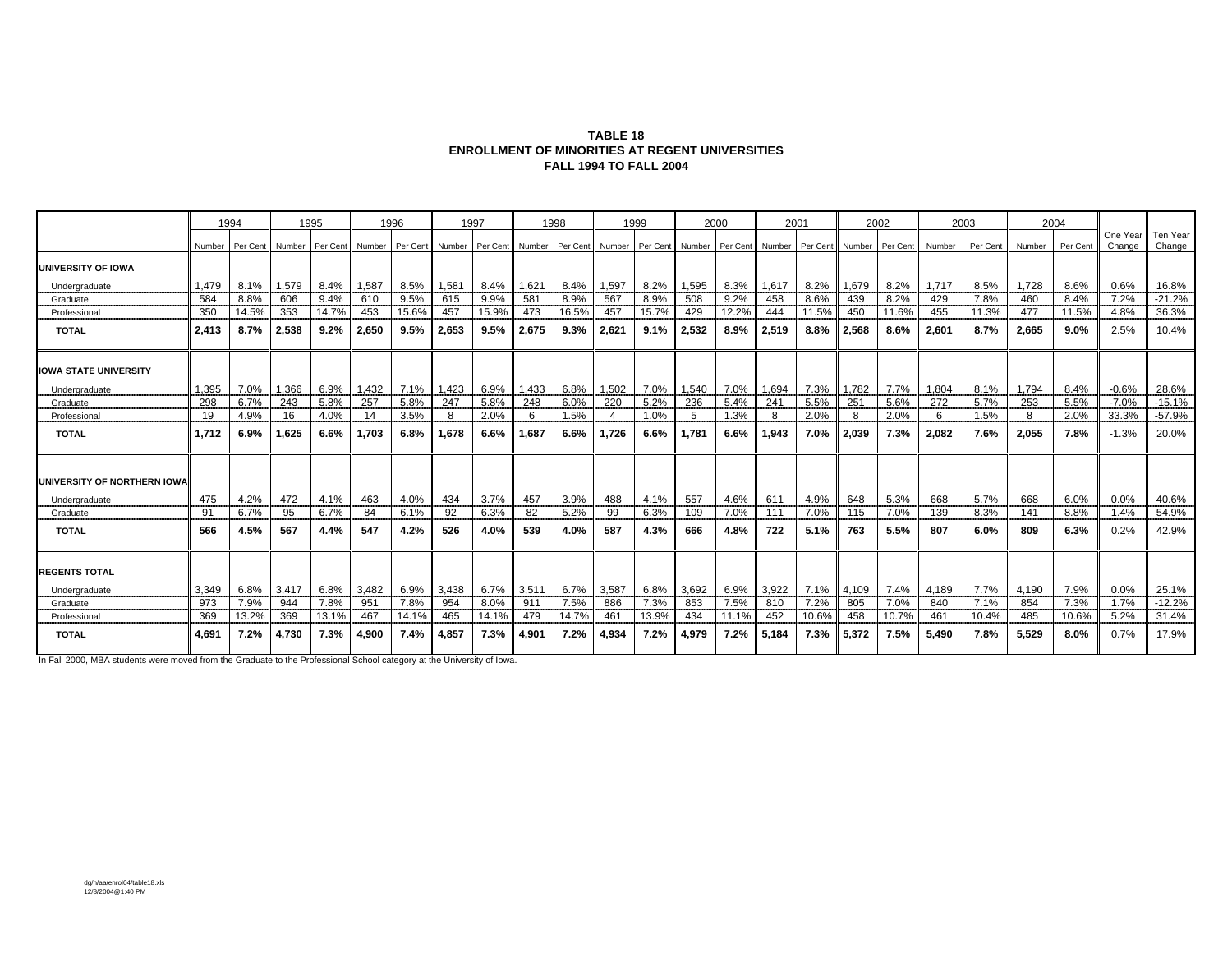# **TABLE 19TEN-YEAR HEADCOUNT ENROLLMENT PROJECTIONS AT REGENT UNIVERSITIES FALL 2005 to FALL 2014**

| Level                                                          | <b>ACTUAL</b><br>2004 | 2005           | 2006           | 2007           | 2008           | 2009           | 2010           | 2011           | 2012           | 2013           | 2014           |
|----------------------------------------------------------------|-----------------------|----------------|----------------|----------------|----------------|----------------|----------------|----------------|----------------|----------------|----------------|
| <b>UNDERGRADUATE</b>                                           |                       |                |                |                |                |                |                |                |                |                |                |
| <b>Resident - Lower Division</b>                               | 16,980                | 16,760         | 16,836         | 16,937         | 17,095         | 17,109         | 17,145         | 17,031         | 16,840         | 16,616         | 16,518         |
| Non Resident - Lower Division                                  | 6,000                 | 6,041          | 6,063          | 6,086          | 6,123          | 6,203          | 6,123          | 6,092          | 6,039          | 5,982          | 5,959          |
| <b>LOWER DIVISION TOTAL</b>                                    | 22,980                | 22,801         | 22,899         | 23,023         | 23,218         | 23,312         | 23,268         | 23,123         | 22,879         | 22,598         | 22,477         |
|                                                                | 854                   | 857            | 859            | 860            | 861            | 861            | 862            | 862            | 862            | 862            | 862            |
| Resident - Unclassified/Spec.<br>Non Resident - Unclass./Spec. | 531                   | 558            | 559            | 559            | 559            | 560            | 560            | 560            | 560            | 560            | 560            |
| UNCLASS./SPEC. TOTAL                                           | 1,385                 | 1,415          | 1,418          | 1,419          | 1,420          | 1,421          | 1,422          | 1,422          | 1,422          | 1,422          | 1,422          |
|                                                                |                       |                |                |                |                |                |                |                |                |                |                |
| <b>Resident - Upper Division</b>                               | 22,907                | 22,206         | 21,587         | 21,245         | 21,178         | 21,219         | 21,328         | 21,414         | 21,427         | 21,343         | 21,175         |
| Non Resident - Upper Division                                  | 5,437                 | 5,289          | 5,184          | 5,149          | 5,145          | 5,152          | 5,176          | 5,192          | 5,193          | 5,172          | 5,134          |
| <b>UPPER DIVISION TOTAL</b>                                    | 28,344                | 27,495         | 26,771         | 26,394         | 26,323         | 26,371         | 26,504         | 26,606         | 26,620         | 26,515         | 26,309         |
| <b>Resident Total</b>                                          | 40,741                | 39,823         | 39,282         | 39,042         | 39,134         | 39,189         | 39,335         | 39,307         | 39,129         | 38,821         | 38,555         |
| Non Resident Total                                             | 11,968                | 11,888         | 11,806         | 11,794         | 11,827         | 11,915         | 11,859         | 11,844         | 11,792         | 11,714         | 11,653         |
| UNDERGRADUATE TOTAL                                            | 52,709                | 51,711         | 51,088         | 50,836         | 50,961         | 51,104         | 51,194         | 51,151         | 50,921         | 50,535         | 50,208         |
| <b>PROFESSIONAL</b>                                            |                       |                |                |                |                |                |                |                |                |                |                |
| Resident                                                       | 3,342                 | 3,353          | 3,420          | 3,409          | 3,413          | 3,413          | 3,413          | 3,413          | 3,413          | 3,413          | 3,413          |
| <b>Non Resident</b>                                            | 1,230                 | 1,254          | 1,280          | 1,276          | 1,275          | 1,275          | 1,275          | 1,275          | 1,275          | 1,275          | 1,275          |
| PROFESSIONAL TOTAL                                             | 4,572                 | 4,607          | 4,700          | 4,685          | 4,688          | 4,688          | 4,688          | 4,688          | 4,688          | 4,688          | 4,688          |
|                                                                |                       |                |                |                |                |                |                |                |                |                |                |
| <b>GRADUATE</b>                                                |                       |                |                |                |                |                |                |                |                |                |                |
| Resident<br>Non Resident                                       | 5,428<br>6,240        | 5,451<br>6,240 | 5,469<br>6,261 | 5,493<br>6,291 | 5,498<br>6,292 | 5,501<br>6,293 | 5,504<br>6,293 | 5,506<br>6,294 | 5,508<br>6,294 | 5,509<br>6,295 | 5,510<br>6,295 |
| <b>GRADUATE TOTAL</b>                                          | 11,668                | 11,691         | 11,730         | 11,784         | 11,790         | 11,794         | 11,797         | 11,800         | 11,802         | 11,804         | 11,805         |
|                                                                |                       |                |                |                |                |                |                |                |                |                |                |
| <b>TOTAL</b>                                                   |                       |                |                |                |                |                |                |                |                |                |                |
| Resident                                                       | 49,511                | 48,627         | 48,171         | 47,944         | 48,045         | 48,103         | 48,252         | 48,226         | 48,050         | 47,743         | 47,478         |
| Non Resident                                                   | 19,438                | 19,382         | 19,347         | 19,361         | 19,394         | 19,483         | 19,427         | 19,413         | 19,361         | 19,284         | 19,223         |
| <b>TOTAL ENROLLMENT</b>                                        | 68,949                | 68,009         | 67,518         | 67,305         | 67,439         | 67,586         | 67,679         | 67,639         | 67,411         | 67,027         | 66,701         |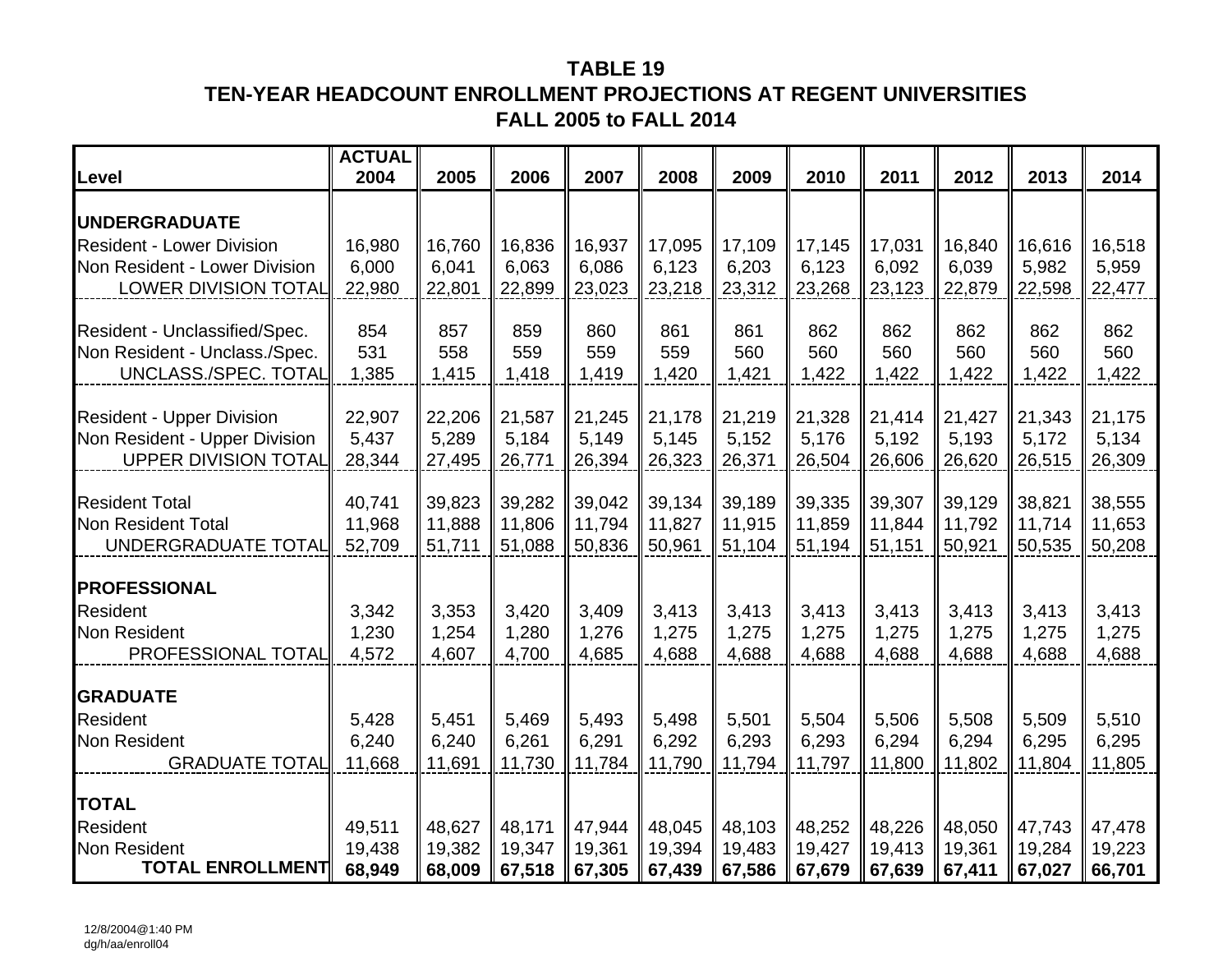## **TABLE 19a TEN-YEAR HEADCOUNT ENROLLMENT PROJECTIONS UNIVERSITY OF IOWAFALL 2005 to FALL 2014**

| Level                                                          | <b>ACTUAL</b><br>2004 | 2005            | 2006            | 2007            | 2008            | 2009            | 2010            | 2011            | 2012            | 2013            | 2014            |
|----------------------------------------------------------------|-----------------------|-----------------|-----------------|-----------------|-----------------|-----------------|-----------------|-----------------|-----------------|-----------------|-----------------|
|                                                                |                       |                 |                 |                 |                 |                 |                 |                 |                 |                 |                 |
| <b>UNDERGRADUATE</b>                                           |                       |                 |                 |                 |                 |                 |                 |                 |                 |                 |                 |
| <b>Resident - Lower Division</b>                               | 6,201                 | 6,261           | 6,257           | 6,255           | 6,253           | 6,251           | 6,250           | 6,249           | 6,249           | 6,248           | 6,248           |
| Non Resident - Lower Division                                  | 3,397                 | 3,430           | 3,428           | 3,426           | 3,425           | 3,425           | 3,424           | 3,424           | 3,423           | 3,423           | 3,423           |
| <b>LOWER DIVISION TOTAL</b>                                    | 9,598                 | 9,691           | 9,685           | 9,681           | 9,678           | 9,676           | 9,674           | 9,673           | 9,672           | 9,671           | 9,671           |
|                                                                | 513                   | 518             | 517             | 517             | 517             | 517             | 517             | 517             | 517             | 517             | 517             |
| Resident - Unclassified/Spec.<br>Non Resident - Unclass./Spec. | 304                   | 307             | 307             | 306             | 306             | 306             | 306             | 306             | 306             | 306             | 306             |
| UNCLASS./SPEC. TOTAL                                           | 817                   | 825             | 824             | 823             | 823             | 823             | 823             | 823             | 823             | 823             | 823             |
|                                                                |                       |                 |                 |                 |                 |                 |                 |                 |                 |                 |                 |
| <b>Resident - Upper Division</b>                               | 7,087                 | 7,002           | 6,998           | 6,995           | 6,992           | 6,991           | 6,989           | 6,989           | 6,988           | 6,988           | 6,987           |
| Non Resident - Upper Division                                  | 2,633                 | 2,601           | 2,600           | 2,599           | 2,598           | 2,597           | 2,597           | 2,596           | 2,596           | 2,596           | 2,596           |
| <b>UPPER DIVISION TOTAL</b>                                    | 9,720                 | 9,603           | 9,598           | 9,594           | 9,590           | 9,588           | 9,586           | 9,585           | 9,584           | 9,584           | 9,583           |
|                                                                |                       |                 |                 |                 |                 |                 |                 |                 |                 |                 |                 |
| <b>Resident Total</b><br>Non Resident Total                    | 13,801<br>6,334       | 13,781<br>6,338 | 13,772<br>6,335 | 13,767<br>6,331 | 13,762<br>6,329 | 13,759<br>6,328 | 13,756<br>6,327 | 13,755<br>6,326 | 13,754<br>6,325 | 13,753<br>6,325 | 13,752<br>6,325 |
| UNDERGRADUATE TOTAL                                            | 20,135                | 20,119          | 20,107          | 20,098          | 20,091          | 20,087          | 20,083          | 20,081          | 20,079          | 20,078          | 20,077          |
|                                                                |                       |                 |                 |                 |                 |                 |                 |                 |                 |                 |                 |
| <b>PROFESSIONAL</b>                                            |                       |                 |                 |                 |                 |                 |                 |                 |                 |                 |                 |
| Resident                                                       | 3,081                 | 3,098           | 3,165           | 3,154           | 3,158           | 3,158           | 3,158           | 3,158           | 3,158           | 3,158           | 3,158           |
| Non Resident                                                   | 1,083                 | 1,089           | 1,113           | 1,109           | 1,110           | 1,110           | 1,110           | 1,110           | 1,110           | 1,110           | 1,110           |
| PROFESSIONAL TOTAL                                             | 4,164                 | 4,187           | 4,278           | 4,263           | 4,268           | 4,268           | 4,268           | 4,268           | 4,268           | 4,268           | 4,268           |
| <b>GRADUATE</b>                                                |                       |                 |                 |                 |                 |                 |                 |                 |                 |                 |                 |
| Resident                                                       | 2,114                 | 2,096           | 2,117           | 2,135           | 2,135           | 2,135           | 2,135           | 2,135           | 2,135           | 2,135           | 2,135           |
| Non Resident                                                   | 3,332                 | 3,304           | 3,337           | 3,365           | 3,365           | 3,365           | 3,365           | 3,365           | 3,365           | 3,365           | 3,365           |
| <b>GRADUATE TOTAL</b>                                          | 5,446                 | 5,400           | 5,454           | 5,500           | 5,500           | 5,500           | 5,500           | 5,500           | 5,500           | 5,500           | 5,500           |
|                                                                |                       |                 |                 |                 |                 |                 |                 |                 |                 |                 |                 |
| <b>TOTAL</b>                                                   |                       |                 |                 |                 |                 |                 |                 |                 |                 |                 |                 |
| <b>Resident</b>                                                | 18,996                | 18,975          | 19,054          | 19,056          | 19,055          | 19,052          | 19,049          | 19,048          | 19,047          | 19,046          | 19,045          |
| <b>Non Resident</b><br><b>TOTAL ENROLLMENT</b>                 | 10,749                | 10,731          | 10,785          | 10,805          | 10,804          | 10,803          | 10,802          | 10,801          | 10,800          | 10,800          | 10,800          |
|                                                                | 29,745                | 29,706          | 29,839          | 29,861          | 29,859          | 29,855          | 29,851          | 29,849          | 29,847          | 29,846          | 29,845          |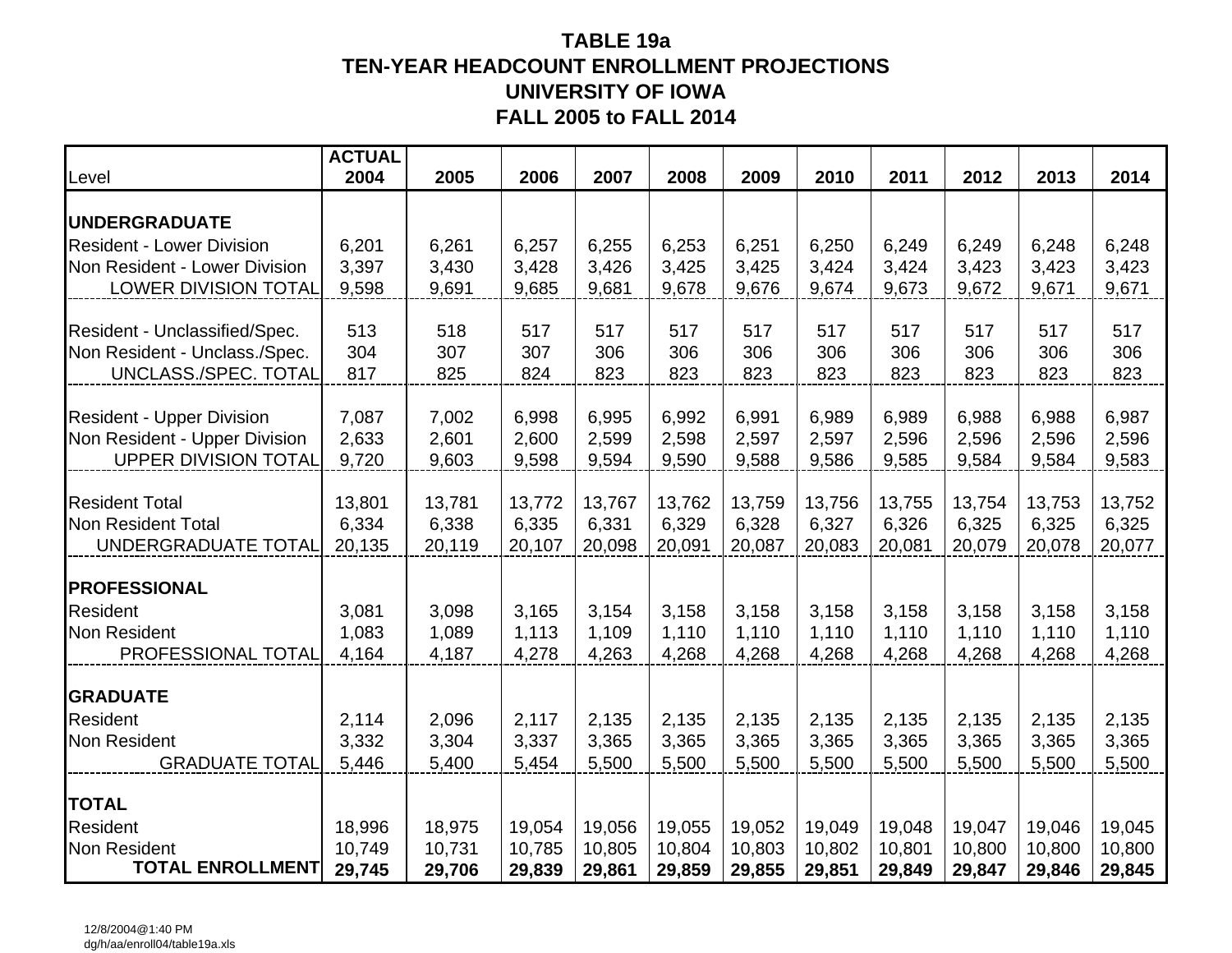## **TABLE 19b TEN-YEAR HEADCOUNT ENROLLMENT PROJECTIONS IOWA STATE UNIVERSITY FALL 2005 to FALL 2014**

| Level                                                        | <b>ACTUAL</b><br>2004 | 2005            | 2006            | 2007            | 2008            | 2009            | 2010            | 2011            | 2012            | 2013            | 2014            |
|--------------------------------------------------------------|-----------------------|-----------------|-----------------|-----------------|-----------------|-----------------|-----------------|-----------------|-----------------|-----------------|-----------------|
| <b>UNDERGRADUATE</b>                                         |                       |                 |                 |                 |                 |                 |                 |                 |                 |                 |                 |
| <b>Resident - Lower Division</b>                             | 6,915                 | 6,667           | 6,670           | 6,706           | 6,792           | 6,830           | 6,802           | 6,722           | 6,598           | 6,460           | 6,397           |
| Non Resident - Lower Division                                | 2,311                 | 2,323           | 2,341           | 2,361           | 2,393           | 2,405           | 2,391           | 2,362           | 2,315           | 2,265           | 2,244           |
| <b>LOWER DIVISION TOTAL</b>                                  | 9,226                 | 8,990           | 9,011           | 9,067           | 9,185           | 9,235           | 9,193           | 9,084           | 8,913           | 8,725           | 8,641           |
| Resident - Unclassified/Spec.                                | 213                   | 206             | 206             | 206             | 206             | 206             | 206             | 206             | 206             | 206             | 206             |
| Non Resident - Unclass./Spec.                                | 148                   | 169             | 169             | 169             | 169             | 169             | 169             | 169             | 169             | 169             | 169             |
| UNCLASS./SPEC. TOTAL                                         | 361                   | 375             | 375             | 375             | 375             | 375             | 375             | 375             | 375             | 375             | 375             |
|                                                              |                       |                 |                 |                 |                 |                 |                 |                 |                 |                 |                 |
| <b>Resident - Upper Division</b>                             | 9,296                 | 9,039           | 8,670           | 8,407           | 8,297           | 8,273           | 8,311           | 8,348           | 8,348           | 8,303           | 8,214           |
| Non Resident - Upper Division<br><b>UPPER DIVISION TOTAL</b> | 2,471<br>11,767       | 2,364<br>11,403 | 2,273<br>10,943 | 2,242<br>10,649 | 2,237<br>10,534 | 2,242<br>10,515 | 2,262<br>10,573 | 2,276<br>10,624 | 2,276<br>10,624 | 2,257<br>10,560 | 2,224<br>10,438 |
|                                                              |                       |                 |                 |                 |                 |                 |                 |                 |                 |                 |                 |
| <b>Resident Total</b>                                        | 16,424                | 15,912          | 15,546          | 15,319          | 15,295          | 15,309          | 15,319          | 15,276          | 15,152          | 14,969          | 14,817          |
| <b>Non Resident Total</b>                                    | 4,930                 | 4,856           | 4,783           | 4,772           | 4,799           | 4,816           | 4,822           | 4,807           | 4,760           | 4,691           | 4,637           |
| UNDERGRADUATE TOTAL                                          | 21,354                | 20,768          | 20,329          | 20,091          | 20,094          | 20,125          | 20,141          | 20,083          | 19,912          | 19,660          | 19,454          |
| <b>PROFESSIONAL</b>                                          |                       |                 |                 |                 |                 |                 |                 |                 |                 |                 |                 |
| <b>Resident</b>                                              | 261                   | 255             | 255             | 255             | 255             | 255             | 255             | 255             | 255             | 255             | 255             |
| <b>Non Resident</b>                                          | 147                   | 165             | 167             | 167             | 165             | 165             | 165             | 165             | 165             | 165             | 165             |
| PROFESSIONAL TOTAL                                           | 408                   | 420             | 422             | 422             | 420             | 420             | 420             | 420             | 420             | 420             | 420             |
| <b>GRADUATE</b>                                              |                       |                 |                 |                 |                 |                 |                 |                 |                 |                 |                 |
| <b>Resident</b>                                              | 2,037                 | 2,062           | 2,051           | 2,051           | 2,051           | 2,051           | 2,051           | 2,051           | 2,051           | 2,051           | 2,051           |
| <b>Non Resident</b>                                          | 2,581                 | 2,613           | 2,599           | 2,599           | 2,599           | 2,599           | 2,599           | 2,599           | 2,599           | 2,599           | 2,599           |
| <b>GRADUATE TOTAL</b>                                        | 4,618                 | 4,675           | 4,650           | 4,650           | 4,650           | 4,650           | 4,650           | 4,650           | 4,650           | 4,650           | 4,650           |
|                                                              |                       |                 |                 |                 |                 |                 |                 |                 |                 |                 |                 |
| <b>TOTAL</b><br><b>Resident</b>                              | 18,722                | 18,229          | 17,852          | 17,625          | 17,601          | 17,615          | 17,625          | 17,582          | 17,458          | 17,275          | 17,123          |
| <b>Non Resident</b>                                          | 7,658                 | 7,634           | 7,549           | 7,538           | 7,563           | 7,580           | 7,586           | 7,571           | 7,524           | 7,455           | 7,401           |
| <b>TOTAL ENROLLMENT</b>                                      | 26,380                | 25,863          | 25,401          | 25,163          | 25,164          | 25,195          | 25,211          | 25,153          | 24,982          | 24,730          | 24,524          |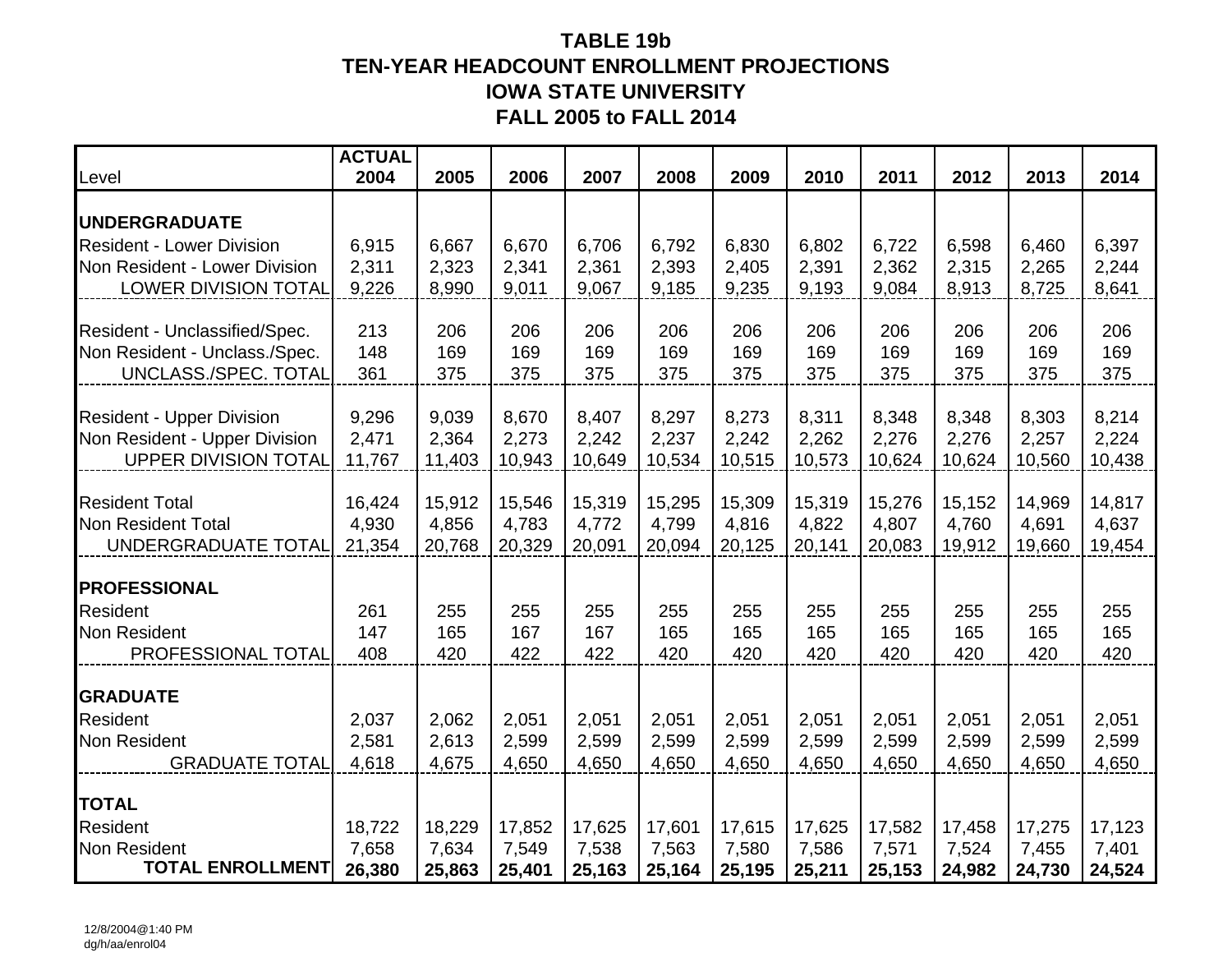## **TABLE 19cTEN-YEAR HEADCOUNT ENROLLMENT PROJECTIONS UNIVERSITY OF NORTHERN IOWAFALL 2005 to FALL 2014**

| Level                                                          | <b>ACTUAL</b><br>2004 | 2005        | 2006      | 2007        | 2008        | 2009        | 2010      | 2011        | 2012        | 2013        | 2014        |
|----------------------------------------------------------------|-----------------------|-------------|-----------|-------------|-------------|-------------|-----------|-------------|-------------|-------------|-------------|
| <b>UNDERGRADUATE</b>                                           |                       |             |           |             |             |             |           |             |             |             |             |
| <b>Resident - Lower Division</b>                               | 3,864                 | 3,832       | 3,909     | 3,976       | 4,050       | 4,028       | 4,093     | 4,060       | 3,993       | 3,908       | 3,873       |
| Non Resident - Lower Division                                  | 292                   | 288         | 294       | 299         | 305         | 373         | 308       | 306         | 301         | 294         | 292         |
| <b>LOWER DIVISION TOTAL</b>                                    | 4,156                 | 4,120       | 4,203     | 4,275       | 4,355       | 4,401       | 4,401     | 4,366       | 4,294       | 4,202       | 4,165       |
|                                                                |                       |             |           |             |             |             |           |             |             |             |             |
| Resident - Unclassified/Spec.<br>Non Resident - Unclass./Spec. | 128<br>79             | 133<br>82   | 136<br>83 | 137<br>84   | 138<br>84   | 138<br>85   | 139<br>85 | 139<br>85   | 139<br>85   | 139<br>85   | 139<br>85   |
| UNCLASS./SPEC. TOTAL                                           | 207                   | 215         | 219       | 221         | 222         | 223         | 224       | 224         | 224         | 224         | 224         |
|                                                                |                       |             |           |             |             |             |           |             |             |             |             |
| <b>Resident - Upper Division</b>                               | 6,524                 | 6,165       | 5,919     | 5,843       | 5,889       | 5,955       | 6,028     | 6,077       | 6,091       | 6,052       | 5,974       |
| Non Resident - Upper Division                                  | 333                   | 324         | 311       | 308         | 310         | 313         | 317       | 320         | 321         | 319         | 314         |
| <b>UPPER DIVISION TOTAL</b>                                    | 6,857                 | 6,489       | 6,230     | 6,151       | 6,199       | 6,268       | 6,345     | 6,397       | 6,412       | 6,371       | 6,288       |
| <b>Resident Total</b>                                          | 10,516                | 10,130      | 9,964     | 9,956       | 10,077      | 10,121      | 10,260    | 10,276      | 10,223      | 10,099      | 9,986       |
| <b>Non Resident Total</b>                                      | 704                   | 694         | 688       | 691         | 699         | 771         | 710       | 711         | 707         | 698         | 691         |
| UNDERGRADUATE TOTAL                                            | 11,220                | 10,824      | 10,652    | 10,647      | 10,776      | 10,892      | 10,970    | 10,987      | 10,930      | 10,797      | 10,677      |
|                                                                |                       |             |           |             |             |             |           |             |             |             |             |
| <b>PROFESSIONAL</b>                                            |                       |             |           |             |             |             |           |             |             |             |             |
| Resident                                                       |                       |             |           |             |             |             |           |             |             |             |             |
| Non Resident<br>PROFESSIONAL TOTAL                             | $\mathbf 0$           | $\mathbf 0$ | 0         | $\mathbf 0$ | $\mathbf 0$ | $\mathbf 0$ | $\pmb{0}$ | $\mathbf 0$ | $\mathbf 0$ | $\mathbf 0$ | $\mathbf 0$ |
|                                                                |                       |             |           |             |             |             |           |             |             |             |             |
| <b>GRADUATE</b>                                                |                       |             |           |             |             |             |           |             |             |             |             |
| Resident                                                       | 1,277                 | 1,293       | 1,301     | 1,307       | 1,312       | 1,315       | 1,318     | 1,320       | 1,322       | 1,323       | 1,324       |
| <b>Non Resident</b>                                            | 327                   | 323         | 325       | 327         | 328         | 329         | 329       | 330         | 330         | 331         | 331         |
| <b>GRADUATE TOTAL</b>                                          | 1,604                 | 1,616       | 1,626     | 1,634       | 1,640       | 1,644       | 1,647     | 1,650       | 1,652       | 1,654       | 1,655       |
| <b>TOTAL</b>                                                   |                       |             |           |             |             |             |           |             |             |             |             |
| Resident                                                       | 11,793                | 11,423      | 11,265    | 11,263      | 11,389      | 11,436      | 11,578    | 11,596      | 11,545      | 11,422      | 11,310      |
| Non Resident                                                   | 1,031                 | 1,017       | 1,013     | 1,018       | 1,027       | 1,100       | 1,039     | 1,041       | 1,037       | 1,029       | 1,022       |
| <b>TOTAL ENROLLMENT</b>                                        | 12,824                | 12,440      | 12,278    | 12,281      | 12,416      | 12,536      | 12,617    | 12,637      | 12,582      | 12,451      | 12,332      |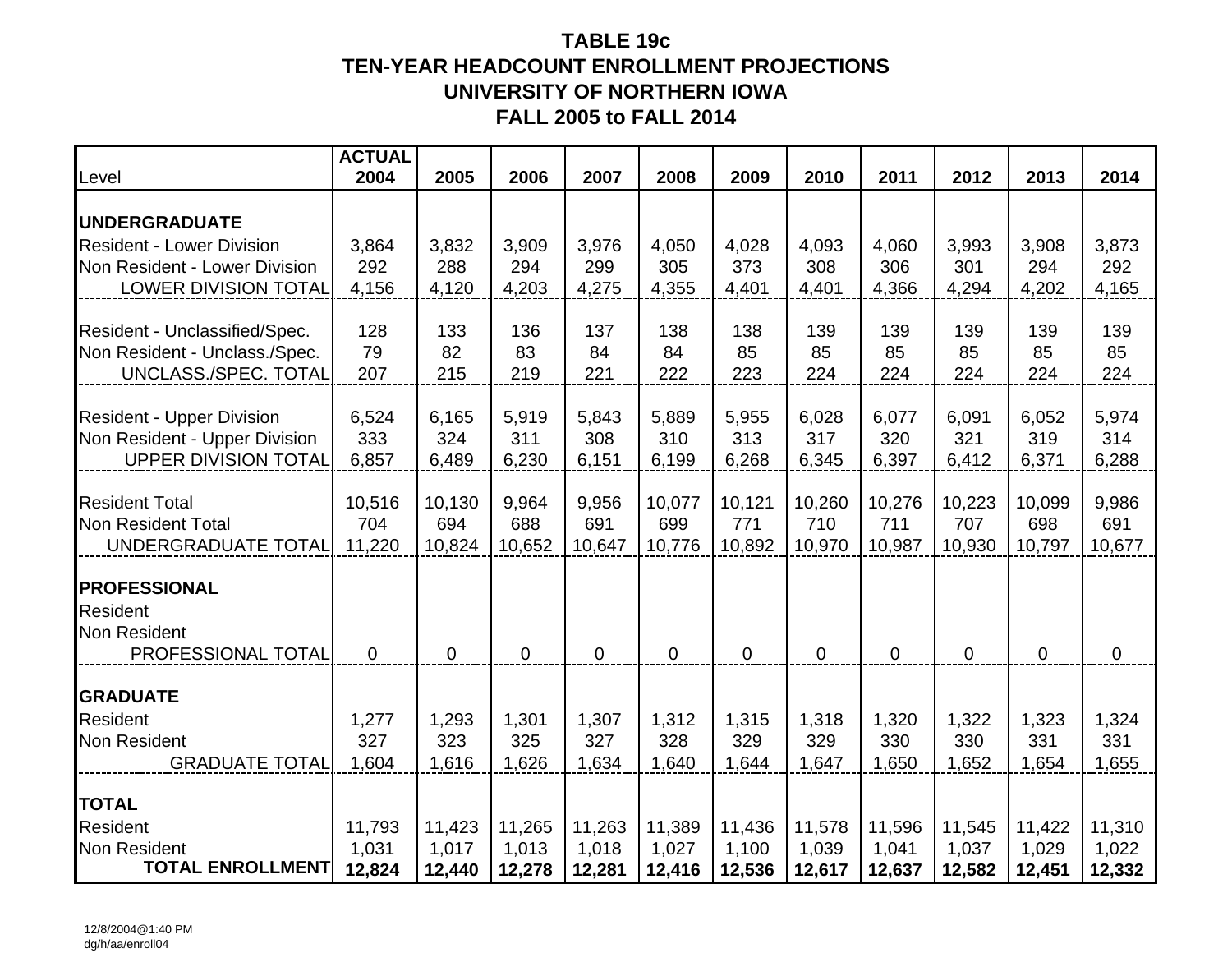#### **TABLE SS1 - RESIDENTS ENROLLMENTS BY GRADE (or AGE AT IBSSS), GENDER, AND ETHNICITY REGENT SPECIAL SCHOOLS AND PRICE LAB SCHOOL FALL 2004**

| Grade (Age)                                     |                         | African American |                         |                | Asian American |                |          | Hispanic American |                |             | Native American |             |                         | White, non-Hispanic |                |                | Total       | <b>Grand Total</b> |
|-------------------------------------------------|-------------------------|------------------|-------------------------|----------------|----------------|----------------|----------|-------------------|----------------|-------------|-----------------|-------------|-------------------------|---------------------|----------------|----------------|-------------|--------------------|
|                                                 | Male                    | Female           | Sub-Total               | Male           | Female         | Sub-Total      | Male     | Female            | Sub-Total      | Male        | Female          | Sub-Total   | Male                    | Female              | Sub-Total      | Male           | Female      |                    |
| Toddler Program (ISD)                           | $\Omega$                | $\mathbf 0$      | $\Omega$                | $\Omega$       | $\Omega$       | 0              | $\Omega$ | $\mathbf 0$       | $\Omega$       | $\Omega$    | $\Omega$        | $\mathbf 0$ | $\mathbf 0$             | $\Omega$            | $\Omega$       | $\Omega$       | 0           | $\mathbf 0$        |
| Pre-School (Age 3)                              | $\Omega$                | $\Omega$         | $\mathbf 0$             | $\Omega$       | $\Omega$       | $\Omega$       | $\Omega$ | $\mathbf 0$       | $\Omega$       | $\Omega$    | $\Omega$        | $\mathbf 0$ | $\mathbf 0$             | $\Omega$            | 0              | $\Omega$       | $\mathbf 0$ | $\mathbf 0$        |
| Pre-School (Age 4)                              | $\Omega$                | $\overline{1}$   | $\overline{\mathbf{1}}$ | $\overline{ }$ | $\mathbf 0$    | $\overline{ }$ | $\Omega$ | $\mathbf 0$       | $\Omega$       | $\Omega$    | $\Omega$        | $\mathbf 0$ | 10                      | 8                   | 18             | 11             | 9           | 20                 |
| Kindergarten (Age 5)                            | $\overline{4}$          | 3                | $\overline{7}$          | $\overline{2}$ | $\Omega$       | $\overline{2}$ | $\Omega$ | $\mathbf 0$       | $\Omega$       | $\mathbf 0$ | $\Omega$        | $\mathbf 0$ | 8                       | 3                   | 11             | 14             | 6           | 20                 |
| First Grade (Age 6)                             | 2                       | 2                | $\overline{4}$          | 2              |                | 3              |          |                   | $\overline{2}$ | $\Omega$    | $\Omega$        | $\Omega$    | 8                       | $\overline{7}$      | 15             | 13             | 11          | 24                 |
| Second Grade (Age 7)                            | $\overline{\mathbf{1}}$ | $\Omega$         | $\overline{A}$          | $\Omega$       |                | $\overline{ }$ | $\Omega$ | $\mathbf 0$       | $\Omega$       | $\Omega$    | $\Omega$        | $\mathbf 0$ | $\overline{7}$          | $\overline{7}$      | 14             | 8              | 8           | 16                 |
| Third Grade (Age 8)                             | $\boldsymbol{\Delta}$   | 2                | 6                       |                |                | $\overline{2}$ |          | $\mathbf 0$       |                | $\Omega$    | $\Omega$        | $\mathbf 0$ | $\overline{7}$          | 11                  | 18             | 13             | 14          | 27                 |
| Fourth Grade (Age 9)                            | 5                       | $\overline{2}$   | $\overline{7}$          | $\overline{4}$ | $\Omega$       | 4              |          | $\Omega$          |                | $\Omega$    | $\Omega$        | $\mathbf 0$ | 6                       | 6                   | 12             | 16             | 8           | 24                 |
| Fifth Grade (Age 10)                            | 3                       | 3                | 6                       | 2              |                | 3              | 3        |                   | 4              | $\Omega$    | $\Omega$        | $\mathbf 0$ | 10                      | 13                  | 23             | 18             | 18          | 36                 |
| Sixth Grade (Age 11)                            | 2                       | 5                | $\overline{7}$          | 2              | $\overline{2}$ | 4              | $\Omega$ |                   |                | $\Omega$    | $\Omega$        | $\mathbf 0$ | 10                      | 16                  | 26             | 14             | 24          | 38                 |
|                                                 | 5                       | 3                | 8                       | $\Omega$       |                | $\overline{ }$ | $\Omega$ | 2                 | $\overline{2}$ | $\Omega$    | $\Omega$        | $\mathbf 0$ | 21                      | 13                  | 34             | 26             | 19          | 45                 |
| Seventh Grade (Age 12)<br>Eighth Grade (Age 13) | 2                       | 3                | 5                       | 2              | $\Omega$       | $\overline{2}$ | $\Omega$ | $\overline{ }$    |                | $\Omega$    | $\Omega$        | $\mathbf 0$ | 15                      | 17                  | 32             | 19             | 21          | 40                 |
| Ninth Grade (Age 14)                            | 2                       | $\overline{4}$   | 6                       | $\Omega$       | $\overline{2}$ | 2              | $\Omega$ | $\mathbf 0$       | $\Omega$       | $\Omega$    | $\Omega$        | $\mathbf 0$ | 23                      | 22                  | 45             | 25             | 28          | 53                 |
| Tenth Grade (Age 15)                            | 2                       | 1                | 3                       | 2              | $\Omega$       | $\overline{2}$ | $\Omega$ | $\mathbf 0$       | $\mathbf 0$    | $\mathbf 0$ | $\mathbf{0}$    | $\mathbf 0$ | 19                      | 15                  | 34             | 23             | 16          | 39                 |
| Eleventh Grade (Age 16)                         | 3                       |                  | $\overline{4}$          | $\overline{ }$ |                | $\overline{2}$ |          |                   | $\overline{2}$ | $\Omega$    | $\Omega$        | $\mathbf 0$ | 19                      | 23                  | 42             | 24             | 26          | 50                 |
| Twelfth Grade (Age 17)                          | 1                       | 5                | 6                       | 2              | 3              | 5              | 2        |                   | 3              | $\Omega$    | $\Omega$        | $\Omega$    | 25                      | 21                  | 46             | 30             | 30          | 60                 |
| (Age 18)                                        | $\Omega$                | $\Omega$         | $\mathbf 0$             | $\Omega$       | $\Omega$       | 0              | $\Omega$ | $\mathbf 0$       | $\Omega$       | $\Omega$    | $\Omega$        | $\mathbf 0$ |                         |                     | $\overline{2}$ |                |             | 2                  |
|                                                 | $\Omega$                | $\mathbf 0$      | $\mathbf 0$             | $\mathbf 0$    | $\Omega$       | $\mathbf 0$    | $\Omega$ | $\mathbf 0$       | $\Omega$       | $\Omega$    | $\mathbf{0}$    | $\mathbf 0$ | 2                       | $\Omega$            | $\overline{2}$ | $\overline{2}$ | $\mathbf 0$ | $\overline{2}$     |
|                                                 | $\Omega$                | $\Omega$         | $\Omega$                | $\Omega$       | $\Omega$       | $\Omega$       | $\Omega$ | $\mathbf 0$       | $\Omega$       | $\Omega$    | $\Omega$        | $\mathbf 0$ | 3                       |                     | 4              | 3              |             | $\overline{4}$     |
| (Age 19)<br>(Age 20)<br>(Age 21)                | $\Omega$                | $\Omega$         | $\Omega$                | $\Omega$       | $\Omega$       | $\Omega$       | $\Omega$ | $\mathbf 0$       | $\Omega$       | $\Omega$    | $\Omega$        | $\mathbf 0$ | $\overline{\mathbf{1}}$ | $\Omega$            |                | $\overline{ }$ | $\mathbf 0$ | $\mathbf{1}$       |
|                                                 |                         |                  |                         |                |                |                |          |                   |                |             |                 |             |                         |                     |                |                |             |                    |
| Total                                           | 36                      | 35               | 71                      | 21             | 13             | 34             | 9        | 8                 | 17             | $\Omega$    | $\Omega$        | $\Omega$    | 195                     | 184                 | 379            | 261            | 240         | 501                |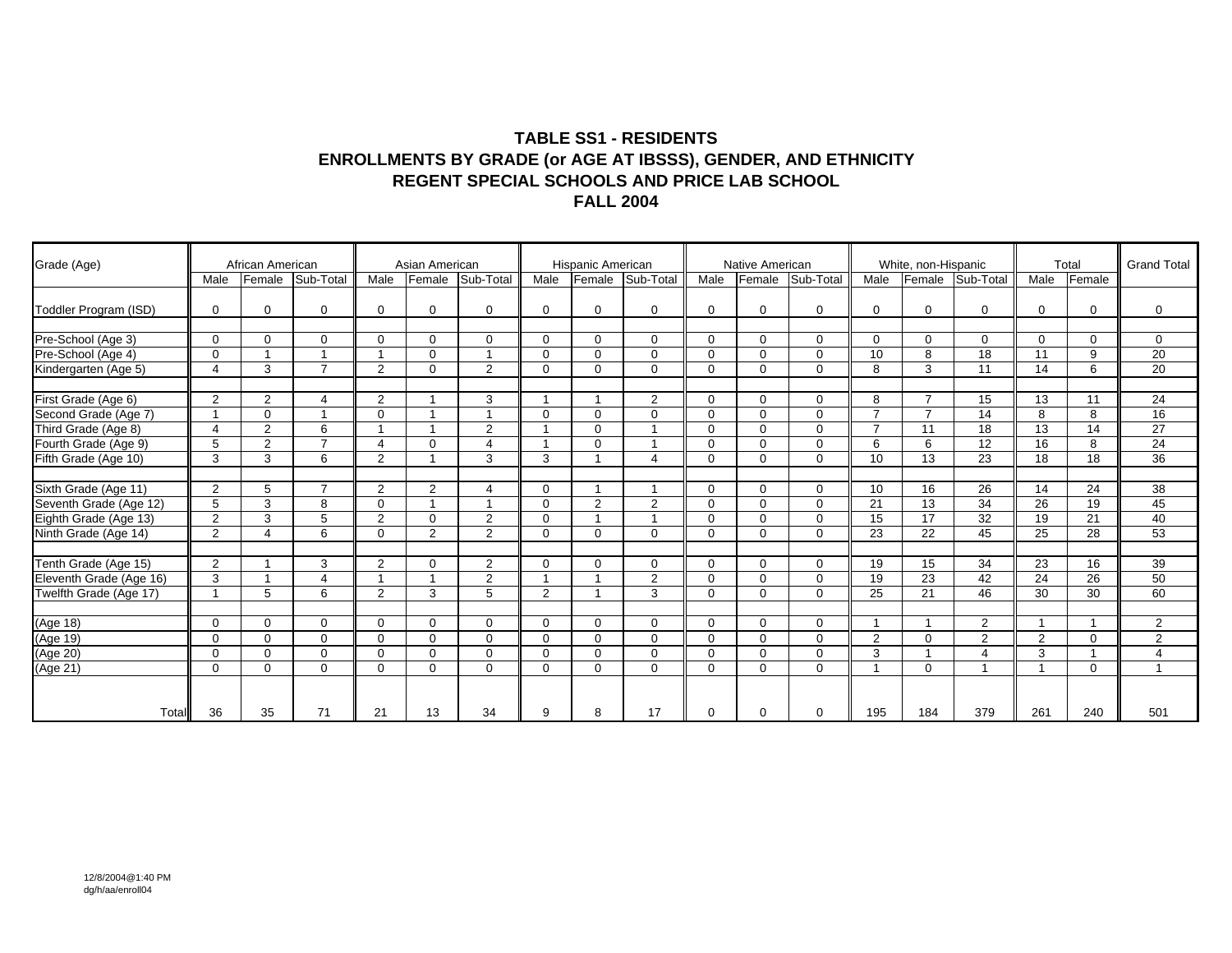#### **TABLE SS1 - RESIDENTS ENROLLMENTS BY GRADE (or AGE AT IBSSS), GENDER, AND ETHNICITY IOWA BRAILLE AND SIGHT SAVING SCHOOL FALL 2004**

| Grade (Age)                                     |          | African American |             |          | Asian American |             |          | Hispanic American |                  |          | Native American |             |                         | White, non-Hispanic |                  |                         | Total          | <b>Grand Total</b>      |
|-------------------------------------------------|----------|------------------|-------------|----------|----------------|-------------|----------|-------------------|------------------|----------|-----------------|-------------|-------------------------|---------------------|------------------|-------------------------|----------------|-------------------------|
|                                                 | Male     | Female           | Sub-Total   | Male     | Female         | Sub-Total   | Male     |                   | Female Sub-Total | Male     | Female          | Sub-Total   | Male                    |                     | Female Sub-Total | Male                    | Female         |                         |
| Toddler Program (ISD)                           |          |                  | $\mathbf 0$ |          |                | $\mathbf 0$ |          |                   | $\mathbf 0$      |          |                 | $\mathbf 0$ |                         |                     | 0                | $\Omega$                | $\mathbf 0$    | $\mathbf 0$             |
| Pre-School (Age 3)                              |          |                  | $\mathbf 0$ |          |                | 0           |          |                   | $\mathbf 0$      |          |                 | $\mathbf 0$ |                         |                     | 0                | $\Omega$                | $\mathbf 0$    | $\mathbf 0$             |
| Pre-School (Age 4)                              |          |                  | $\mathbf 0$ |          |                | $\Omega$    |          |                   | $\Omega$         |          |                 | $\mathbf 0$ |                         |                     | $\Omega$         | $\Omega$                | $\mathbf 0$    | $\bf{0}$                |
| Kindergarten (Age 5)                            |          |                  | $\mathbf 0$ |          |                | $\mathbf 0$ |          |                   | $\mathbf 0$      |          |                 | $\mathbf 0$ |                         |                     | $\Omega$         | $\mathbf 0$             | 0              | $\mathbf 0$             |
| First Grade (Age 6)                             |          |                  | $\mathbf 0$ |          |                | $\Omega$    |          |                   | $\Omega$         |          |                 | $\mathbf 0$ |                         |                     | $\Omega$         | $\Omega$                | $\mathbf 0$    | $\mathbf 0$             |
| Second Grade (Age 7)                            |          |                  | $\mathbf 0$ |          |                | $\mathbf 0$ |          |                   | $\Omega$         |          |                 | $\mathbf 0$ |                         |                     | $\Omega$         | $\Omega$                | $\mathbf 0$    | $\bf{0}$                |
| Third Grade (Age 8)                             |          |                  | $\mathbf 0$ |          |                | 0           |          |                   | $\Omega$         |          |                 | $\mathbf 0$ |                         |                     | 0                | $\Omega$                | 0              | $\mathbf 0$             |
| Fourth Grade (Age 9)                            |          |                  | $\mathbf 0$ |          |                | 0           |          |                   | $\Omega$         |          |                 | $\mathbf 0$ |                         |                     | 0                | $\Omega$                | $\mathbf 0$    | $\bf{0}$                |
| Fifth Grade (Age 10)                            |          |                  | $\mathbf 0$ |          |                | 0           |          |                   | $\mathbf 0$      |          |                 | $\mathbf 0$ | 1                       | $\Omega$            |                  |                         | $\mathbf 0$    | $\blacktriangleleft$    |
| Sixth Grade (Age 11)                            |          |                  | $\mathbf 0$ |          |                | 0           |          |                   | $\mathbf 0$      |          |                 | $\mathbf 0$ | $\overline{\mathbf{1}}$ | $\Omega$            |                  |                         | 0              | 1                       |
| Seventh Grade (Age 12)<br>Eighth Grade (Age 13) |          |                  | $\mathbf 0$ |          |                | 0           |          |                   | $\Omega$         |          |                 | $\mathbf 0$ | $\overline{4}$          |                     | 5                | $\boldsymbol{\Delta}$   |                | 5                       |
|                                                 |          |                  | $\mathbf 0$ |          |                | 0           |          |                   | $\mathbf 0$      |          |                 | $\mathbf 0$ | $\overline{\mathbf{1}}$ | 3                   | 4                | $\overline{\mathbf{A}}$ | 3              | $\overline{\mathbf{4}}$ |
| Ninth Grade (Age 14)                            |          |                  | $\mathbf 0$ |          |                | $\Omega$    |          |                   | $\Omega$         |          |                 | $\mathbf 0$ | $\overline{2}$          | $\overline{2}$      | 4                | 2                       | $\overline{2}$ | $\overline{4}$          |
| Tenth Grade (Age 15)                            |          |                  | $\mathbf 0$ |          |                | 0           |          |                   | $\mathbf 0$      |          |                 | $\mathbf 0$ | 1                       |                     | $\overline{2}$   |                         |                | $\mathbf{2}$            |
| Eleventh Grade (Age 16)                         |          |                  | $\mathbf 0$ |          |                | $\mathbf 0$ |          |                   | $\mathbf 0$      |          |                 | $\mathbf 0$ | 2                       |                     | 3                | $\overline{2}$          |                | 3                       |
| Twelfth Grade (Age 17)                          |          |                  | $\mathbf 0$ |          |                | 0           |          |                   | $\mathbf 0$      |          |                 | $\mathbf 0$ | 3                       |                     | 4                | 3                       | $\overline{A}$ | $\overline{\mathbf{4}}$ |
| (Age 18)                                        |          |                  | $\mathbf 0$ |          |                | 0           |          |                   | $\Omega$         |          |                 | $\mathbf 0$ |                         |                     | $\overline{2}$   |                         |                | $\mathbf{2}$            |
|                                                 |          |                  | $\mathbf 0$ |          |                | 0           |          |                   | $\mathbf 0$      |          |                 | $\mathbf 0$ | $\overline{2}$          | $\Omega$            | $\overline{2}$   | $\overline{2}$          | $\mathbf 0$    | $\overline{2}$          |
|                                                 |          |                  | $\mathbf 0$ |          |                | $\mathbf 0$ |          |                   | $\Omega$         |          |                 | $\mathbf 0$ | 3                       |                     | 4                | 3                       |                | 4                       |
| (Age 19)<br>(Age 20)<br>(Age 21)                |          |                  | $\mathbf 0$ |          |                | $\mathbf 0$ |          |                   | $\mathbf 0$      |          |                 | $\mathbf 0$ | $\overline{\mathbf{1}}$ | $\Omega$            |                  | $\overline{ }$          | $\mathbf 0$    | $\blacktriangleleft$    |
| Total                                           | $\Omega$ | $\Omega$         | $\mathbf 0$ | $\Omega$ | $\Omega$       | $\Omega$    | $\Omega$ | $\mathbf 0$       | $\Omega$         | $\Omega$ | $\Omega$        | $\mathbf 0$ | 22                      | 11                  | 33               | 22                      | 11             | 33                      |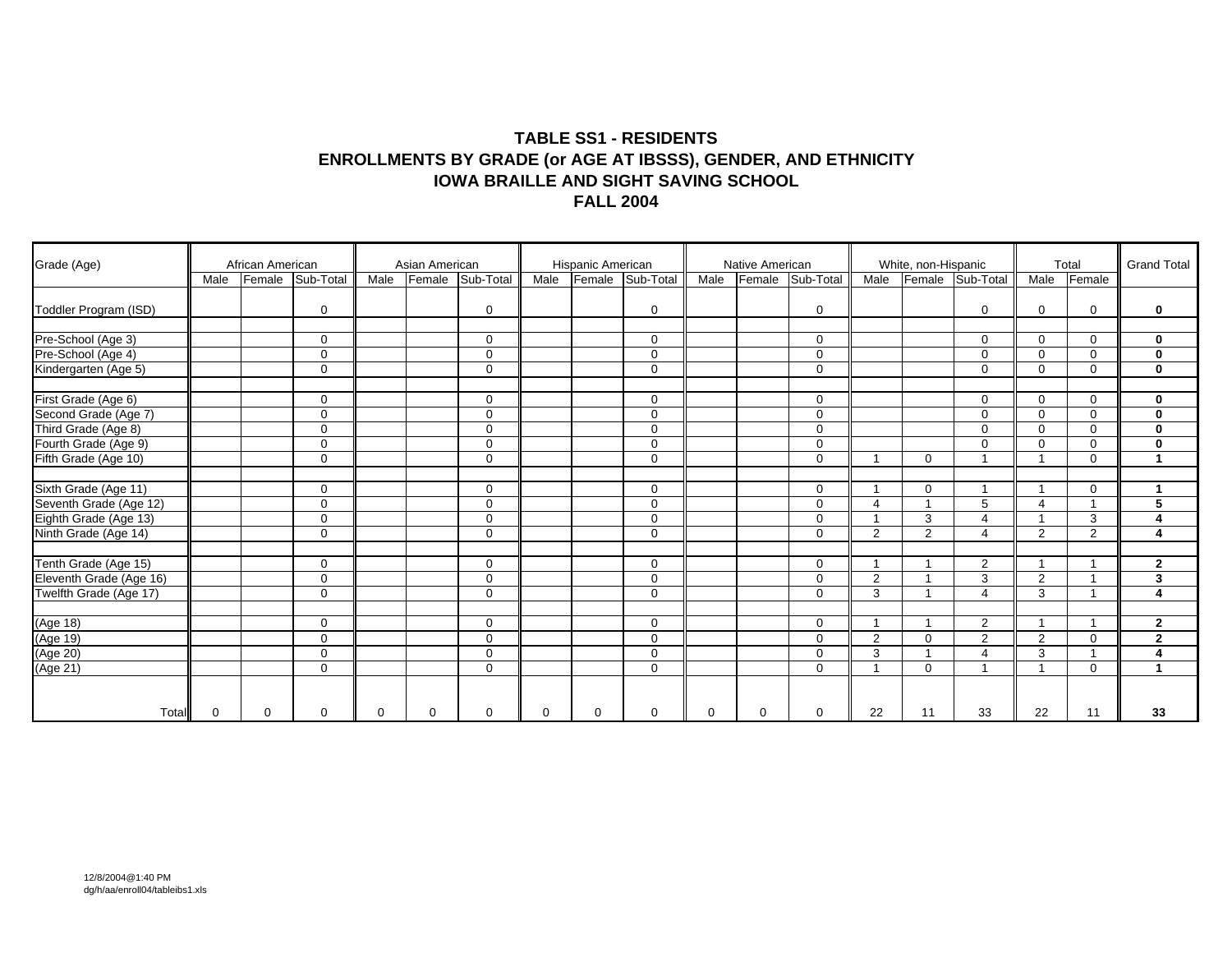#### **TABLE SS1 - RESIDENTS ENROLLMENTS BY GRADE (or AGE AT IBSSS), GENDER, AND ETHNICITY IOWA SCHOOL FOR THE DEAF FALL 2004**

| Grade (Age)                                     |      | African American |                |                | Asian American |                         |      | Hispanic American      |                |          | Native American |              |                | White, non-Hispanic      |                  |                          | Total       | <b>Grand Total</b> |
|-------------------------------------------------|------|------------------|----------------|----------------|----------------|-------------------------|------|------------------------|----------------|----------|-----------------|--------------|----------------|--------------------------|------------------|--------------------------|-------------|--------------------|
|                                                 | Male | Female           | Sub-Total      | Male           | Female         | Sub-Total               | Male | Female                 | Sub-Total      | Male     | Female          | Sub-Total    | Male           |                          | Female Sub-Total | Male                     | Female      |                    |
| Toddler Program (ISD)                           |      |                  | $\mathbf 0$    |                |                | $\mathbf 0$             |      |                        | $\mathbf 0$    |          |                 | $\mathbf 0$  |                |                          | 0                | $\Omega$                 | $\mathbf 0$ | $\mathbf 0$        |
| Pre-School (Age 3)                              |      |                  | $\Omega$       |                |                | $\mathbf 0$             |      |                        | $\mathbf 0$    |          |                 | $\mathbf 0$  |                |                          | 0                | $\Omega$                 | $\mathbf 0$ | $\mathbf 0$        |
| Pre-School (Age 4)                              |      |                  | $\mathbf 0$    |                |                | $\mathbf 0$             |      |                        | $\Omega$       |          |                 | $\mathbf 0$  |                | 2                        | $\overline{2}$   | $\Omega$                 | 2           | $\mathbf{2}$       |
| Kindergarten (Age 5)                            |      |                  | $\mathbf 0$    |                |                | $\mathbf 0$             |      |                        | $\mathbf 0$    |          |                 | $\mathbf 0$  |                |                          | $\Omega$         | $\Omega$                 | $\mathbf 0$ | $\mathbf 0$        |
| First Grade (Age 6)                             |      |                  | $\Omega$       |                |                | $\Omega$                |      |                        | $\Omega$       |          |                 | $\mathbf 0$  | -4             |                          | $\overline{2}$   |                          |             | $\mathbf{2}$       |
|                                                 |      |                  | $\Omega$       |                |                | $\mathbf 0$             |      |                        | $\Omega$       |          |                 | $\mathbf 0$  | 3              |                          | 3                | 3                        | $\mathbf 0$ | 3                  |
| Second Grade (Age 7)<br>Third Grade (Age 8)     |      |                  | $\mathbf 0$    |                |                | 0                       |      |                        | $\Omega$       |          |                 | $\mathbf 0$  | 1              | 3                        | 4                |                          | 3           | 4                  |
| Fourth Grade (Age 9)                            |      |                  | $\mathbf 0$    | 1              |                | $\overline{ }$          |      |                        | $\mathbf 0$    |          |                 | $\mathbf 0$  | 2              | $\boldsymbol{\varDelta}$ | 6                | 3                        | 4           | $\overline{7}$     |
| Fifth Grade (Age 10)                            |      |                  | $\mathbf 0$    |                |                | $\mathbf 0$             |      |                        |                |          |                 | $\mathbf{0}$ | $\overline{4}$ | 5                        | 9                | 5                        | 5           | 10                 |
| Sixth Grade (Age 11)                            |      |                  | $\Omega$       |                |                | $\mathbf 0$             |      |                        | $\Omega$       |          |                 | $\mathbf 0$  | $\overline{1}$ |                          | $\overline{2}$   |                          |             | $\mathbf{2}$       |
|                                                 |      |                  | $\mathbf 0$    |                |                | $\mathbf 0$             |      | 2                      | $\overline{2}$ |          |                 | $\mathbf 0$  | 6              |                          | $\overline{7}$   | 6                        | 3           | $\bf{9}$           |
| Seventh Grade (Age 12)<br>Eighth Grade (Age 13) |      |                  | $\mathbf 0$    | $\overline{1}$ |                | $\overline{\mathbf{A}}$ |      |                        | $\mathbf 0$    |          |                 | $\mathbf 0$  | 3              |                          | 4                | $\boldsymbol{\Lambda}$   |             | 5                  |
| Ninth Grade (Age 14)                            |      |                  | $\Omega$       |                | $\mathbf{1}$   | $\mathbf{A}$            |      |                        | $\Omega$       |          |                 | $\Omega$     | 5              | $\overline{ }$           | 12               | 5                        | 8           | 13                 |
| Tenth Grade (Age 15)                            |      |                  | $\mathbf 0$    | $\mathbf 1$    |                | $\overline{1}$          |      |                        | $\mathbf 0$    |          |                 | $\mathbf 0$  | 3              |                          | 4                | $\boldsymbol{\varDelta}$ |             | 5                  |
| Eleventh Grade (Age 16)                         |      |                  | $\overline{2}$ |                |                | $\mathbf 0$             |      |                        |                |          |                 | $\mathbf 0$  | 5              | 6                        | 11               | 6                        | 8           | 14                 |
| Twelfth Grade (Age 17)                          |      |                  | $\mathbf 0$    | $\overline{1}$ |                | $\overline{2}$          |      |                        | 2              |          |                 | $\mathbf 0$  | 5              | 3                        | 8                | $\overline{7}$           | 5           | 12                 |
| (Age 18)<br>(Age 19)<br>(Age 20)<br>(Age 21)    |      |                  | $\mathbf 0$    |                |                | $\mathbf 0$             |      |                        | $\Omega$       |          |                 | $\mathbf 0$  |                |                          | 0                | $\Omega$                 | 0           | $\mathbf 0$        |
|                                                 |      |                  | $\mathbf 0$    |                |                | $\mathbf 0$             |      |                        | $\mathbf 0$    |          |                 | $\mathbf{0}$ |                |                          | $\Omega$         | $\Omega$                 | $\mathbf 0$ | $\mathbf 0$        |
|                                                 |      |                  | $\mathbf 0$    |                |                | $\Omega$                |      |                        | $\Omega$       |          |                 | $\mathbf 0$  |                |                          | $\Omega$         | $\Omega$                 | $\Omega$    | $\bf{0}$           |
|                                                 |      |                  | $\mathbf 0$    |                |                | $\mathbf 0$             |      |                        | $\Omega$       |          |                 | $\mathbf 0$  |                |                          | $\Omega$         | $\Omega$                 | $\mathbf 0$ | $\mathbf 0$        |
|                                                 |      |                  |                |                |                |                         |      |                        |                |          |                 |              |                |                          |                  |                          |             |                    |
| Total                                           |      |                  | 2              |                | 2              | 6                       | 2    | $\boldsymbol{\Lambda}$ | 6              | $\Omega$ | $\Omega$        | $\mathbf 0$  | 39             | 35                       | 74               | 46                       | 42          | 88                 |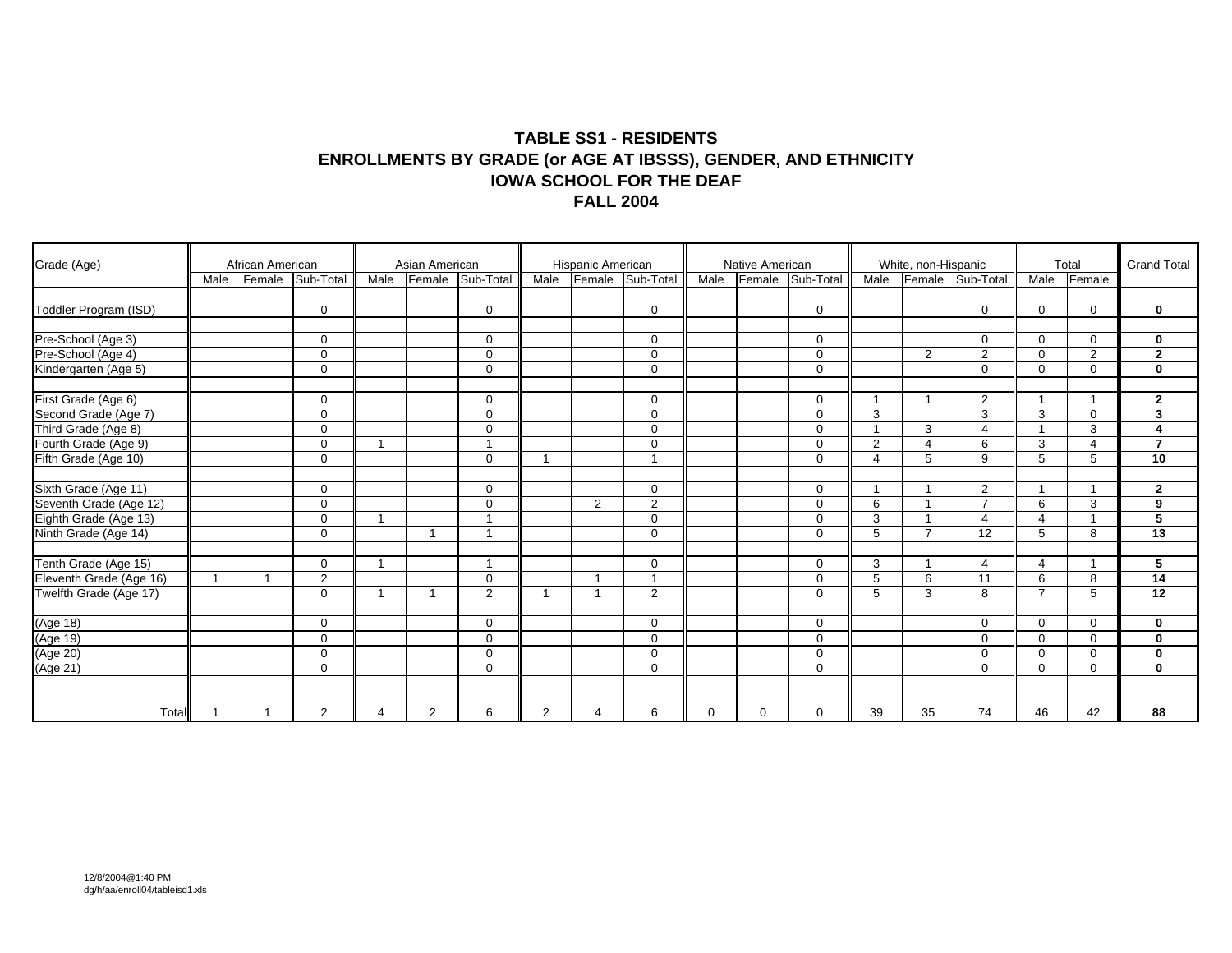#### **TABLE SS1 - RESIDENTS ENROLLMENTS BY GRADE (or AGE AT IBSSS), GENDER, AND ETHNICITY PRICE LAB SCHOOL FALL 2004**

| Grade (Age)                                     |                        | African American |                         |                         | Asian American |                          |      | Hispanic American |                |          | Native American |                            |                | White, non-Hispanic |                  |             | Total           | <b>Grand Total</b> |
|-------------------------------------------------|------------------------|------------------|-------------------------|-------------------------|----------------|--------------------------|------|-------------------|----------------|----------|-----------------|----------------------------|----------------|---------------------|------------------|-------------|-----------------|--------------------|
|                                                 | Male                   | Female           | Sub-Total               | Male                    | Female         | Sub-Total                | Male | Female            | Sub-Total      | Male     | Female          | Sub-Total                  | Male           |                     | Female Sub-Total | Male        | Female          |                    |
| Toddler Program (ISD)                           |                        |                  | $\mathbf 0$             |                         |                | $\mathbf 0$              |      |                   | $\Omega$       |          |                 | $\mathbf 0$                |                |                     | 0                | $\mathbf 0$ | 0               | $\mathbf 0$        |
| Pre-School (Age 3)                              |                        |                  | $\Omega$                |                         |                | $\Omega$                 |      |                   | $\Omega$       |          |                 | $\mathbf 0$                |                |                     | $\Omega$         | $\Omega$    | $\Omega$        | $\mathbf 0$        |
| Pre-School (Age 4)                              |                        |                  |                         | -1                      |                | -4                       |      |                   | $\Omega$       |          |                 | $\mathbf 0$                | 10             | 6                   | 16               | 11          | $\overline{7}$  | $\overline{18}$    |
| Kindergarten (Age 5)                            | $\overline{4}$         | 3                | $\overline{7}$          | 2                       |                | 2                        |      |                   | $\mathbf 0$    |          |                 | $\mathbf{0}$               | 8              | 3                   | 11               | 14          | 6               | $\overline{20}$    |
| First Grade (Age 6)                             | 2                      | $\overline{2}$   | $\boldsymbol{\Delta}$   | 2                       |                | 3                        |      |                   | $\overline{2}$ |          |                 | $\mathbf 0$                | $\overline{7}$ | 6                   | 13               | 12          | 10              | 22                 |
| Second Grade (Age 7)<br>Third Grade (Age 8)     |                        |                  | $\overline{\mathbf{A}}$ |                         |                | $\overline{\phantom{a}}$ |      |                   | $\Omega$       |          |                 | $\mathbf 0$                | 4              | $\overline{7}$      | 11               | 5           | 8               | 13                 |
|                                                 | $\boldsymbol{\Lambda}$ | 2                | 6                       | $\overline{\mathbf{1}}$ |                | 2                        |      |                   |                |          |                 | $\mathbf 0$                | 6              | 8                   | 14               | 12          | 11              | 23                 |
| Fourth Grade (Age 9)                            | 5                      | 2                | $\overline{7}$          | 3                       |                | 3                        |      |                   |                |          |                 | $\mathbf 0$                | 4              | 2                   | 6                | 13          | $\overline{4}$  | 17                 |
| Fifth Grade (Age 10)                            | 3                      | 3                | 6                       | 2                       |                | 3                        | 2    |                   | 3              |          |                 | $\Omega$                   | 5              | 8                   | 13               | 12          | 13              | $\overline{25}$    |
| Sixth Grade (Age 11)                            | 2                      | 5                | $\overline{7}$          | 2                       | 2              | 4                        |      |                   |                |          |                 | $\mathbf 0$                | 8              | 15                  | 23               | 12          | 23              | 35                 |
| Seventh Grade (Age 12)                          | 5                      | 3                | 8                       |                         |                |                          |      |                   | $\Omega$       |          |                 | $\mathbf 0$                | 11             | 11                  | $\overline{22}$  | 16          | 15              | 31                 |
| Eighth Grade (Age 13)                           | 2                      | 3                | 5                       | -1                      |                | -4                       |      |                   |                |          |                 | $\mathbf 0$                | 11             | 13                  | 24               | 14          | $\overline{17}$ | 31                 |
| Ninth Grade (Age 14)                            | 2                      | 4                | 6                       |                         | -1             | -4                       |      |                   | $\Omega$       |          |                 | $\mathbf 0$                | 16             | 13                  | 29               | 18          | 18              | 36                 |
|                                                 |                        |                  |                         | $\overline{1}$          |                | $\overline{1}$           |      |                   |                |          |                 |                            |                |                     |                  | 18          |                 |                    |
| Tenth Grade (Age 15)<br>Eleventh Grade (Age 16) | 2<br>$\overline{2}$    |                  | 3<br>$\overline{2}$     | $\overline{\mathbf{1}}$ |                |                          |      |                   | $\mathbf 0$    |          |                 | $\mathbf 0$                | 15<br>12       | 13<br>16            | 28<br>28         | 16          | 14<br>17        | 32<br>33           |
| Twelfth Grade (Age 17)                          |                        | 5                | 6                       | 1                       | 2              | 2<br>3                   |      |                   |                |          |                 | $\mathbf 0$<br>$\mathbf 0$ | 17             | 17                  | 34               | 20          | 24              | 44                 |
|                                                 |                        |                  |                         |                         |                |                          |      |                   |                |          |                 |                            |                |                     |                  |             |                 |                    |
| (Age 18)                                        |                        |                  | $\Omega$                |                         |                | 0                        |      |                   | $\Omega$       |          |                 | $\mathbf 0$                |                |                     | $\Omega$         | $\Omega$    | $\Omega$        | $\bf{0}$           |
|                                                 |                        |                  | $\mathbf 0$             |                         |                | $\Omega$                 |      |                   | $\Omega$       |          |                 | $\mathbf 0$                |                |                     | $\Omega$         | $\Omega$    | 0               | $\mathbf 0$        |
| (Age 19)<br>(Age 20)<br>(Age 21)                |                        |                  | $\mathbf 0$             |                         |                | $\mathbf 0$              |      |                   | $\Omega$       |          |                 | $\mathbf 0$                |                |                     | $\Omega$         | $\mathbf 0$ | 0               | $\mathbf 0$        |
|                                                 |                        |                  | $\mathbf 0$             |                         |                | $\mathbf 0$              |      |                   | $\mathbf 0$    |          |                 | $\mathbf 0$                |                |                     | $\mathbf 0$      | $\mathbf 0$ | 0               | $\mathbf 0$        |
|                                                 |                        |                  |                         |                         |                |                          |      |                   |                |          |                 |                            |                |                     |                  |             |                 |                    |
| Total                                           | 35                     | 34               | 69                      | 17                      | 11             | 28                       |      | $\Delta$          | 11             | $\Omega$ | $\Omega$        | $\Omega$                   | 134            | 138                 | 272              | 193         | 187             | 380                |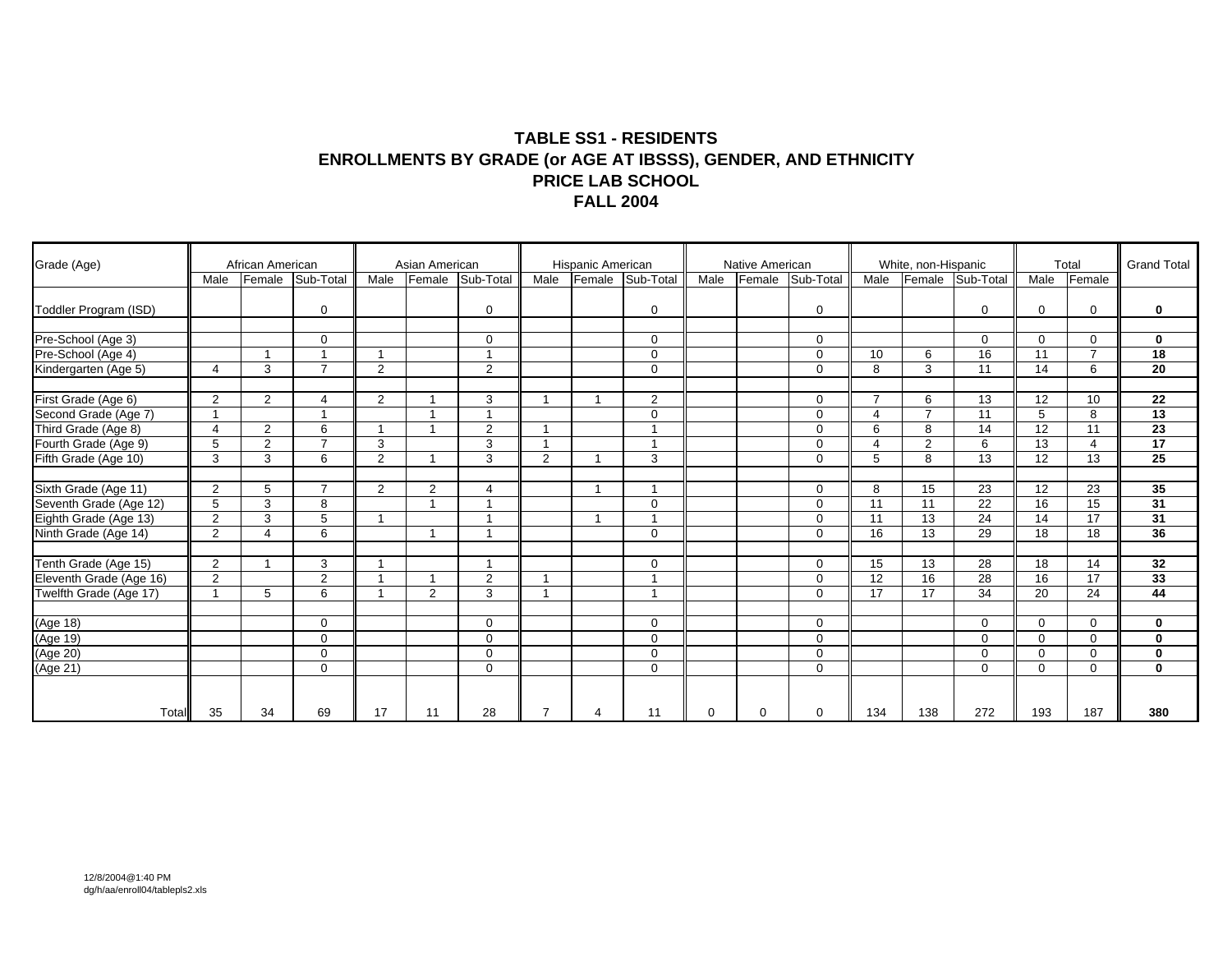#### **TABLE SS1 - NONRESIDENTS ENROLLMENTS BY GRADE (or AGE AT IBSSS), GENDER, AND ETHNICITY IOWA SCHOOL FOR THE DEAF FALL 2004**

| Grade (Age)                                     |             | African American |                  |          | Asian American |             |      | Hispanic American |                          |      | Native American |                |                         | White, non-Hispanic |                  |                         | Total       | <b>Grand Total</b>      |
|-------------------------------------------------|-------------|------------------|------------------|----------|----------------|-------------|------|-------------------|--------------------------|------|-----------------|----------------|-------------------------|---------------------|------------------|-------------------------|-------------|-------------------------|
|                                                 | Male        |                  | Female Sub-Total | Male     | Female         | Sub-Total   | Male | Female            | Sub-Total                | Male | Female          | Sub-Total      | Male                    |                     | Female Sub-Total | Male                    | Female      |                         |
| Toddler Program (ISD)                           |             |                  | $\mathbf 0$      |          |                | $\mathbf 0$ |      |                   | $\mathbf 0$              |      |                 | $\mathbf 0$    |                         |                     | 0                | $\Omega$                | $\mathbf 0$ | $\mathbf 0$             |
| Pre-School (Age 3)                              |             |                  | $\Omega$         |          |                | $\mathbf 0$ |      |                   | $\mathbf 0$              |      |                 | $\mathbf 0$    |                         |                     | 0                | $\Omega$                | $\mathbf 0$ | $\mathbf 0$             |
| Pre-School (Age 4)                              |             |                  | $\mathbf 0$      |          |                | $\mathbf 0$ |      |                   | $\Omega$                 |      |                 | $\mathbf 0$    |                         |                     | $\Omega$         | $\Omega$                | $\mathbf 0$ | $\bf{0}$                |
| Kindergarten (Age 5)                            |             |                  | $\mathbf 0$      |          |                | $\mathbf 0$ |      |                   | $\mathbf 0$              |      |                 | $\mathbf 0$    |                         |                     | $\Omega$         | $\Omega$                | $\mathbf 0$ | $\bf{0}$                |
| First Grade (Age 6)                             |             |                  | $\Omega$         |          |                | $\Omega$    |      |                   | $\Omega$                 |      |                 | $\Omega$       |                         |                     | $\Omega$         | $\Omega$                | $\mathbf 0$ | $\mathbf 0$             |
| Second Grade (Age 7)<br>Third Grade (Age 8)     |             |                  | $\Omega$         |          |                | $\mathbf 0$ |      |                   | $\Omega$                 |      |                 | $\mathbf 0$    |                         |                     | $\Omega$         | $\Omega$                | $\mathbf 0$ | $\bf{0}$                |
|                                                 |             |                  | $\mathbf 0$      |          |                | 0           |      |                   | $\Omega$                 |      |                 | $\mathbf 0$    | 3                       |                     | 3                | 3                       | $\Omega$    | 3                       |
| Fourth Grade (Age 9)                            |             |                  | $\mathbf 0$      |          |                | $\mathbf 0$ |      |                   | $\Omega$                 |      |                 | $\mathbf 0$    |                         |                     | 0                | $\Omega$                | $\mathbf 0$ | $\bf{0}$                |
| Fifth Grade (Age 10)                            |             |                  | $\mathbf 0$      |          |                | $\mathbf 0$ |      |                   | $\mathbf 0$              |      |                 | $\mathbf 0$    |                         |                     |                  | $\mathbf 0$             |             | $\blacktriangleleft$    |
| Sixth Grade (Age 11)                            |             |                  | $\Omega$         |          |                | $\mathbf 0$ |      |                   | $\mathbf 0$              |      |                 | $\mathbf 0$    | $\overline{1}$          |                     | $\overline{2}$   |                         |             | $\mathbf{2}$            |
|                                                 |             |                  | $\mathbf 0$      |          |                | $\mathbf 0$ |      |                   | $\Omega$                 |      |                 | $\mathbf 0$    |                         |                     |                  | $\Omega$                |             | $\overline{\mathbf{A}}$ |
| Seventh Grade (Age 12)<br>Eighth Grade (Age 13) |             |                  | $\mathbf 0$      |          |                | $\mathbf 0$ |      |                   | $\mathbf 0$              |      |                 | $\mathbf 0$    | $\overline{\mathbf{1}}$ |                     |                  | $\overline{\mathbf{A}}$ | $\Omega$    | $\mathbf{1}$            |
| Ninth Grade (Age 14)                            |             |                  | $\mathbf 0$      |          |                | $\Omega$    |      |                   | $\Omega$                 |      |                 | $\mathbf 0$    |                         |                     | $\Omega$         | $\Omega$                | $\mathbf 0$ | $\mathbf 0$             |
| Tenth Grade (Age 15)                            |             |                  | $\mathbf 0$      |          |                | 0           |      |                   | $\mathbf 0$              |      |                 | $\mathbf 0$    | 1                       |                     | $\overline{2}$   |                         |             | $\mathbf{2}$            |
| Eleventh Grade (Age 16)                         |             |                  | $\mathbf 0$      |          |                | $\mathbf 0$ |      |                   | $\Omega$                 |      |                 | $\mathbf 0$    | 2                       |                     | 3                | $\overline{2}$          |             | $\mathbf 3$             |
| Twelfth Grade (Age 17)                          |             |                  | $\mathbf 0$      |          |                | $\Omega$    |      |                   | $\overline{\phantom{a}}$ |      |                 | $\overline{1}$ |                         |                     | $\Omega$         | $\overline{2}$          | $\mathbf 0$ | $\overline{2}$          |
| (Age 18)<br>(Age 19)<br>(Age 20)<br>(Age 21)    |             |                  | $\mathbf 0$      |          |                | $\mathbf 0$ |      |                   | $\Omega$                 |      |                 | $\mathbf 0$    |                         |                     | 0                | $\Omega$                | 0           | $\mathbf 0$             |
|                                                 |             |                  | $\mathbf 0$      |          |                | $\mathbf 0$ |      |                   | $\mathbf 0$              |      |                 | $\mathbf{0}$   |                         |                     | $\Omega$         | $\Omega$                | $\mathbf 0$ | $\mathbf 0$             |
|                                                 |             |                  | $\mathbf 0$      |          |                | $\Omega$    |      |                   | $\Omega$                 |      |                 | $\mathbf 0$    |                         |                     | $\Omega$         | $\Omega$                | $\Omega$    | $\bf{0}$                |
|                                                 |             |                  | $\mathbf 0$      |          |                | $\mathbf 0$ |      |                   | $\Omega$                 |      |                 | $\mathbf 0$    |                         |                     | $\Omega$         | $\Omega$                | $\mathbf 0$ | $\mathbf 0$             |
|                                                 |             |                  |                  |          |                |             |      |                   |                          |      |                 |                |                         |                     |                  |                         |             |                         |
| Total                                           | $\mathbf 0$ | $\Omega$         | $\Omega$         | $\Omega$ | $\Omega$       | $\Omega$    |      | $\Omega$          |                          |      | $\Omega$        |                | 8                       | 5                   | 13               | 10                      | 5           | 15                      |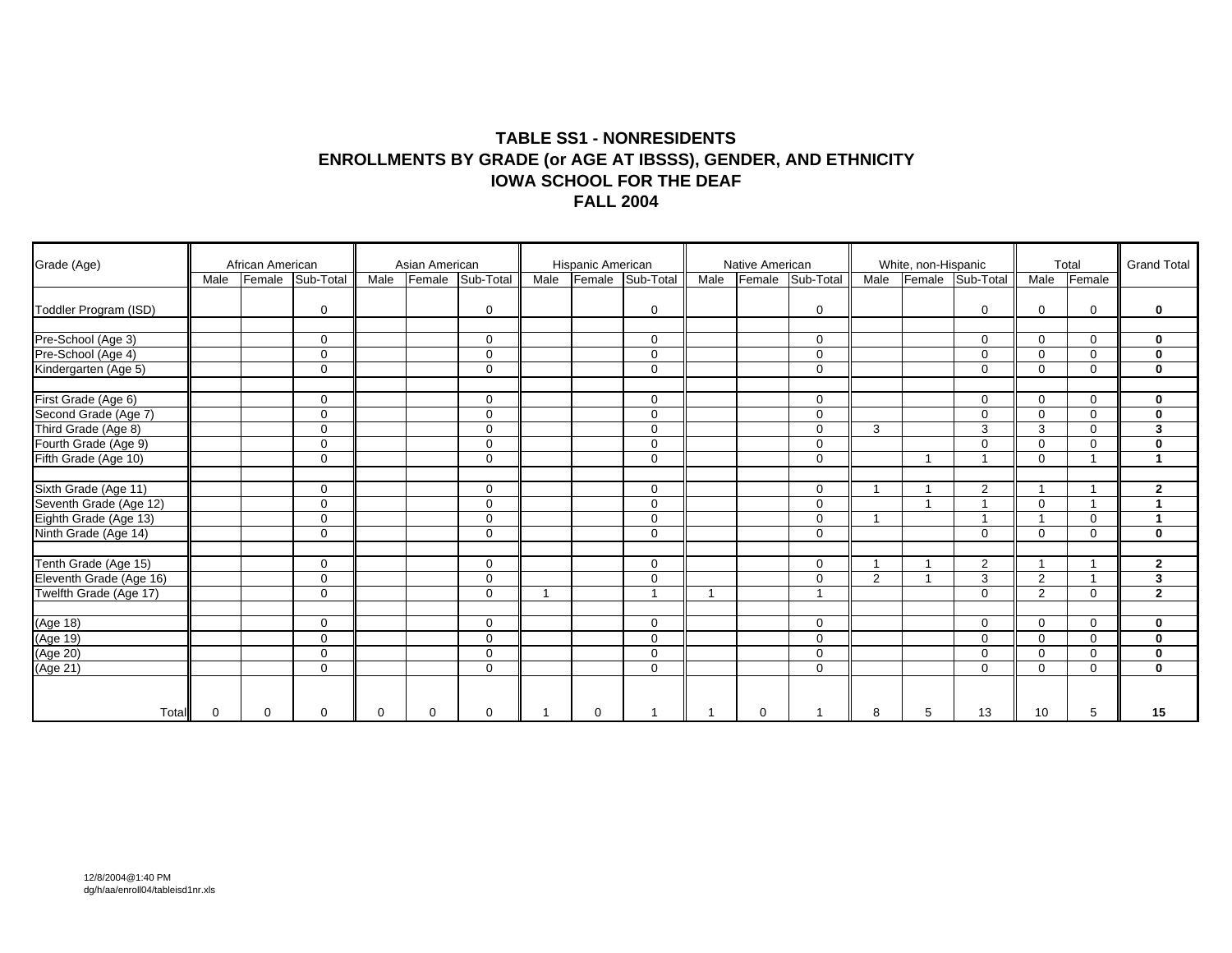# **TABLE SS2 - RESIDENTS DORMITORY AND COMMUTER COUNTSREGENT SPECIAL SCHOOLS AND PRICE LAB SCHOOLFALL 2004**

|                         |                 | <b>COMMUTER - 0 NIGHTS</b>      |                 |                |                      |                  |                      | <b>RESIDENTIAL COUNTS</b> |                  |                         |                         |
|-------------------------|-----------------|---------------------------------|-----------------|----------------|----------------------|------------------|----------------------|---------------------------|------------------|-------------------------|-------------------------|
|                         | Own             | School                          |                 |                |                      |                  |                      |                           |                  |                         |                         |
| Grade (Age at IBSSS)    |                 | Transportation   Transportation | Total           | 1 night        | 2 nights             | 3 nights         | 4 nights             | 5 nights                  | 6 nights         | 7 nights                | Total                   |
|                         |                 |                                 |                 |                |                      |                  |                      |                           |                  |                         |                         |
| Pre-School (Age 3)      | $\mathbf 0$     | $\mathbf 0$                     | $\overline{0}$  | $\mathbf 0$    | $\mathbf 0$          | $\overline{0}$   | $\mathbf 0$          | $\mathbf 0$               | $\mathbf 0$      | 0                       | 0                       |
| Pre-School (Age 4)      | $\overline{18}$ | $\mathbf 1$                     | $\overline{19}$ | $\mathbf 0$    | $\pmb{0}$            | $\mathbf 0$      | 0                    | $\mathbf{1}$              | $\mathbf 0$      | $\overline{0}$          | $\mathbf{1}$            |
| Kindergarten (Age 5)    | $\overline{20}$ | $\mathbf 0$                     | $\overline{20}$ | $\mathbf 0$    | $\mathbf 0$          | $\mathbf 0$      | $\mathbf 0$          | $\overline{0}$            | $\mathbf 0$      | $\overline{0}$          | $\mathbf 0$             |
|                         |                 |                                 |                 |                |                      |                  |                      |                           |                  |                         |                         |
| First Grade (Age 6)     | 22              | 1                               | 23              | $\mathbf 0$    | $\mathbf 0$          | $\mathbf 0$      | $\mathbf 0$          | $\mathbf 0$               | $\mathbf 0$      | 0                       | 0                       |
| Second Grade (Age 7)    | $\overline{13}$ | 1                               | $\overline{14}$ | $\mathbf 0$    | $\overline{0}$       | $\overline{0}$   |                      | $\overline{0}$            | $\mathbf 0$      | 0                       | $\mathbf{1}$            |
| Third Grade (Age 8)     | 23              | $\mathbf 0$                     | 23              | $\mathbf 0$    | $\blacktriangleleft$ | $\mathbf 0$      |                      | $\mathbf 0$               | $\mathbf 0$      | $\mathbf 0$             | $\overline{2}$          |
| Fourth Grade (Age 9)    | $\overline{17}$ | $\mathbf 0$                     | $\overline{17}$ | 0              | $\mathbf 0$          | $\mathbf 0$      | $\overline{A}$       | $\mathbf 0$               | $\mathbf 0$      | $\overline{\mathbf{A}}$ | $\overline{2}$          |
| Fifth Grade (Age 10)    | 25              | $\mathbf 0$                     | $\overline{25}$ | 1              | $\mathbf 0$          | $\mathbf 0$      | $\overline{2}$       | 1                         | $\mathbf 0$      | 3                       | $\overline{7}$          |
|                         |                 |                                 |                 |                |                      |                  |                      |                           |                  |                         |                         |
| Sixth Grade (Age 11)    | $\overline{35}$ | $\mathbf 0$                     | 35              | $\mathbf 0$    | $\mathbf 0$          | 0                | 4                    | $\overline{3}$            | 0                | 0                       | $\overline{7}$          |
| Seventh Grade (Age 12)  | 31              | $\overline{2}$                  | 33              | $\overline{0}$ | $\overline{1}$       | 1                |                      | $\overline{7}$            | $\overline{0}$   | $\overline{3}$          | 13                      |
| Eighth Grade (Age 13)   | 31              | 3                               | 34              | 0              | $\mathbf 0$          | $\overline{0}$   | $\mathbf 0$          | 6                         | $\mathbf 0$      | 5                       | 11                      |
| Ninth Grade (Age 14)    | $\overline{36}$ | 3                               | 39              | 0              | $\overline{0}$       | $\overline{0}$   | $\mathbf 0$          | $\overline{4}$            | $\overline{0}$   |                         | $\overline{5}$          |
|                         |                 |                                 |                 |                |                      |                  |                      |                           |                  |                         |                         |
| Tenth Grade (Age 15)    | 32              | $\overline{2}$                  | 34              | $\mathbf 0$    | $\mathbf 0$          | $\mathbf 0$      | $\overline{0}$       | 3                         | $\mathbf 0$      | 6                       | 9                       |
| Eleventh Grade (Age 16) | 33              | 1                               | $\overline{34}$ | 4              | $\mathbf 0$          | $\mathbf 0$      | $\overline{2}$       | 6                         | $\mathbf 0$      | 3                       | 12                      |
| Twelfth Grade (Age 17)  | 44              | $\overline{2}$                  | 46              | $\mathbf 0$    | $\mathbf 0$          | $\mathbf 0$      | $\overline{2}$       | $\overline{7}$            | $\mathbf 0$      | 6                       | $\overline{15}$         |
|                         |                 |                                 |                 |                |                      |                  |                      |                           |                  |                         |                         |
| (Age 18)                | 0               | 0                               | 0               | $\mathbf 0$    | $\mathbf 0$          | 0                | 0                    | $\overline{2}$            | $\mathbf 0$      | $\overline{7}$          | 9                       |
| (Age 19)                | 0               | $\mathbf 0$                     | $\mathbf 0$     | 0              | $\overline{0}$       | $\boldsymbol{0}$ | $\mathbf 0$          | $\overline{2}$            | $\mathbf 0$      | $\overline{4}$          | $\overline{6}$          |
| (Age 20)                | 0               | $\mathbf 0$                     | 0               | $\overline{0}$ | $\mathbf 0$          | $\overline{0}$   | $\blacktriangleleft$ | 3                         | $\mathbf{0}$     | $\overline{0}$          | $\overline{\mathbf{4}}$ |
| (Age 21)                | 0               | $\mathbf 0$                     | $\mathbf 0$     | $\mathbf 0$    | $\mathbf 0$          | $\mathbf 0$      | $\mathbf 0$          | $\mathbf{1}$              | $\mathbf 0$      | $\overline{0}$          | $\mathbf{1}$            |
|                         |                 |                                 |                 |                |                      |                  |                      |                           |                  |                         |                         |
|                         |                 |                                 |                 |                |                      |                  |                      |                           |                  |                         |                         |
| Total                   | 380             | 16                              | 396             | $\overline{2}$ | $\overline{2}$       | $\mathbf{1}$     | $\overline{15}$      | 46                        | $\boldsymbol{0}$ | 39                      | 105                     |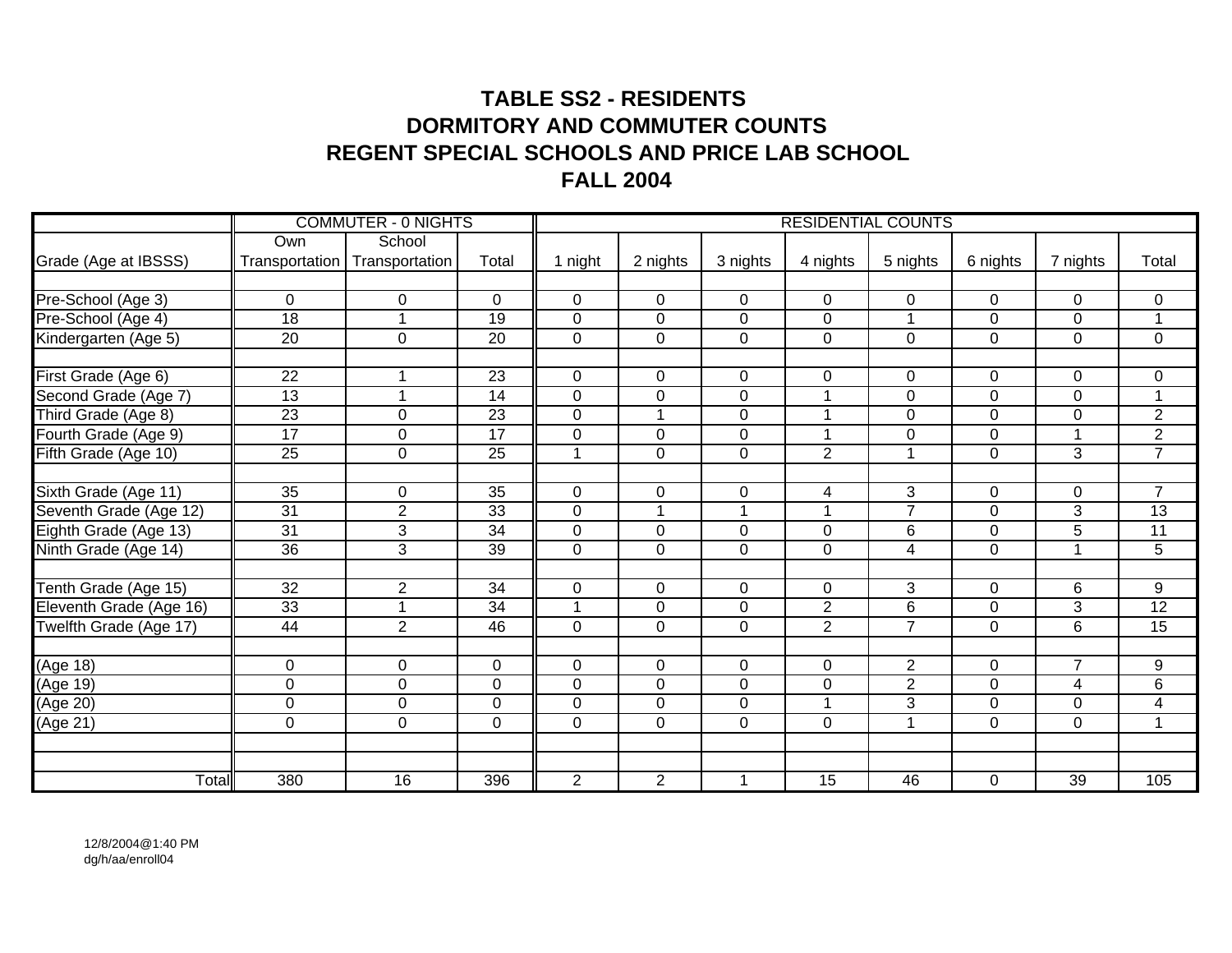# **TABLE SS2 - RESIDENTS DORMITORY AND COMMUTER COUNTSIOWA BRAILLE AND SIGHT SAVING SCHOOL FALL 2004**

|                          |                | <b>COMMUTER - 0 NIGHTS</b> |             |         |          |           | <b>RESIDENTIAL COUNTS</b> |                |             |          |                          |
|--------------------------|----------------|----------------------------|-------------|---------|----------|-----------|---------------------------|----------------|-------------|----------|--------------------------|
|                          | Own            | School                     |             |         |          |           |                           |                |             |          |                          |
| Grade (Age at IBSSS)     | Transportation | Transportation             | Total       | 1 night | 2 nights | 3 nights  | 4 nights                  | 5 nights       | 6 nights    | 7 nights | Total                    |
|                          |                |                            |             |         |          |           |                           |                |             |          |                          |
| Pre-School (Age 3)       |                |                            | $\mathbf 0$ |         |          |           |                           |                |             |          | 0                        |
| Pre-School (Age 4)       |                |                            | $\pmb{0}$   |         |          |           |                           |                |             |          | $\overline{0}$           |
| Kindergarten (Age 5)     |                |                            | $\mathbf 0$ |         |          |           |                           |                |             |          | $\overline{0}$           |
| First Grade (Age 6)      |                |                            | 0           |         |          |           |                           |                |             |          | $\mathbf 0$              |
| Second Grade (Age 7)     |                |                            | $\pmb{0}$   |         |          |           |                           |                |             |          | $\mathsf 0$              |
| Third Grade (Age 8)      |                |                            | $\pmb{0}$   |         |          |           |                           |                |             |          | $\mathsf 0$              |
| Fourth Grade (Age 9)     |                |                            | $\pmb{0}$   |         |          |           |                           |                |             |          | $\mathsf 0$              |
| Fifth Grade (Age 10)     |                |                            | $\mathbf 0$ |         |          |           |                           | 1              |             |          | 1                        |
|                          |                |                            |             |         |          |           |                           |                |             |          |                          |
| Sixth Grade (Age 11)     |                |                            | $\mathsf 0$ |         |          |           |                           | 1              |             |          |                          |
| Seventh Grade (Age 12)   |                |                            | $\mathbf 0$ |         |          |           |                           | 5              |             |          | $\overline{5}$           |
| Eighth Grade (Age 13)    |                |                            | $\mathbf 0$ |         |          |           |                           | 4              |             |          | $\overline{4}$           |
| Ninth Grade (Age 14)     |                |                            | $\mathsf 0$ |         |          |           |                           | $\overline{4}$ |             |          | $\overline{4}$           |
| Tenth Grade (Age 15)     |                |                            | $\mathbf 0$ |         |          |           |                           | $\overline{2}$ |             |          | $\overline{2}$           |
| Eleventh Grade (Age 16)  |                |                            | $\mathbf 0$ |         |          |           |                           | 3              |             |          | $\overline{3}$           |
| Twelfth Grade (Age 17)   |                |                            | $\pmb{0}$   |         |          |           |                           | 4              |             |          | $\overline{\mathcal{A}}$ |
| (Age 18)                 |                |                            | $\mathbf 0$ |         |          |           |                           | $\overline{c}$ |             |          | $\overline{2}$           |
| (Age 19)                 |                |                            | $\mathbf 0$ |         |          |           |                           | $\overline{2}$ |             |          | $\overline{2}$           |
| $( \overline{Age\ 20} )$ |                |                            | $\mathbf 0$ |         |          |           |                           | $\overline{3}$ |             |          | $\overline{4}$           |
| (Age 21)                 |                |                            | $\mathbf 0$ |         |          |           |                           | $\mathbf{1}$   |             |          | $\blacktriangleleft$     |
|                          |                |                            |             |         |          |           |                           |                |             |          |                          |
| Total                    | 0              | $\mathbf 0$                | $\mathbf 0$ | 0       | 0        | $\pmb{0}$ |                           | 32             | $\mathsf 0$ | 0        | 33                       |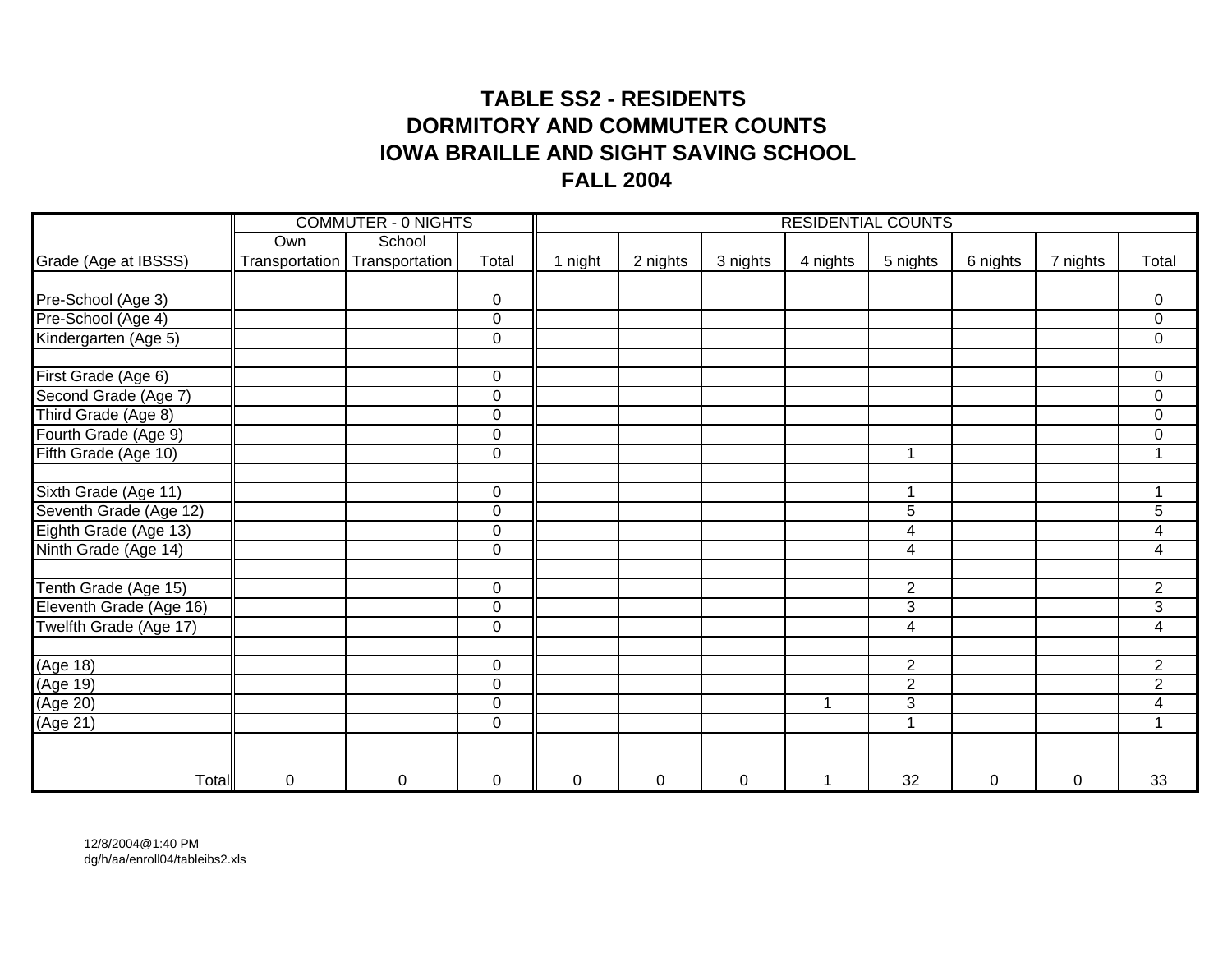# **TABLE SS2 - RESIDENTS IOWA SCHOOL FOR THE DEAFFALL 2004 DORMITORY AND COMMUTER COUNTS**

|                         |                | <b>COMMUTER - 0 NIGHTS</b> |                         |         |                |              | <b>RESIDENTIAL COUNTS</b> |                |             |                |                |
|-------------------------|----------------|----------------------------|-------------------------|---------|----------------|--------------|---------------------------|----------------|-------------|----------------|----------------|
|                         | Own            | School                     |                         |         |                |              |                           |                |             |                |                |
| Grade (Age at IBSSS)    | Transportation | Transportation             | Total                   | 1 night | 2 nights       | 3 nights     | 4 nights                  | 5 nights       | 6 nights    | 7 nights       | Total          |
|                         |                |                            |                         |         |                |              |                           |                |             |                |                |
| Pre-School (Age 3)      |                |                            | $\mathbf 0$             |         |                |              |                           |                |             |                | 0              |
| Pre-School (Age 4)      |                | $\mathbf 1$                | $\overline{\mathbf{A}}$ |         |                |              |                           | $\mathbf{1}$   |             |                | $\mathbf{1}$   |
| Kindergarten (Age 5)    |                |                            | $\mathbf 0$             |         |                |              |                           |                |             |                | $\mathbf 0$    |
| First Grade (Age 6)     |                |                            |                         |         |                |              |                           |                |             |                | $\pmb{0}$      |
| Second Grade (Age 7)    |                | -1                         | -1                      |         |                |              |                           |                |             |                | $\mathbf{1}$   |
| Third Grade (Age 8)     |                |                            | $\mathbf 0$             |         | 1              |              |                           |                |             |                | $\overline{2}$ |
| Fourth Grade (Age 9)    |                |                            | $\overline{0}$          |         |                |              |                           |                |             |                | $\overline{2}$ |
| Fifth Grade (Age 10)    |                |                            | $\overline{0}$          |         |                |              | $\overline{2}$            |                |             | 3              | $\overline{6}$ |
| Sixth Grade (Age 11)    |                |                            | 0                       |         |                |              | 4                         | $\overline{a}$ |             |                | 6              |
| Seventh Grade (Age 12)  |                | $\overline{2}$             | $\overline{2}$          |         | 1              | $\mathbf{1}$ |                           | $\overline{2}$ |             | 3              | $\overline{8}$ |
| Eighth Grade (Age 13)   |                | $\overline{3}$             | $\overline{3}$          |         |                |              |                           | $\overline{2}$ |             | 5              | $\overline{7}$ |
| Ninth Grade (Age 14)    |                | $\overline{3}$             | 3                       |         |                |              |                           |                |             | 1              | $\mathbf{1}$   |
|                         |                |                            |                         |         |                |              |                           |                |             |                |                |
| Tenth Grade (Age 15)    |                | $\overline{2}$             | $\overline{2}$          |         |                |              |                           | $\mathbf 1$    |             | 6              | $\overline{7}$ |
| Eleventh Grade (Age 16) |                |                            | $\overline{\mathbf{A}}$ |         |                |              | $\overline{2}$            | 3              |             | 3              | 9              |
| Twelfth Grade (Age 17)  |                | $\overline{2}$             | 2                       |         |                |              | $\overline{2}$            | $\overline{3}$ |             | $\,6\,$        | 11             |
| (Age 18)                |                |                            | 0                       |         |                |              |                           |                |             | $\overline{7}$ | $\overline{7}$ |
|                         |                |                            | $\mathbf 0$             |         |                |              |                           |                |             | 4              | 4              |
| (Age 19)<br>(Age 20)    |                |                            | $\mathbf 0$             |         |                |              |                           |                |             |                | $\pmb{0}$      |
| (Age 21)                |                |                            | $\mathbf 0$             |         |                |              |                           |                |             |                | $\mathbf 0$    |
|                         |                |                            |                         |         |                |              |                           |                |             |                |                |
| Total                   | $\mathbf 0$    | 16                         | 16                      | 2       | $\overline{2}$ | $\mathbf 1$  | 14                        | 14             | $\mathbf 0$ | 39             | 72             |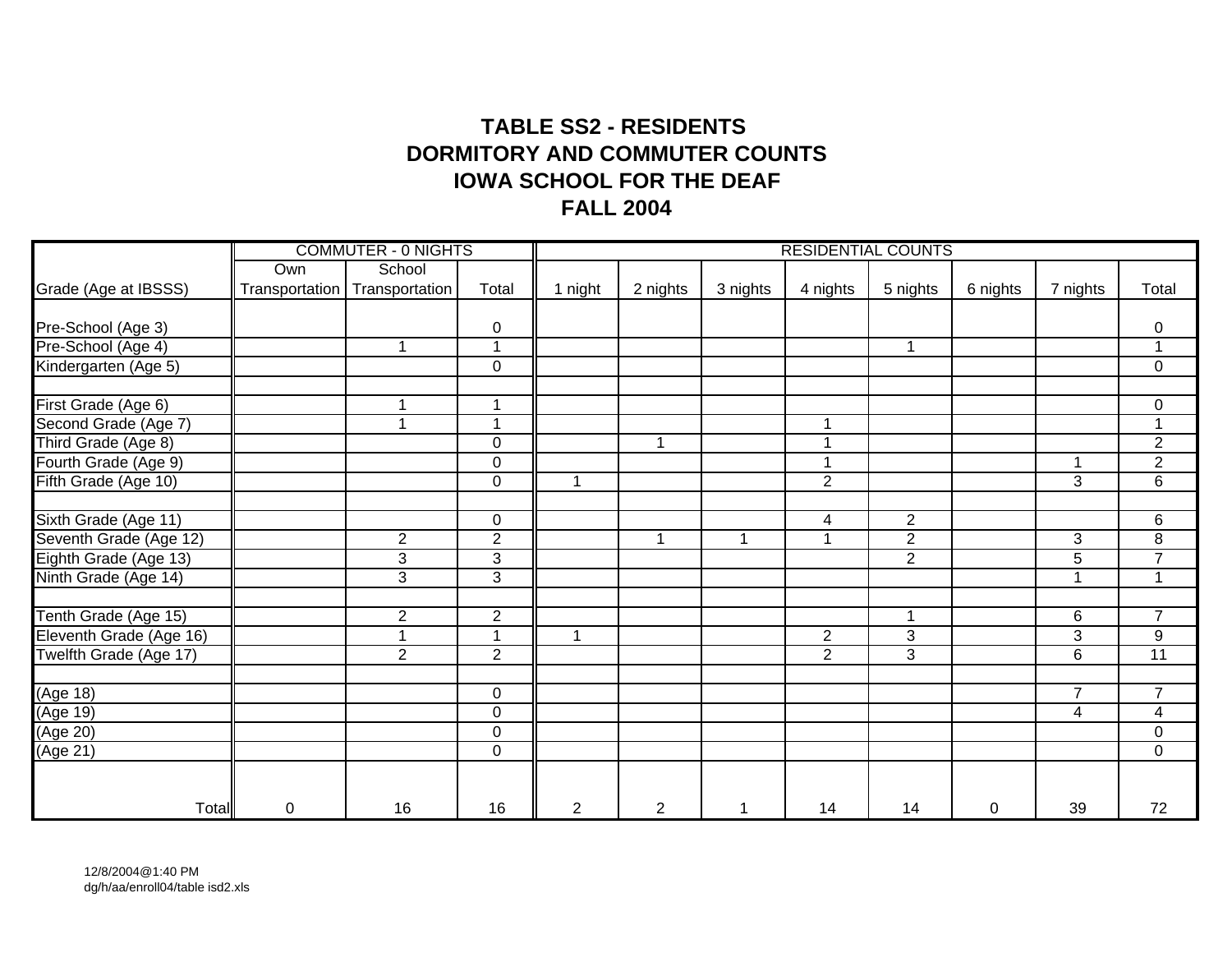# **TABLE SS2 - RESIDENTS DORMITORY AND COMMUTER COUNTSPRICE LAB SCHOOLFALL 2004**

|                         |                 | <b>COMMUTER - 0 NIGHTS</b> |                 |             |           |             |          | <b>RESIDENTIAL COUNTS</b> |           |          |                  |
|-------------------------|-----------------|----------------------------|-----------------|-------------|-----------|-------------|----------|---------------------------|-----------|----------|------------------|
|                         | Own             | School                     |                 |             |           |             |          |                           |           |          |                  |
| Grade (Age at IBSSS)    | Transportation  | Transportation             | Total           | 1 night     | 2 nights  | 3 nights    | 4 nights | 5 nights                  | 6 nights  | 7 nights | Total            |
|                         |                 |                            |                 |             |           |             |          |                           |           |          |                  |
| Pre-School (Age 3)      |                 |                            | 0               |             |           |             |          |                           |           |          | 0                |
| Pre-School (Age 4)      | 18              |                            | 18              |             |           |             |          |                           |           |          | $\overline{0}$   |
| Kindergarten (Age 5)    | $\overline{20}$ |                            | $\overline{20}$ |             |           |             |          |                           |           |          | $\overline{0}$   |
| First Grade (Age 6)     | 22              |                            | 22              |             |           |             |          |                           |           |          | $\mathbf 0$      |
| Second Grade (Age 7)    | 13              |                            | $\overline{13}$ |             |           |             |          |                           |           |          | $\boldsymbol{0}$ |
| Third Grade (Age 8)     | $\overline{23}$ |                            | $\overline{23}$ |             |           |             |          |                           |           |          | $\boldsymbol{0}$ |
| Fourth Grade (Age 9)    | 17              |                            | $\overline{17}$ |             |           |             |          |                           |           |          | $\boldsymbol{0}$ |
| Fifth Grade (Age 10)    | 25              |                            | $\overline{25}$ |             |           |             |          |                           |           |          | $\mathbf 0$      |
|                         |                 |                            |                 |             |           |             |          |                           |           |          |                  |
| Sixth Grade (Age 11)    | 35              |                            | 35              |             |           |             |          |                           |           |          | $\mathbf 0$      |
| Seventh Grade (Age 12)  | 31              |                            | 31              |             |           |             |          |                           |           |          | $\pmb{0}$        |
| Eighth Grade (Age 13)   | 31              |                            | 31              |             |           |             |          |                           |           |          | $\mathbf 0$      |
| Ninth Grade (Age 14)    | $\overline{36}$ |                            | 36              |             |           |             |          |                           |           |          | $\overline{0}$   |
| Tenth Grade (Age 15)    | 32              |                            | $\overline{32}$ |             |           |             |          |                           |           |          | $\boldsymbol{0}$ |
| Eleventh Grade (Age 16) | 33              |                            | 33              |             |           |             |          |                           |           |          | $\boldsymbol{0}$ |
| Twelfth Grade (Age 17)  | 44              |                            | 44              |             |           |             |          |                           |           |          | $\boldsymbol{0}$ |
| (Age 18)                |                 |                            | $\overline{0}$  |             |           |             |          |                           |           |          | $\mathbf 0$      |
| (Age 19)                |                 |                            | 0               |             |           |             |          |                           |           |          | $\mathbf 0$      |
| (Age 20)                |                 |                            | $\mathbf 0$     |             |           |             |          |                           |           |          | $\pmb{0}$        |
| (Age 21)                |                 |                            | $\mathbf 0$     |             |           |             |          |                           |           |          | $\mathbf 0$      |
|                         |                 |                            |                 |             |           |             |          |                           |           |          |                  |
| Total                   | 380             | 0                          | 380             | $\mathbf 0$ | $\pmb{0}$ | $\mathbf 0$ | 0        | $\mathbf 0$               | $\pmb{0}$ | 0        | 0                |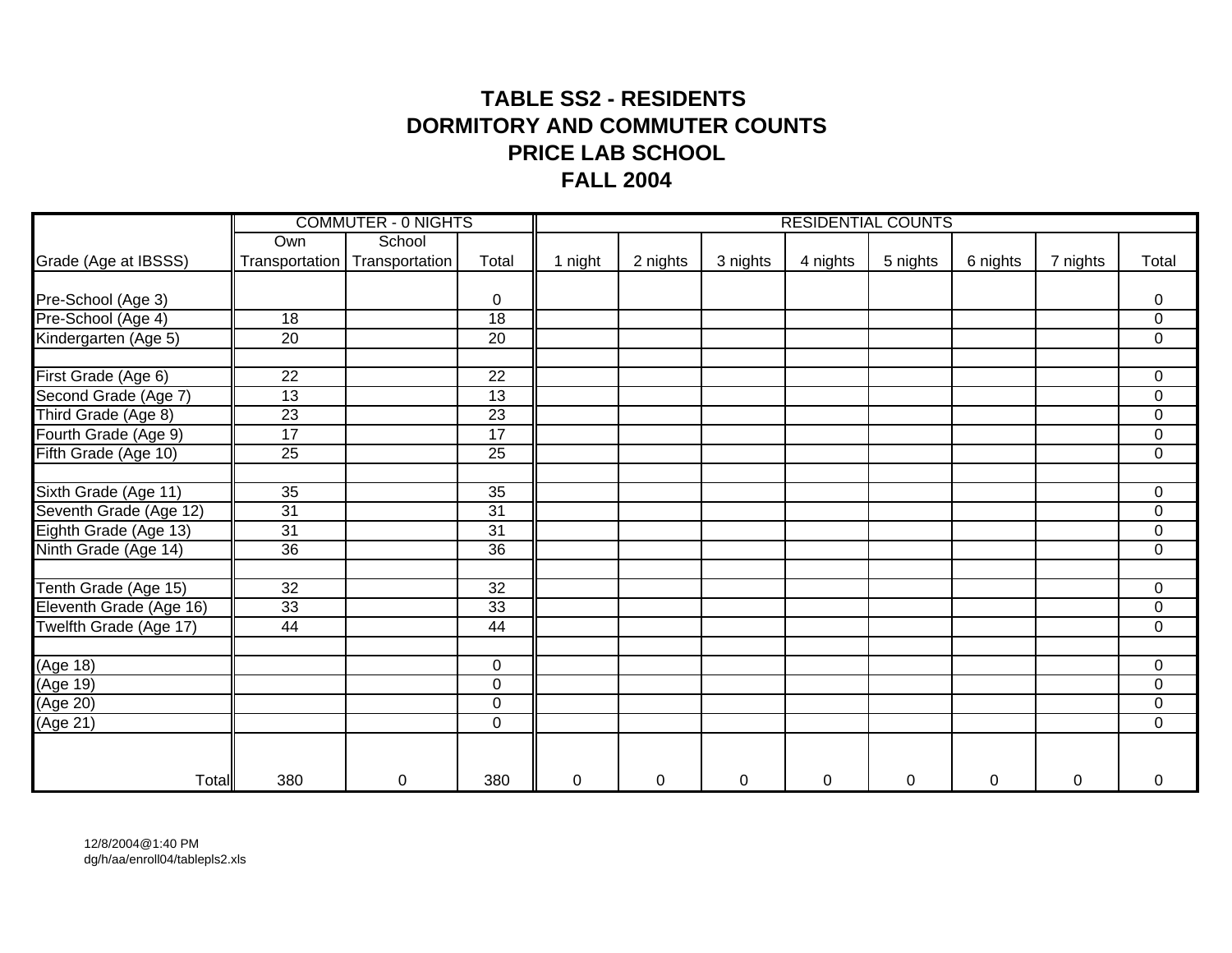# **TABLE SS2 - NONRESIDENTSDORMITORY AND COMMUTER COUNTS IOWA SCHOOL FOR THE DEAFFALL 2004**

|                                             |                | $COMMUTER = 0$ NIGHTS |                |         |             |             | <b>RESIDENTIAL COUNTS</b> |                |          |                |                         |
|---------------------------------------------|----------------|-----------------------|----------------|---------|-------------|-------------|---------------------------|----------------|----------|----------------|-------------------------|
|                                             | Own            | School                |                |         |             |             |                           |                |          |                |                         |
| Grade (Age at IBSSS)                        | Transportation | Transportation        | Total          | 1 night | 2 nights    | 3 nights    | 4 nights                  | 5 nights       | 6 nights | 7 nights       | Total                   |
|                                             |                |                       |                |         |             |             |                           |                |          |                |                         |
| Pre-School (Age 3)                          |                |                       | $\mathbf 0$    |         |             |             |                           |                |          |                | 0                       |
| Pre-School (Age 4)                          |                |                       | $\mathbf 0$    |         |             |             |                           |                |          |                | $\overline{0}$          |
| Kindergarten (Age 5)                        |                |                       | $\mathbf 0$    |         |             |             |                           |                |          |                | $\mathbf 0$             |
| First Grade (Age 6)                         |                |                       | 0              |         |             |             |                           |                |          |                | $\mathbf 0$             |
|                                             |                |                       | $\overline{0}$ |         |             |             |                           |                |          |                | $\pmb{0}$               |
| Second Grade (Age 7)<br>Third Grade (Age 8) |                |                       | $\mathbf 0$    |         |             |             |                           |                |          |                | $\pmb{0}$               |
| Fourth Grade (Age 9)                        |                |                       | $\mathbf 0$    |         |             |             |                           | $\overline{2}$ |          |                | $\overline{3}$          |
| Fifth Grade (Age 10)                        |                |                       | $\mathbf 0$    |         |             |             |                           |                |          |                | $\pmb{0}$               |
| Sixth Grade (Age 11)                        |                |                       | 0              |         |             |             |                           | $\overline{2}$ |          |                | $\overline{2}$          |
| Seventh Grade (Age 12)                      |                |                       | $\mathbf 0$    |         |             |             | 1                         | $\mathbf{1}$   |          |                | $\overline{2}$          |
| Eighth Grade (Age 13)                       |                |                       | $\mathbf 0$    |         |             |             | $\overline{\mathbf{A}}$   |                |          |                | $\overline{1}$          |
| Ninth Grade (Age 14)                        |                |                       | $\mathbf 0$    |         |             |             |                           |                |          |                | $\mathbf 0$             |
|                                             |                |                       |                |         |             |             |                           |                |          |                |                         |
| Tenth Grade (Age 15)                        |                |                       | 0              |         |             |             |                           |                |          |                | $\mathbf 1$             |
| Eleventh Grade (Age 16)                     |                |                       | $\mathbf 0$    |         |             |             |                           | $\mathbf 1$    |          |                | $\overline{2}$          |
| Twelfth Grade (Age 17)                      |                |                       | $\mathbf 0$    |         |             |             |                           | $\overline{2}$ |          | $\overline{2}$ | $\overline{\mathbf{4}}$ |
| (Age 18)                                    |                |                       | $\mathbf 0$    |         |             |             |                           |                |          |                | $\mathbf 0$             |
| (Age 19)                                    |                |                       | $\mathbf 0$    |         |             |             |                           |                |          |                | $\overline{0}$          |
| (Age 20)                                    |                |                       | $\mathbf 0$    |         |             |             |                           |                |          |                | $\overline{0}$          |
| (Age 21)                                    |                |                       | $\mathbf 0$    |         |             |             |                           |                |          |                | $\mathbf 0$             |
|                                             |                |                       |                |         |             |             |                           |                |          |                |                         |
| Total                                       | $\mathsf 0$    | $\pmb{0}$             | $\overline{0}$ | 0       | $\mathbf 0$ | $\mathbf 0$ | $\overline{2}$            | 8              | 0        | 5              | 15                      |

12/8/2004@1:40 PM dg/h/aa/enroll04/tableisd2r.xls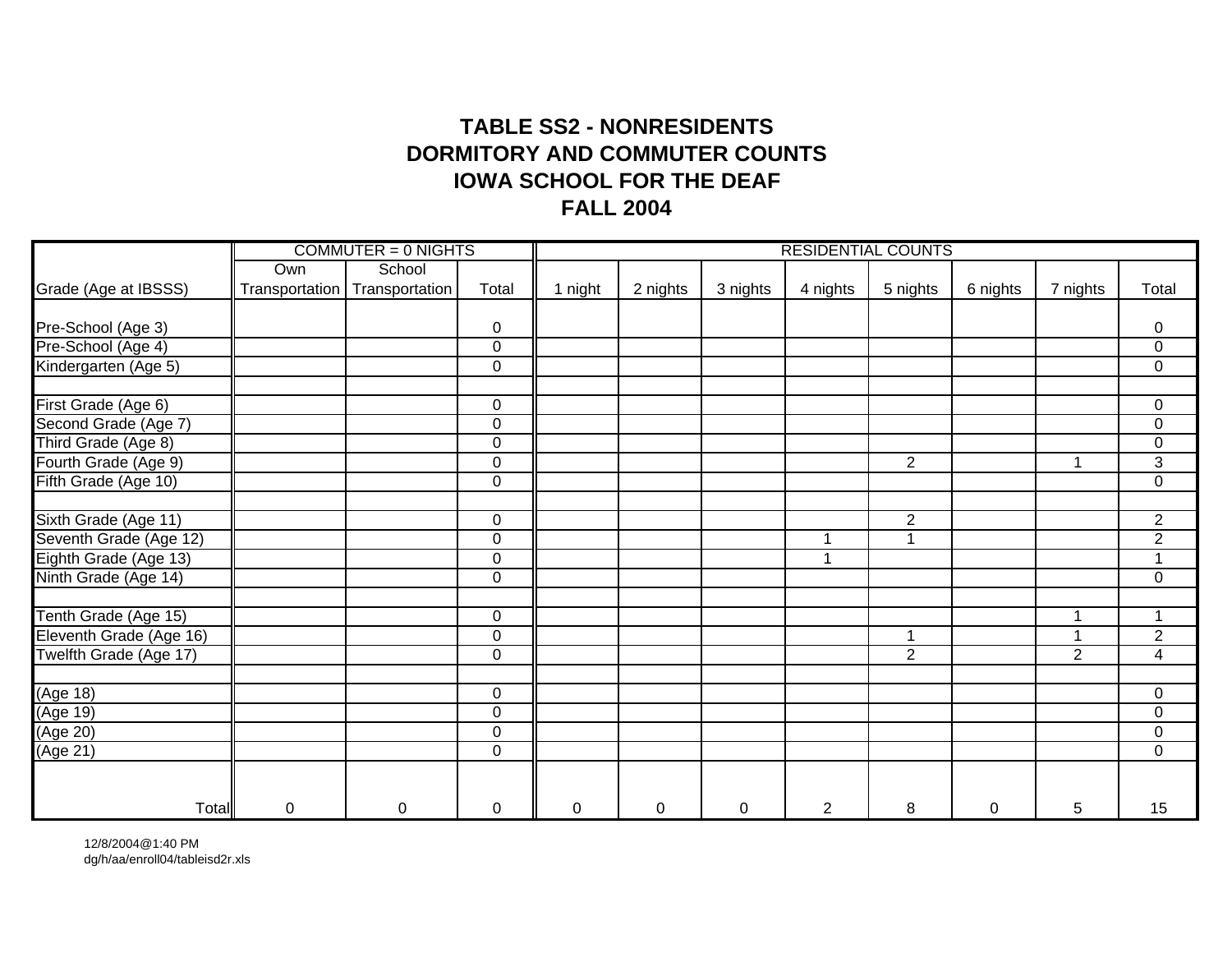### **TABLE SS4 - RESIDENTSDIRECT SERVICES TO STUDENTS OFF-CAMPUS\*\*FALL 2004IOWA BRAILLE AND SIGHT SAVING SCHOOL**

| <b>Itinerant Site</b> | # Students | % Staff<br>Member's<br>Time | <b>Itinerant Site</b> | # Students | % Staff<br>Member's<br>Time | <b>Mainstreaming</b><br><b>Consultative Site</b> | # Students | % Staff<br>Member's<br>Time | <b>Orientation and</b><br>Mobility (IBSSS) or<br>Interpreter (ISD) Site # Students |                 | % Staff<br>Member's<br>Time |
|-----------------------|------------|-----------------------------|-----------------------|------------|-----------------------------|--------------------------------------------------|------------|-----------------------------|------------------------------------------------------------------------------------|-----------------|-----------------------------|
| <b>AEA 267</b>        | 22         | 100%                        |                       |            |                             | AEA 1*                                           | 30         |                             | AEA 1                                                                              | $5\overline{)}$ | 100%                        |
| AEA 9*                | 33         | 100%                        |                       |            |                             | AEA 267*                                         | 60         |                             | AEA 267*                                                                           | 24              | 100%                        |
| <b>AEA 13*</b>        | 33         | 100%                        |                       |            |                             | AEA 4*                                           | 6          |                             | AEA 4                                                                              | 6               | 100%                        |
| AEA 14                | 3          | 30%                         |                       |            |                             | AEA 8*                                           | 13         |                             | AEA 8*                                                                             | 16              | 100%                        |
| <b>AEA 15</b>         | 19         | 100%                        |                       |            |                             | AEA 9*                                           | 66         |                             | AEA 9                                                                              | 15              | 100%                        |
| <b>AEA 16</b>         | 24         | 100%                        |                       |            |                             | <b>AEA 10*</b>                                   | 55         |                             | <b>AEA 10</b>                                                                      | 25              | 100%                        |
|                       |            |                             |                       |            |                             | <b>AEA 11*</b>                                   | 66         |                             | <b>AEA 11</b>                                                                      | 12 <sup>2</sup> | 100%                        |
|                       |            |                             |                       |            |                             | <b>AEA 12*</b>                                   | 6          |                             | <b>AEA 12*</b>                                                                     | 9               | 100%                        |
|                       |            |                             |                       |            |                             | AEA 13*                                          | 48         |                             | <b>AEA 13*</b>                                                                     | 23              | 100%                        |
|                       |            |                             |                       |            |                             | <b>AEA 14*</b>                                   | 11         |                             | <b>AEA 14</b>                                                                      | $\overline{2}$  | 30%                         |
|                       |            |                             |                       |            |                             | <b>AEA 15*</b>                                   | 6          |                             | <b>AEA 15</b>                                                                      | 26              | 100%                        |
|                       |            |                             |                       |            |                             | <b>AEA 16*</b>                                   | 12         |                             | <b>AEA 16</b>                                                                      | 16              | 100%                        |
|                       |            |                             |                       |            |                             | DMPS*                                            | 19         |                             | <b>DMPS</b>                                                                        | 16              | 100%                        |
| <b>TOTAL</b>          | 134        |                             |                       |            |                             | <b>TOTAL</b>                                     | 398        |                             | <b>TOTAL</b>                                                                       | 195             |                             |

\*Denotes more than one teacher.

\*\*Students may receive more than one type of direct service.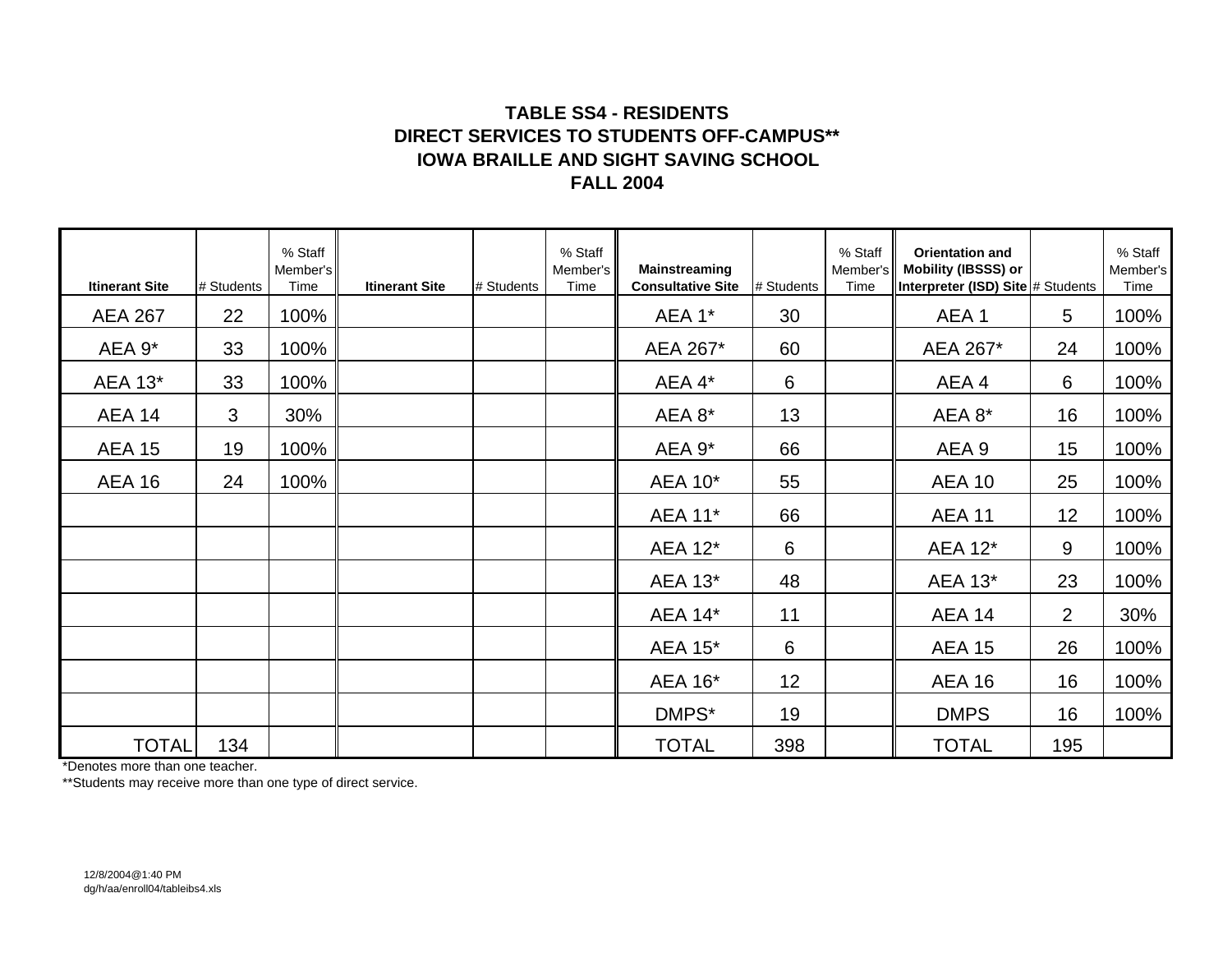## **TABLE SS4 - RESIDENTSDIRECT SERVICES TO STUDENTS OFF-CAMPUSFALL 2004IOWA SCHOOL FOR THE DEAF**

|                   |                  | % Staff          |                          |                      | % Staff          |                       |               | % Staff          |                          |                      | % Staff          |
|-------------------|------------------|------------------|--------------------------|----------------------|------------------|-----------------------|---------------|------------------|--------------------------|----------------------|------------------|
| Satellite<br>Site | $\#$<br>Students | Member's<br>Time | <b>Itinerant Site</b>    | #<br>Students        | Member's<br>Time | <b>Itinerant Site</b> | #<br>Students | Member's<br>Time | <b>Itinerant Site</b>    | #<br><b>Students</b> | Member's<br>Time |
|                   |                  |                  | <b>Itinerant 1</b>       |                      |                  |                       |               |                  | <b>Iltinerant 2</b>      |                      |                  |
|                   |                  |                  | <b>AHST</b>              | $\blacktriangleleft$ | 6%               |                       |               |                  | Nishna Valley            | 3                    | 15%              |
|                   |                  |                  | Atlantic                 | $\overline{7}$       | 44%              |                       |               |                  | Farragut                 | 4                    | 22%              |
|                   |                  |                  | Harlan                   | 3                    | 15%              |                       |               |                  | <b>Fremont Mills</b>     | $\overline{2}$       | 8%               |
|                   |                  |                  | Riverside                | 3                    | 20%              |                       |               |                  | Glenwood                 | 3                    | 15%              |
|                   |                  |                  | Underwood                | 3                    | 15%              |                       |               |                  | Shenandoah               | $\mathbf{1}$         | 8%               |
|                   |                  |                  | Total Itinerant 1        | 17                   | 100%             |                       |               |                  | <b>Council Bluffs</b>    | $\,6$                | 32%              |
|                   |                  |                  |                          |                      |                  |                       |               |                  | <b>Total Itinerant 3</b> | 19                   | 100%             |
|                   |                  |                  | <b>Itinerant 2</b>       |                      |                  |                       |               |                  |                          |                      |                  |
|                   |                  |                  | Missouri Valley          | $6\phantom{1}$       | 26%              |                       |               |                  | Itinerant 4              |                      |                  |
|                   |                  |                  | Glenwood                 | 3                    | 10%              |                       |               |                  | Woodbine                 | 4                    | 14%              |
|                   |                  |                  | Lewis Central            | 12                   | 50%              |                       |               |                  | Logan-Magnolia           | 5                    | 21%              |
|                   |                  |                  | Council Bluffs           | 4                    | 14%              |                       |               |                  | Council Bluffs           | 17                   | 65%              |
|                   |                  |                  | <b>Total Itinerant 1</b> | 25                   | 100%             |                       |               |                  | <b>Total Itinerant 4</b> | 26                   | 100%             |
|                   |                  |                  |                          |                      |                  |                       |               |                  |                          |                      |                  |
|                   |                  |                  |                          |                      |                  |                       |               |                  | <b>GRAND TOTAL</b>       | 87                   |                  |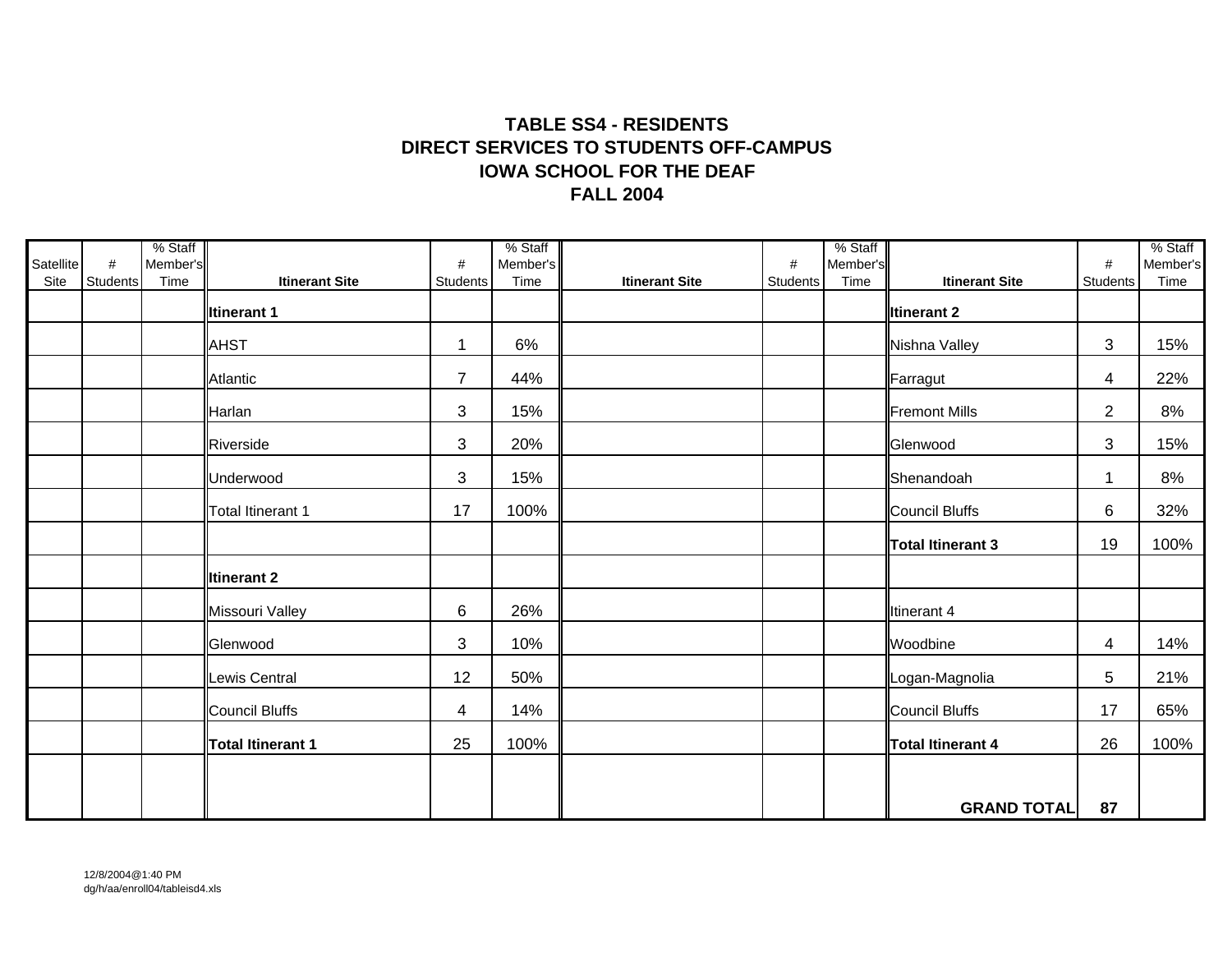## **TABLE SS5 - RESIDENTS TEN-YEAR ENROLLMENT PROJECTIONS ON CAMPUSREGENT SPECIAL SCHOOLS AND PRICE LAB SCHOOL FALL 200 - FALL 2014**

|                       | Actual |      |      |      |      |      |      |      |      |                 |      |
|-----------------------|--------|------|------|------|------|------|------|------|------|-----------------|------|
| <b>Student Level</b>  | 2004   | 2005 | 2006 | 2007 | 2008 | 2009 | 2010 | 2011 | 2012 | 2013            | 2014 |
|                       |        |      |      |      |      |      |      |      |      |                 |      |
| Preschool             | 20     | 20   | 20   | 20   | 20   | 20   | 20   | 20   | 20   | 20              | 20   |
| Kindergarten          | 20     | 27   | 27   | 27   | 27   | 27   | 27   | 27   | 27   | 27              | 27   |
| <b>First Year</b>     | 23     | 26   | 28   | 28   | 28   | 28   | 28   | 28   | 28   | 28              | 28   |
| <b>Second Year</b>    | 17     | 27   | 27   | 28   | 28   | 28   | 28   | 28   | 28   | 28              | 28   |
| Third Year (age 8)    | 27     | 24   | 30   | 34   | 36   | 36   | 36   | 36   | 36   | 36              | 36   |
| Fourth Year (age 9)   | 24     | 30   | 34   | 36   | 36   | 36   | 36   | 36   | 36   | 36              | 36   |
| Fifth Year (age 10)   | 36     | 34   | 37   | 41   | 41   | 41   | 41   | 41   | 41   | 41              | 41   |
| Sixth Year (age 11)   | 38     | 43   | 39   | 42   | 42   | 43   | 43   | 43   | 43   | 43              | 43   |
| Seventh Year (age 12) | 45     | 48   | 59   | 59   | 57   | 57   | 57   | 57   | 57   | 57              | 57   |
| Eighth Year (age 13)  | 40     | 48   | 49   | 63   | 60   | 58   | 58   | 58   | 58   | 58              | 58   |
| Freshman (age 14)     | 53     | 45   | 55   | 56   | 69   | 69   | 69   | 69   | 69   | 69              | 69   |
| Sophomore (age 15)    | 39     | 58   | 55   | 62   | 63   | 69   | 69   | 69   | 69   | 69              | 69   |
| Junior (age 16)       | 50     | 45   | 61   | 58   | 69   | 64   | 70   | 70   | 70   | 70              | 70   |
| Senior (age 17)       | 60     | 61   | 52   | 63   | 65   | 69   | 64   | 70   | 70   | 70              | 70   |
| <b>Older Students</b> | 9      | 10   | 11   | 12   | 11   | 10   | 10   | 10   | 10   | 10 <sup>°</sup> | 10   |
| Total                 | 501    | 546  | 584  | 629  | 652  | 655  | 656  | 662  | 662  | 662             | 662  |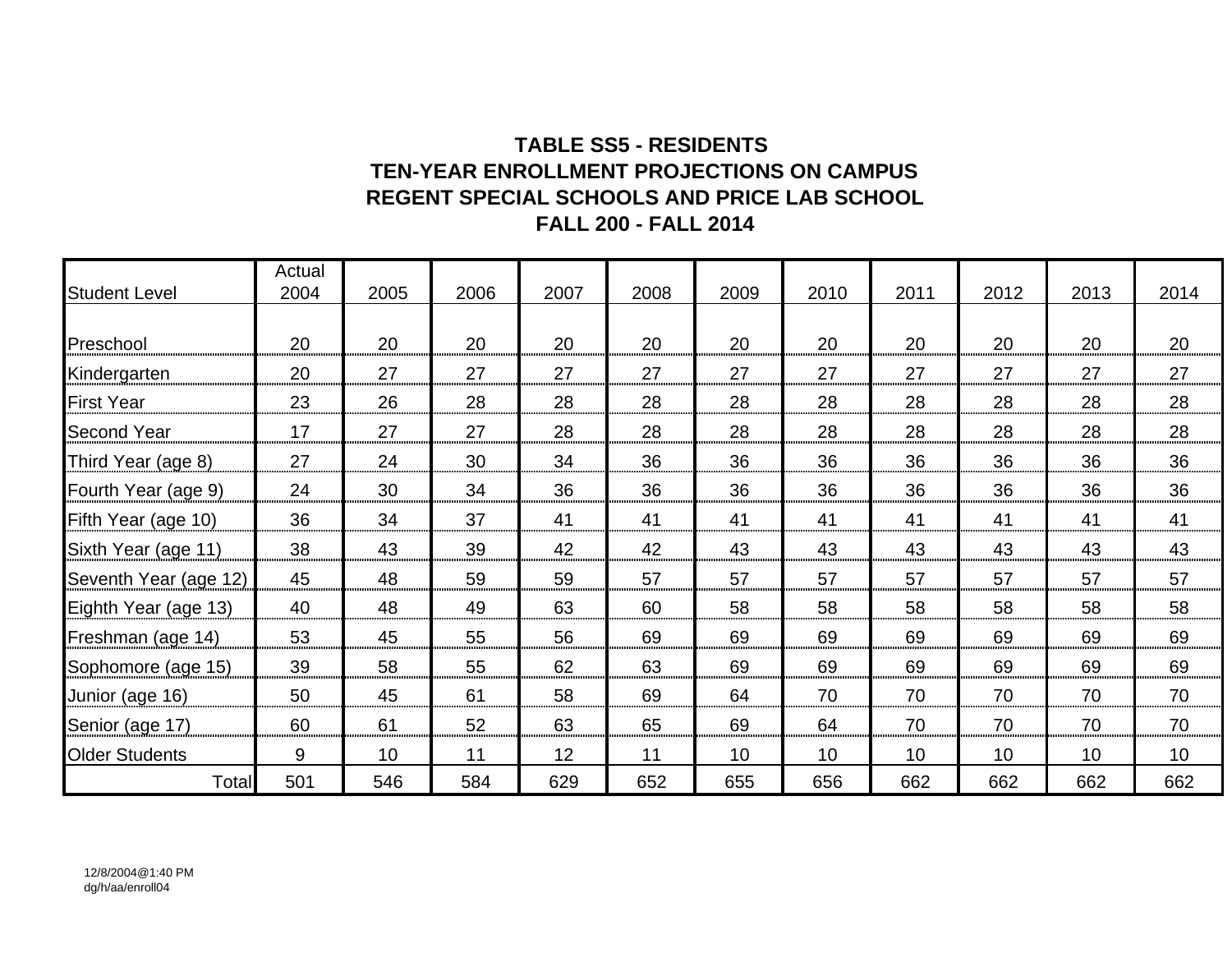## **TABLE SS5 - RESIDENTS TEN-YEAR ENROLLMENT PROJECTIONS ON CAMPUSIOWA BRAILLE AND SIGHT SAVING SCHOOL FALL 2004 - FALL 2014**

|                       | Actual         |                |                |                |                |                |             |                 |                |                |                |
|-----------------------|----------------|----------------|----------------|----------------|----------------|----------------|-------------|-----------------|----------------|----------------|----------------|
| <b>Student Level</b>  | 2004           | 2005           | 2006           | 2007           | 2008           | 2009           | 2010        | 2011            | 2012           | 2013           | 2014           |
|                       |                |                |                |                |                |                |             |                 |                |                |                |
| Preschool             | $\mathbf 0$    | $\overline{0}$ | $\mathbf 0$    | $\mathbf 0$    | $\overline{0}$ | $\overline{0}$ | $\mathbf 0$ | $\overline{0}$  | $\overline{0}$ | $\overline{0}$ | $\overline{0}$ |
| Kindergarten          | $\mathbf 0$    | $\overline{0}$ | $\mathbf 0$    | $\mathbf 0$    | $\overline{0}$ | $\mathbf 0$    | $\mathbf 0$ | $\overline{0}$  | $\mathbf 0$    | $\mathbf 0$    | $\overline{0}$ |
| <b>First Year</b>     | $\mathbf 0$    | $\mathbf 0$    | $\mathbf 0$    | $\mathbf 0$    | $\overline{0}$ | $\mathbf 0$    | $\mathbf 0$ | $\overline{0}$  | $\mathbf 0$    | $\mathbf 0$    | $\overline{0}$ |
| <b>Second Year</b>    | $\mathbf 0$    | $\mathbf 0$    | $\mathbf 0$    | $\mathbf 0$    | $\overline{0}$ | $\overline{0}$ | $\mathbf 0$ | $\overline{0}$  | $\mathbf 0$    | $\mathbf 0$    | $\overline{0}$ |
| Third Year (age 8)    | $\mathbf 0$    |                | 1              | 1              |                | 1              | 1           |                 |                | 1              |                |
| Fourth Year (age 9)   | $\mathbf 0$    |                | 1              | 1              |                | 1              | 1           |                 |                | 1              |                |
| Fifth Year (age 10)   | $\mathbf 1$    | 2              | $\overline{2}$ | $\overline{2}$ | 2              | $\overline{2}$ | 2           | $\overline{2}$  | $\overline{2}$ | $\overline{2}$ | 2              |
| Sixth Year (age 11)   | 1              | 3              | 2              | 3              | 3              | 4              | 4           | $\overline{4}$  | $\overline{4}$ | 4              | $\overline{4}$ |
| Seventh Year (age 12) | 5              | 4              | 4              | 4              | $\overline{4}$ | 4              | 4           | $\overline{4}$  | $\overline{4}$ | 4              | $\overline{4}$ |
| Eighth Year (age 13)  | $\overline{4}$ | 3              | 5              | 5              | 5              | 5              | 5           | 5               | 5              | 5              | 5              |
| Freshman (age 14)     | 4              | 4              | 4              | 4              | 5              | 5              | 5           | 5               | 5              | 5              | 5              |
| Sophomore (age 15)    | 2              | 5              | 5              | 5              | 5              | 5              | 5           | $5\phantom{.0}$ | 5              | 5              | 5              |
| Junior (age 16)       | 3              | 3              | 6              | 6              | 6              | 6              | 6           | 6               | 6              | 6              | 6              |
| Senior (age 17)       | 4              | 6              | 5              | 6              | 6              | 6              | 6           | 6               | 6              | 6              | 6              |
| <b>Older Students</b> | 9              | 6              | $\overline{7}$ | 8              | $\overline{7}$ | 6              | 6           | 6               | 6              | 6              | 6              |
| Total                 | 33             | 38             | 42             | 45             | 45             | 45             | 45          | 45              | 45             | 45             | 45             |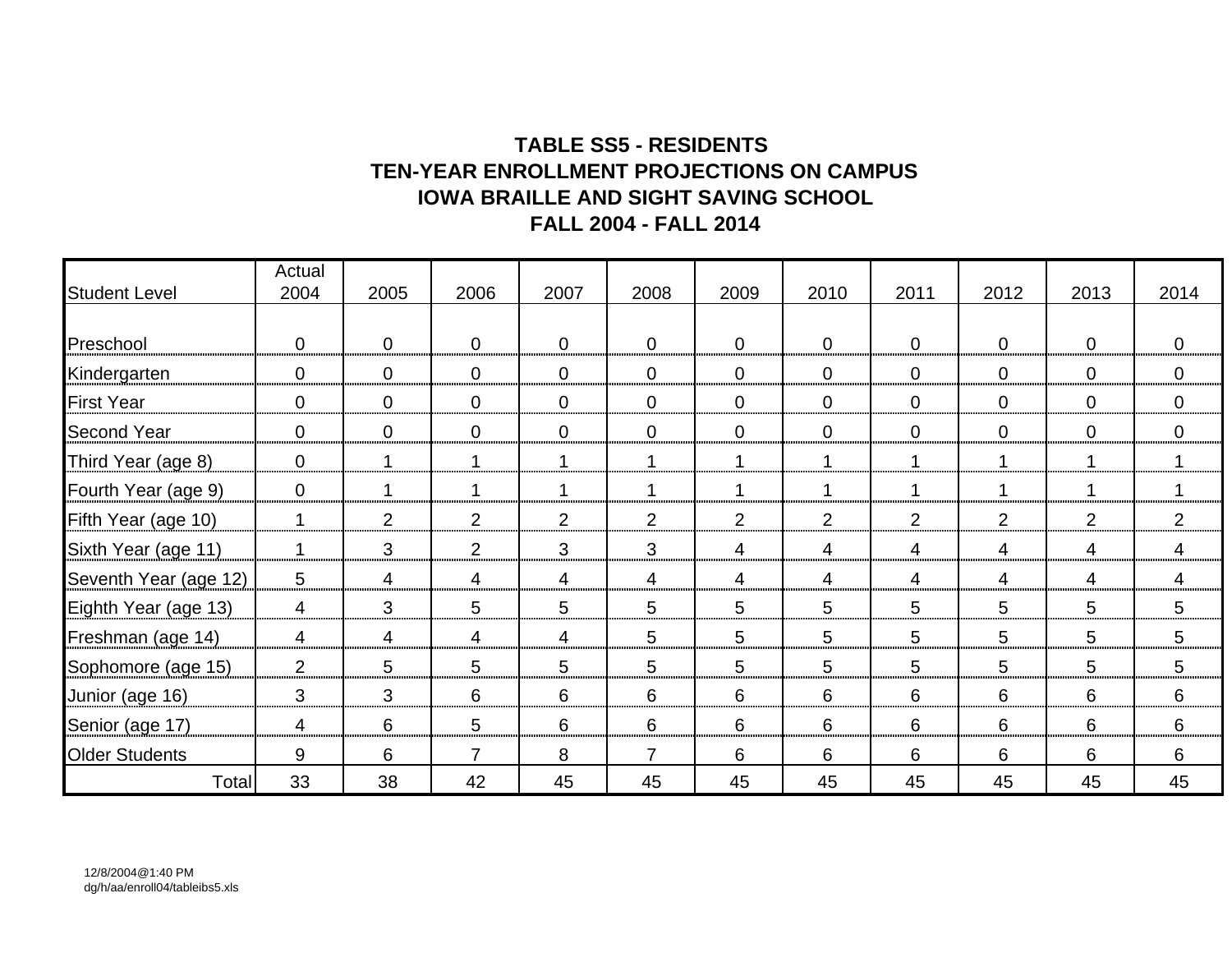## **TABLE SS5 - RESIDENTS TEN-YEAR ENROLLMENT PROJECTIONS ON CAMPUS IOWA SCHOOL FOR THE DEAF FALL 2004 - FALL 2014**

|                       | Actual         |                |                |      |      |                 |                 |      |                |      |                 |
|-----------------------|----------------|----------------|----------------|------|------|-----------------|-----------------|------|----------------|------|-----------------|
| <b>Student Level</b>  | 2004           | 2005           | 2006           | 2007 | 2008 | 2009            | 2010            | 2011 | 2012           | 2013 | 2014            |
|                       |                |                |                |      |      |                 |                 |      |                |      |                 |
| Preschool             | 2              | 2              | 2              | 2    | 2    | 2               | $\overline{2}$  | 2    | $\overline{2}$ | 2    | 2               |
| Kindergarten          | $\mathbf 0$    | 3              | 3              | 3    | 3    | 3               | 3               | 3    | 3              | 3    | $\mathbf{3}$    |
| <b>First Year</b>     |                | $\overline{2}$ | 4              | 4    | 4    | $\overline{4}$  | 4               | 4    | 4              | 4    | 4               |
| <b>Second Year</b>    | 4              | 3              | 3              | 4    | 4    | $\overline{4}$  | 4               | 4    | $\overline{4}$ | 4    | $\overline{4}$  |
| Third Year (age 8)    | 4              | 5              | 5              | 5    | 5    | $5\phantom{.0}$ | 5               | 5    | 5              | 5    | 5               |
| Fourth Year (age 9)   | $\overline{7}$ | 4              | 5              | 4    | 5    | 5               | 5               | 5    | 5              | 5    | 5               |
| Fifth Year (age 10)   | 10             |                | 5              | 5    | 5    | 5               | 5               | 5    | 5              | 5    | 5               |
| Sixth Year (age 11)   | $\overline{2}$ | 10             | 7              | 5    | 5    | 5               | 5               | 5    | 5              | 5    | 5               |
| Seventh Year (age 12) | 9              | $\overline{2}$ | 10             | 7    | 5    | 5               | 5               | 5    | 5              | 5    | 5               |
| Eighth Year (age 13)  | 5              | 9              | $\overline{2}$ | 10   | 7    | 5               | 5               | 5    | 5              | 5    | 5               |
| Freshman (age 14)     | 13             | 5              | 9              | 4    | 10   | 10              | 10 <sup>1</sup> | 10   | 10             | 10   | 10 <sup>°</sup> |
| Sophomore (age 15)    | 5              | 13             | 5              | 9    | 4    | 10              | 10 <sup>1</sup> | 10   | 10             | 10   | 10 <sup>°</sup> |
| Junior (age 16)       | 14             | 5              | 13             | 5    | 9    | $\overline{4}$  | 10 <sup>1</sup> | 10   | 10             | 10   | 10 <sup>°</sup> |
| Senior (age 17)       | 12             | 14             | 5              | 13   | 5    | 9               | 4               | 10   | 10             | 10   | 10              |
| <b>Older Students</b> |                | 4              | 4              | 4    | 4    | 4               | 4               | 4    | 4              | 4    | 4               |
| <b>Total</b>          | 88             | 88             | 82             | 84   | 77   | 80              | 81              | 87   | 87             | 87   | 87              |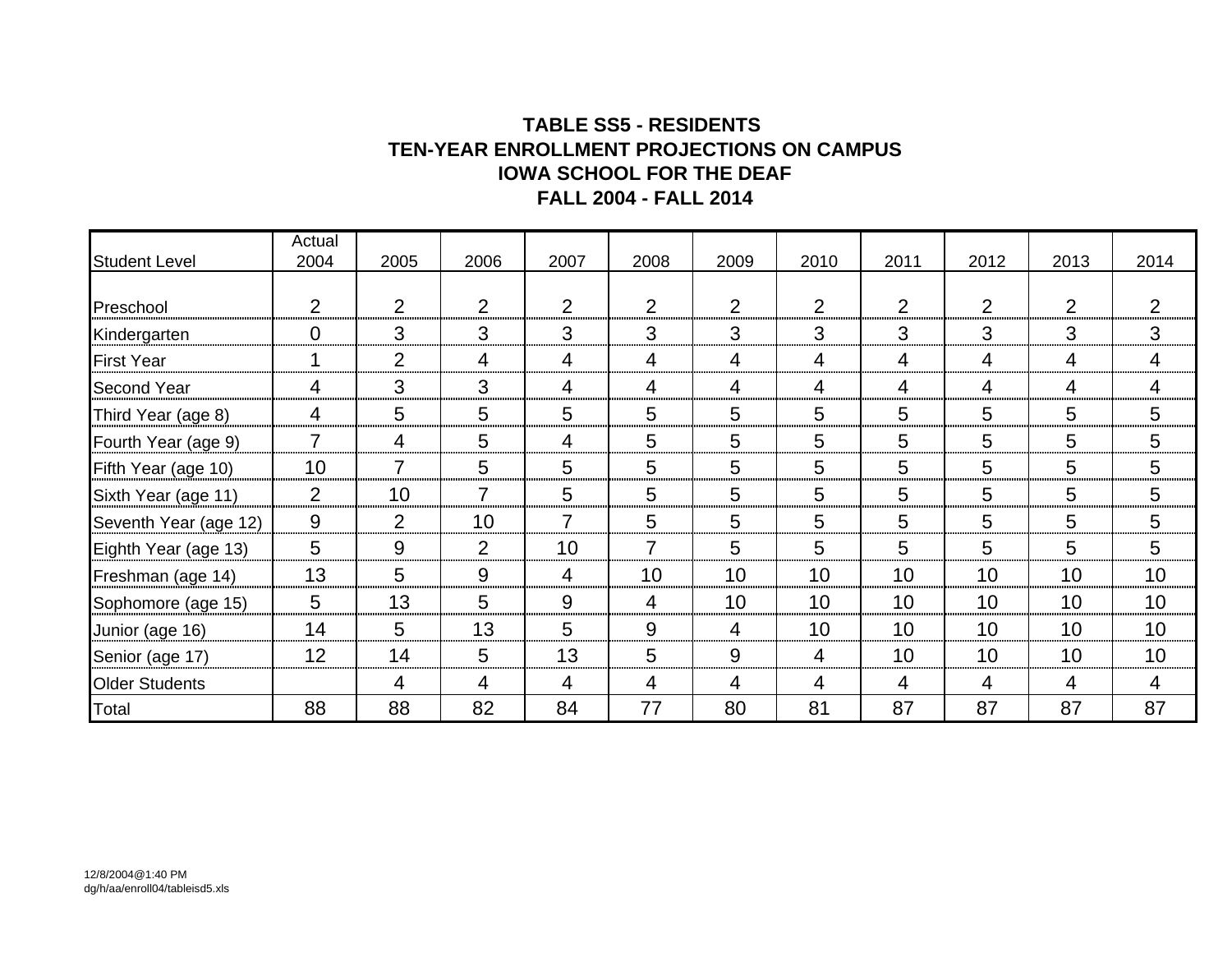## **TABLE SS5 - RESIDENTS TEN-YEAR ENROLLMENT PROJECTIONS ON CAMPUS\*\* PRICE LAB SCHOOLFALL 2004 - FALL 2014**

| <b>Student Level</b>  | Actual<br>2004 | 2005 | 2006 | 2007 | 2008 | 2009 | 2010 | 2011 | 2012 | 2013 | 2014 |
|-----------------------|----------------|------|------|------|------|------|------|------|------|------|------|
|                       |                |      |      |      |      |      |      |      |      |      |      |
| Preschool             | 18             | 18   | 18   | 18   | 18   | 18   | 18   | 18   | 18   | 18   | 18   |
| Kindergarten          | 20             | 24   | 24   | 24   | 24   | 24   | 24   | 24   | 24   | 24   | 24   |
| <b>First Year</b>     | 22             | 24   | 24   | 24   | 24   | 24   | 24   | 24   | 24   | 24   | 24   |
| <b>Second Year</b>    | 13             | 24   | 24   | 24   | 24   | 24   | 24   | 24   | 24   | 24   | 24   |
| Third Year (age 8)    | 23             | 18   | 24   | 28   | 30   | 30   | 30   | 30   | 30   | 30   | 30   |
| Fourth Year (age 9)   | 17             | 25   | 28   | 31   | 30   | 30   | 30   | 30   | 30   | 30   | 30   |
| Fifth Year (age 10)   | 25             | 25   | 30   | 34   | 34   | 34   | 34   | 34   | 34   | 34   | 34   |
| Sixth Year (age 11)   | 35             | 30   | 30   | 34   | 34   | 34   | 34   | 34   | 34   | 34   | 34   |
| Seventh Year (age 12) | 31             | 42   | 45   | 48   | 48   | 48   | 48   | 48   | 48   | 48   | 48   |
| Eighth Year (age 13)  | 31             | 36   | 42   | 48   | 48   | 48   | 48   | 48   | 48   | 48   | 48   |
| Freshman (age 14)     | 36             | 36   | 42   | 48   | 54   | 54   | 54   | 54   | 54   | 54   | 54   |
| Sophomore (age 15)    | 32             | 40   | 45   | 48   | 54   | 54   | 54   | 54   | 54   | 54   | 54   |
| Junior (age 16)       | 33             | 37   | 42   | 47   | 54   | 54   | 54   | 54   | 54   | 54   | 54   |
| Senior (age 17)       | 44             | 41   | 42   | 44   | 54   | 54   | 54   | 54   | 54   | 54   | 54   |
| <b>Older Students</b> |                |      |      |      |      |      |      |      |      |      |      |
| Total                 | 380            | 420  | 460  | 500  | 530  | 530  | 530  | 530  | 530  | 530  | 530  |

\*\*The projections assume no program change; this assumption is currently under discussion.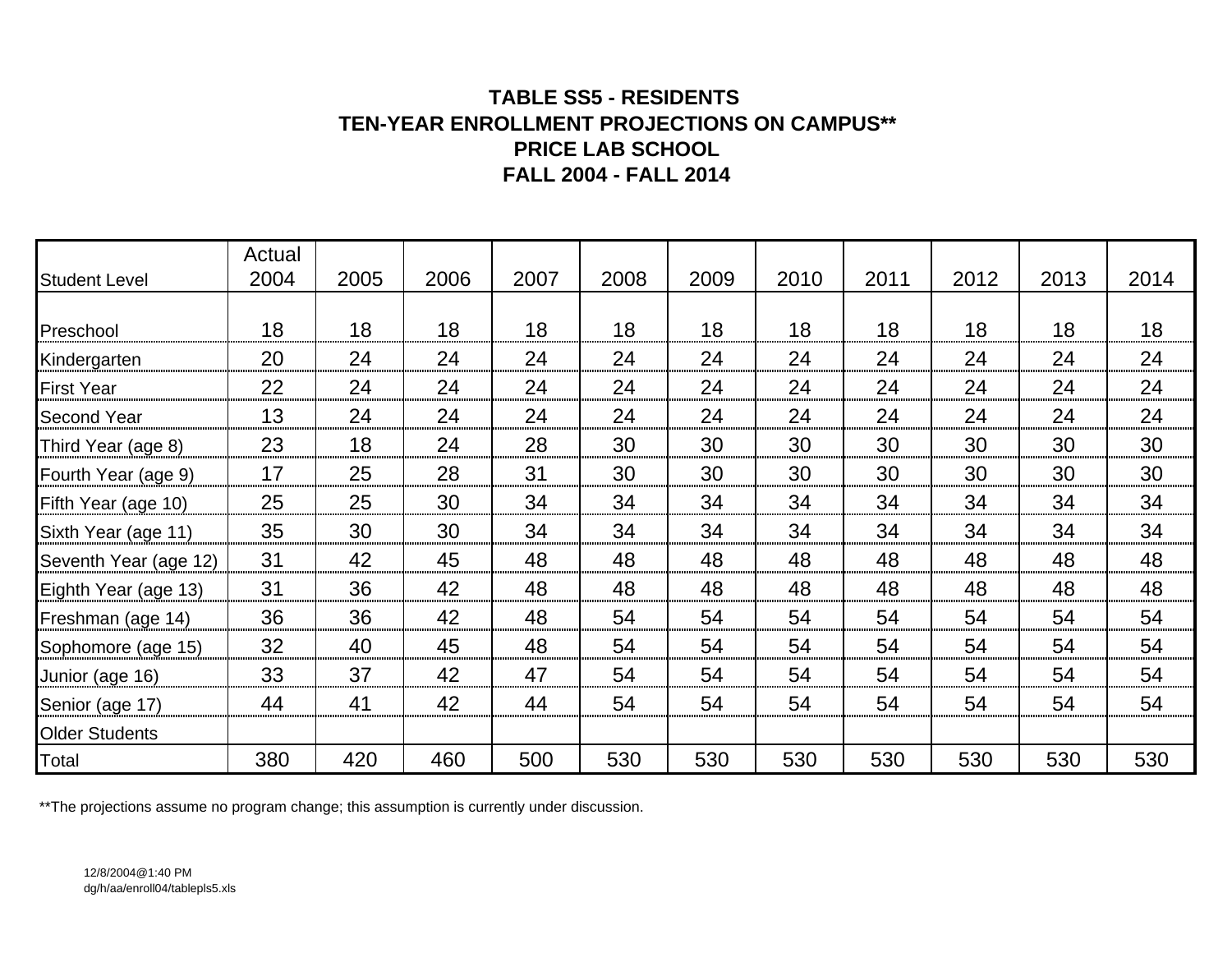# **TABLE SS5 - NONRESIDENTSTEN-YEAR ENROLLMENT PROJECTIONS ON CAMPUSIOWA SCHOOL FOR THE DEAFFALL 2004 - FALL 2014**

|                       | Actual       |                |                |      |      |      |      |      |      |      |      |
|-----------------------|--------------|----------------|----------------|------|------|------|------|------|------|------|------|
| <b>Student Level</b>  | 2004         | 2005           | 2006           | 2007 | 2008 | 2009 | 2010 | 2011 | 2012 | 2013 | 2014 |
| Preschool             |              |                |                |      |      |      |      |      |      |      |      |
| Kindergarten          |              |                |                |      |      |      |      |      |      |      |      |
| <b>First Year</b>     |              |                |                |      |      |      |      |      |      |      |      |
| <b>Second Year</b>    |              |                |                |      |      |      |      |      |      |      |      |
| <b>Third Year</b>     | $\mathbf{3}$ |                |                |      | 1    |      |      |      |      |      | 1    |
| <b>Fourth Year</b>    |              | $\mathbf{3}$   |                |      | 1    |      |      |      |      |      |      |
| <b>Fifth Year</b>     | 1            |                | 3              |      | 1    |      | 1    |      | 1    |      |      |
| <b>Sixth Year</b>     | 2            |                |                | 3    | 1    |      | 1    |      | 1    |      |      |
| <b>Seventh Year</b>   |              |                |                |      | 3    |      |      |      |      |      |      |
| <b>Eighth Year</b>    |              |                |                |      |      | 3    |      |      |      |      |      |
| Freshman              |              |                |                | ◀    | 1    |      | 3    |      | ◀    |      |      |
| Sophomore             | 2            |                |                | и    | 1    |      |      | 3    | 1    |      |      |
| Junior                | 3            | $\overline{2}$ |                | 1    | 1    |      | 1    |      | 3    |      |      |
| Senior                | 2            | 3              | $\overline{2}$ | 1    | 1    |      | 1    | 1    |      | 3    | 1    |
| <b>Older Students</b> |              |                |                | 1    |      |      |      |      | 1    |      | 2    |
| Total                 | 15           | 14             | 13             | 12   | 11   | 11   | 11   | 11   | 12   | 12   | 12   |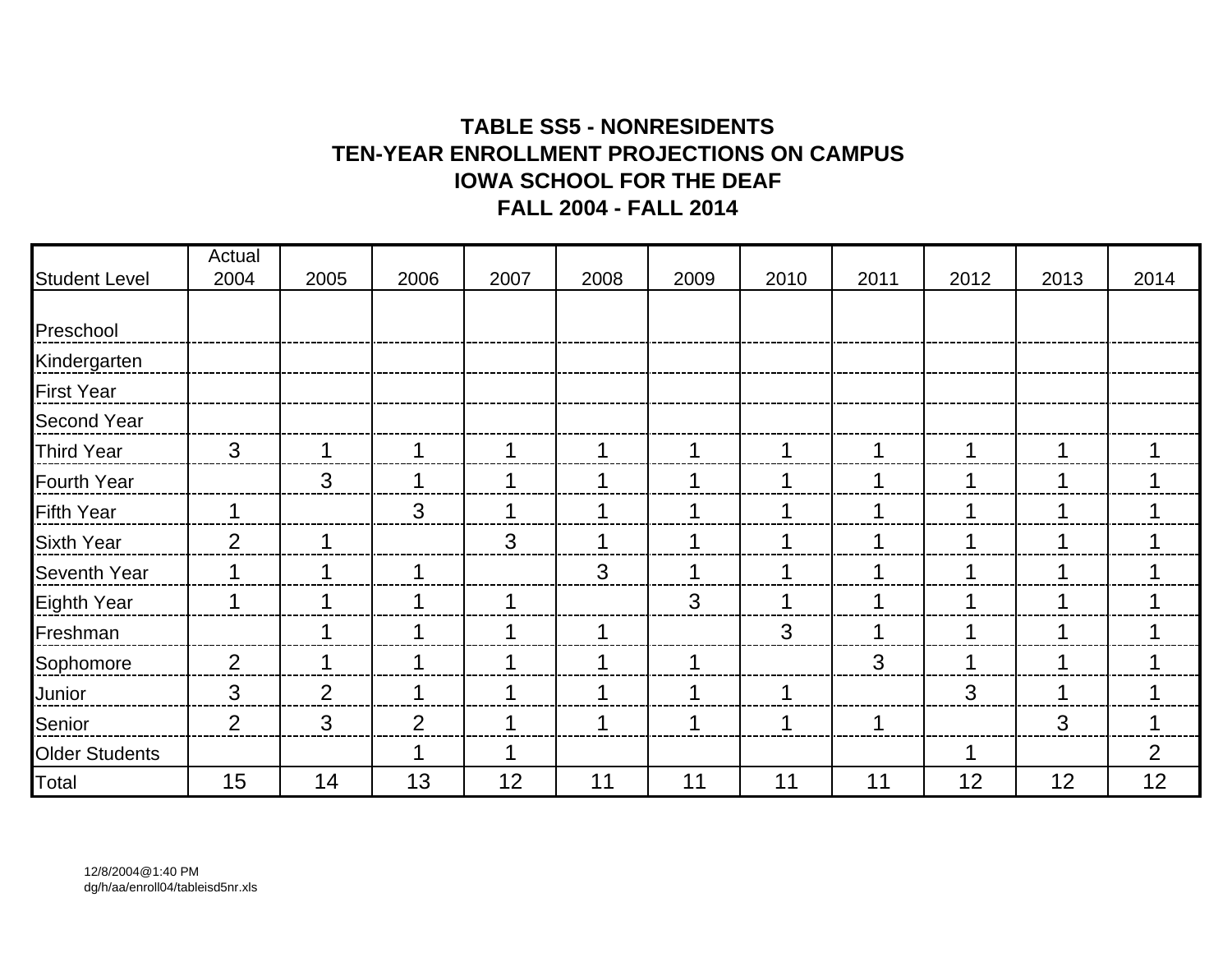### **TABLE SS6 - RESIDENTS REGENT SPECIAL SCHOOLS AND PRICE LAB SCHOOLTEN-YEAR PROJECTIONS FOR OFF-CAMPUS PROGRAMS\*FALL 2004 - FALL 2014**

| <b>Student Level</b>  | Actual<br>2004 | 2005 | 2006 | 2007 | 2008 | 2009 | 2010 | 2011 | 2012 | 2013 | 2014 |
|-----------------------|----------------|------|------|------|------|------|------|------|------|------|------|
|                       |                |      |      |      |      |      |      |      |      |      |      |
| $0 - 3$               | 3              | 3    | 3    | 3    | 3    | 3    | 3    | 3    | 3    | 3    | 3    |
| Preschool             | 87             | 87   | 86   | 85   | 86   | 87   | 89   | 91   | 85   | 86   | 90   |
| Kindergarten          | 18             | 26   | 21   | 22   | 23   | 24   | 23   | 24   | 25   | 26   | 26   |
| <b>First Year</b>     | 21             | 20   | 26   | 20   | 23   | 24   | 27   | 26   | 25   | 24   | 26   |
| <b>Second Year</b>    | 22             | 23   | 20   | 25   | 21   | 24   | 26   | 27   | 24   | 27   | 24   |
| <b>Third Year</b>     | 29             | 25   | 22   | 22   | 26   | 20   | 25   | 25   | 27   | 25   | 23   |
| <b>Fourth Year</b>    | 21             | 27   | 22   | 21   | 22   | 27   | 21   | 23   | 25   | 26   | 24   |
| <b>Fifth Year</b>     | 22             | 16   | 25   | 24   | 23   | 23   | 28   | 21   | 28   | 26   | 31   |
| <b>Sixth Year</b>     | 27             | 28   | 17   | 24   | 26   | 23   | 20   | 27   | 22   | 28   | 28   |
| <b>Seventh Year</b>   | 31             | 28   | 29   | 17   | 26   | 23   | 22   | 21   | 25   | 22   | 22   |
| <b>Eighth Year</b>    | 22             | 26   | 25   | 26   | 18   | 22   | 24   | 21   | 22   | 26   | 20   |
| Freshman              | 29             | 28   | 27   | 26   | 27   | 21   | 26   | 25   | 23   | 21   | 27   |
| Sophomore             | 23             | 27   | 28   | 27   | 25   | 27   | 22   | 27   | 19   | 23   | 22   |
| Junior                | 31             | 25   | 28   | 28   | 30   | 28   | 28   | 21   | 28   | 22   | 25   |
| Senior                | 26             | 28   | 23   | 28   | 30   | 27   | 25   | 29   | 20   | 30   | 20   |
| <b>Older Students</b> | 19             | 19   | 19   | 22   | 22   | 26   | 23   | 20   | 25   | 20   | 24   |
| Total                 | 431            | 433  | 418  | 417  | 428  | 426  | 429  | 428  | 423  | 432  | 432  |

\* Type of services include:

1. Direct instructional services to students.

2. Direct instructional services to parents.

3. Consultation services to mainstream classroom teachers.

4. Interpreter/tutor services to students.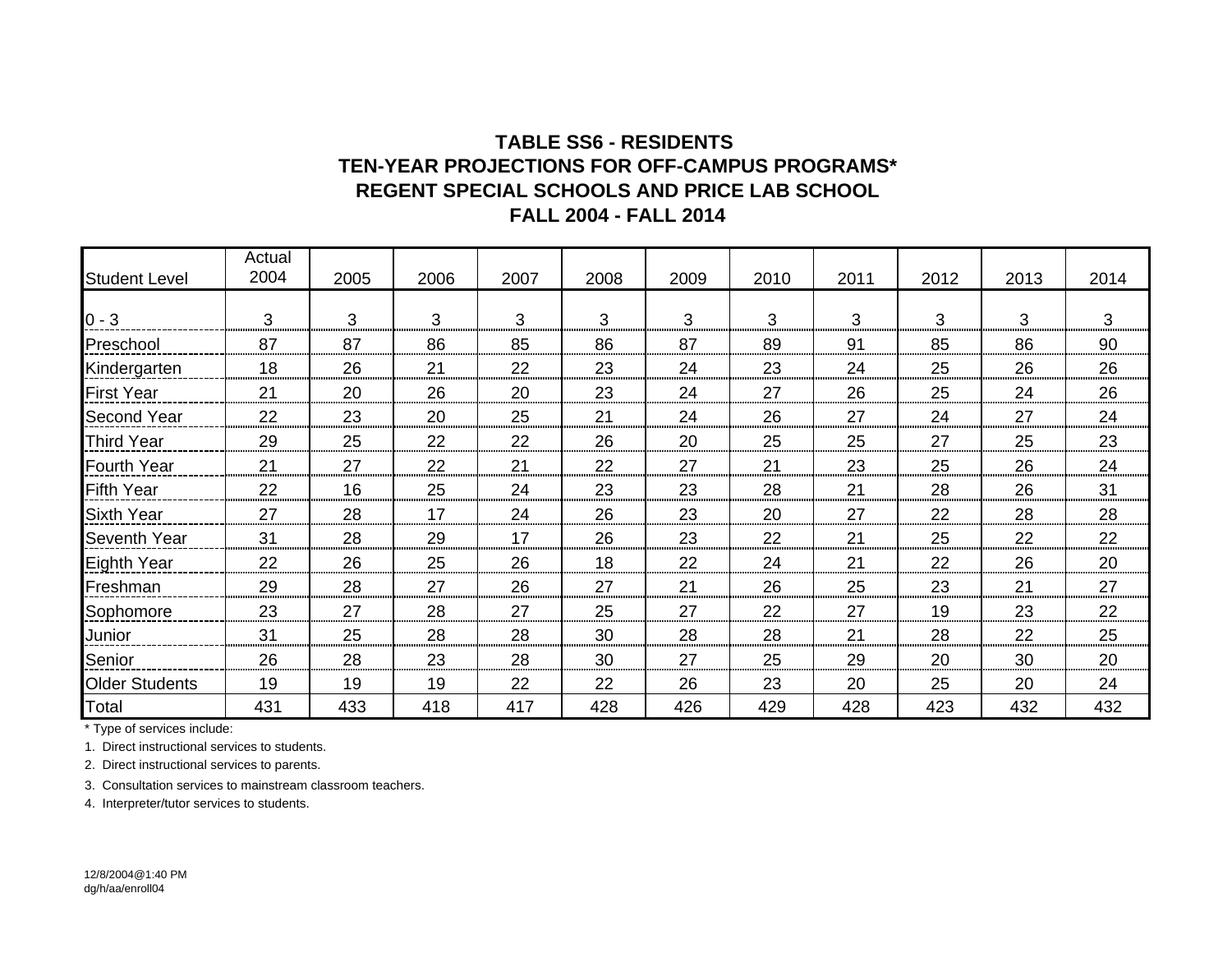## **TABLE SS6 - RESIDENTS TEN-YEAR PROJECTIONS FOR OFF-CAMPUS PROGRAMS\* IOWA BRAILLE AND SIGHT SAVING SCHOOLFALL 2004 - FALL 2014**

|                       | Actual |      |      |      |      |      |      |      |      |      |      |
|-----------------------|--------|------|------|------|------|------|------|------|------|------|------|
| <b>Student Level</b>  | 2004   | 2005 | 2006 | 2007 | 2008 | 2009 | 2010 | 2011 | 2012 | 2013 | 2014 |
| $0 - 3$               |        |      |      |      |      |      |      |      |      |      |      |
| Preschool             | 79     | 81   | 80   | 79   | 80   | 81   | 83   | 85   | 79   | 80   | 84   |
| Kindergarten          | 18     | 18   | 18   | 15   | 16   | 17   | 16   | 17   | 18   | 19   | 19   |
| <b>First Year</b>     | 17     | 17   | 18   | 17   | 16   | 17   | 20   | 19   | 18   | 17   | 19   |
| <b>Second Year</b>    | 19     | 19   | 16   | 17   | 18   | 17   | 19   | 20   | 17   | 20   | 17   |
| <b>Third Year</b>     | 21     | 21   | 18   | 18   | 18   | 17   | 18   | 18   | 20   | 18   | 16   |
| <b>Fourth Year</b>    | 19     | 19   | 18   | 17   | 18   | 19   | 18   | 16   | 18   | 19   | 17   |
| <b>Fifth Year</b>     | 14     | 14   | 17   | 20   | 19   | 19   | 20   | 18   | 21   | 19   | 24   |
| <b>Sixth Year</b>     | 20     | 20   | 15   | 16   | 22   | 19   | 16   | 19   | 19   | 21   | 21   |
| <b>Seventh Year</b>   | 21     | 21   | 21   | 15   | 18   | 19   | 18   | 17   | 17   | 19   | 19   |
| <b>Eighth Year</b>    | 16     | 16   | 18   | 18   | 16   | 14   | 20   | 17   | 18   | 18   | 17   |
| Freshman              | 22     | 22   | 17   | 19   | 19   | 19   | 18   | 21   | 19   | 17   | 19   |
| Sophomore             | 20     | 20   | 22   | 17   | 18   | 19   | 20   | 19   | 15   | 19   | 18   |
| Junior                | 22     | 22   | 21   | 22   | 20   | 21   | 20   | 19   | 20   | 18   | 21   |
| Senior                | 19     | 19   | 20   | 21   | 24   | 17   | 18   | 21   | 18   | 22   | 16   |
| <b>Older Students</b> | 17     | 17   | 17   | 21   | 20   | 25   | 19   | 18   | 22   | 19   | 21   |
| Total                 | 344    | 346  | 336  | 332  | 342  | 340  | 343  | 344  | 339  | 345  | 348  |

\* Type of services include:

1. Direct instructional services to students.

2. Direct instructional services to parents.

3. Consultation services to mainstream classroom teachers.

4. Interpreter/tutor services to students.